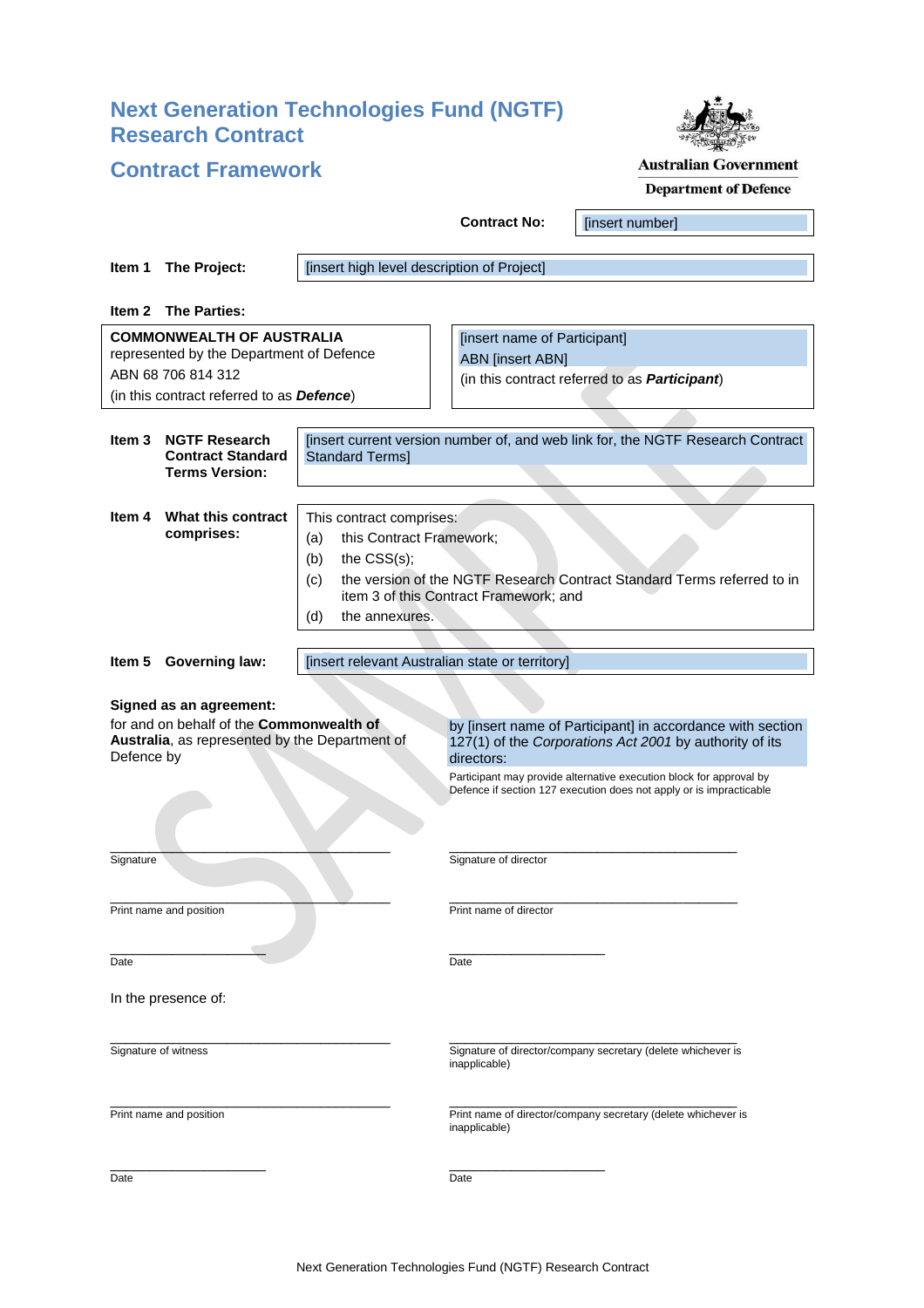# **NGTF Research Contract No: [insert number]**

# **Contract Stage Statement (CSS)**

### Information for Respondents:

The CSS includes all the critical information for the project. The NGTF Research Contract may have one or more CSSs attached to it when the contract is signed and one or more CSSs may be added for additional Stages during the life of the contract. There are a number of key inputs that must be agreed when developing a NGTF Research Contract. These decision points are contained in the items of the CSS set out below. The content of the CSS will be agreed during the call for applications and contract negotiation process.

The Stage 1 CSS forms the basis of this contract. Any subsequent Stage (as set out in any other CSS attached to this contract at the commencement of the contract) will only come into effect if Defence, at its sole discretion, exercises its option to activate that Stage (see clauses [11.4](#page-10-0) an[d 11.6](#page-11-0) of the NGTF Research Contract Standard Terms). Additional Stages can also be added by negotiation (see claus[e 11.8](#page-11-1) of the NGTF Research Contract Standard Terms).

| ltem 1 | <b>Stage</b>                                         | Stage [insert number of stage] – [insert broad description of stage, e.g. "Investigation<br>of Feasibility", "Testing and application" etc- note further details should be included in<br>the Project Execution Plan] |
|--------|------------------------------------------------------|-----------------------------------------------------------------------------------------------------------------------------------------------------------------------------------------------------------------------|
|        |                                                      |                                                                                                                                                                                                                       |
| Item 2 | <b>Stage Start</b>                                   | [insert stage start date]                                                                                                                                                                                             |
|        | Date                                                 |                                                                                                                                                                                                                       |
|        |                                                      |                                                                                                                                                                                                                       |
| Item 3 | <b>Stage</b><br><b>Research</b><br><b>Objectives</b> | [Detail the research objectives for this Stage. The Participant will be obliged to use its<br>best endeavours to meet these objectives.                                                                               |
|        |                                                      |                                                                                                                                                                                                                       |
| ltem 4 | <b>Price</b><br>(excluding<br>GST)                   | [insert the total of all Milestone payments for this Stage – see Item 16]                                                                                                                                             |
|        |                                                      |                                                                                                                                                                                                                       |
| Item 5 | Aggregate<br><b>Price</b>                            | [insert]<br>Insert aggregate of all amounts under this CSS and any prior CSS (do not add future payments under possible<br>future CSS)                                                                                |
|        |                                                      |                                                                                                                                                                                                                       |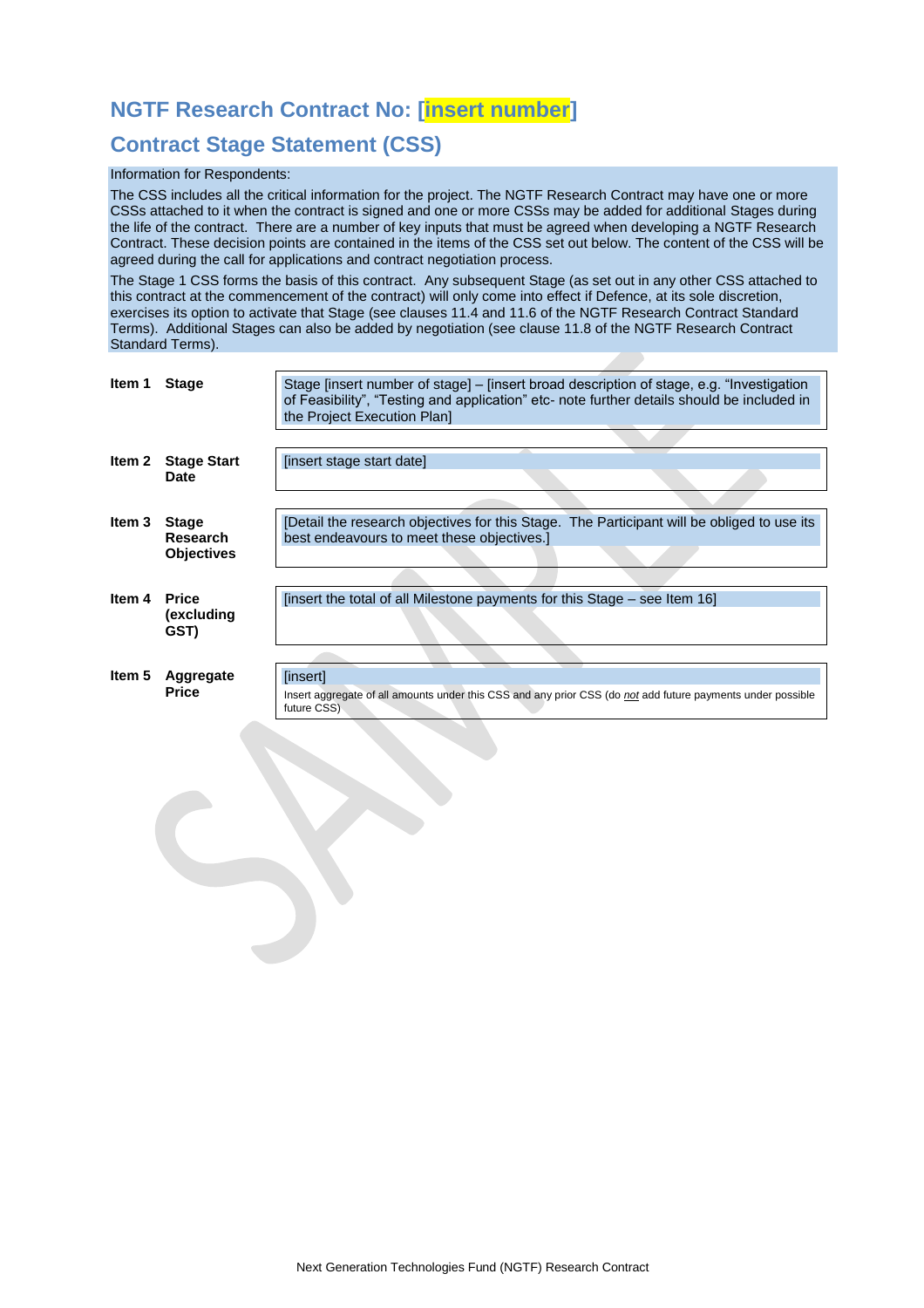| Intellectual<br>ltem 6<br><b>Property</b> |                     | Item 6a.                                                                                                                                                                                         | <b>Details of Foreground IP</b><br>Owner                                                                                                                                                                                                                                                                                                                                                                                                                                                                                                                                    |                                                                                                                                                                                                                                                                                                                                                                             |  |
|-------------------------------------------|---------------------|--------------------------------------------------------------------------------------------------------------------------------------------------------------------------------------------------|-----------------------------------------------------------------------------------------------------------------------------------------------------------------------------------------------------------------------------------------------------------------------------------------------------------------------------------------------------------------------------------------------------------------------------------------------------------------------------------------------------------------------------------------------------------------------------|-----------------------------------------------------------------------------------------------------------------------------------------------------------------------------------------------------------------------------------------------------------------------------------------------------------------------------------------------------------------------------|--|
|                                           | <b>Arrangements</b> | Ownership of<br><b>Foreground IP</b><br>(clause 21.1 of the<br><b>NGTF Research</b><br><b>Contract Standard</b><br>Terms)                                                                        | [Insert details of Foreground IP<br>owned. If there is only 1 owner<br>of all the Foreground IP, insert<br>"All Foreground IP".]<br>[Note: This contract does not permit<br>multiple persons to own the same item of<br>Foreground IP (ie joint ownership), so this<br>field must detail how the parties will<br>determine who owns each particular item<br>of Foreground IP, or the default<br>ownership arrangements, set out below in<br>6b will apply.]                                                                                                                 | Participant*<br>Defence*<br>named Key<br>Subcontractor* [If Key<br>Subcontractor, specify<br>name]<br>named third party*<br>[insert name of other third<br>party party]*<br>[Note: If another third party is to<br>own Foreground IP, a direct<br>licence to use that IP must also<br>be required under item 6g -see<br>clause 24.1]<br>*delete whichever does not<br>apply |  |
|                                           |                     |                                                                                                                                                                                                  | [Repeat as above for each item<br>(or class of items) of Foreground<br>IP                                                                                                                                                                                                                                                                                                                                                                                                                                                                                                   | [Repeat as above for<br>each item (or class of<br>items) of Foreground IP]                                                                                                                                                                                                                                                                                                  |  |
|                                           |                     | Item 6b.<br><b>Default Foreground</b><br>IP Ownership (for<br><b>Foreground IP not</b><br>identified above)<br>(clause 21.2 of the<br><b>NGTF Research</b><br><b>Contract Standard</b><br>Terms) | Participant*<br>Defence*<br>Not applicable (in which case, the Party to this contract which<br>creates the item of Foreground IP - see clause $21.2$ )*<br>*select one and delete the others. Note Do not use option 3 if Foreground IP<br>is likely to be created by a Subcontractor.                                                                                                                                                                                                                                                                                      |                                                                                                                                                                                                                                                                                                                                                                             |  |
|                                           |                     | Item 6c.<br><b>Restrictions on Use</b><br>of Foreground IP<br>(clauses 21.4, 21.5)<br>and 21.6 of the NGTF<br>Research Contract<br>Standard Terms)                                               | [Note: This item is intended to restrict the scope of the IP licences granted<br>under clauses 21.4, 21.5 and 21.6. Restrictions can be of general application,<br>or specific to individual items of IP. In the event of a conflict between a<br>restriction on use and the application of an additional purpose (see item 6d),<br>the restriction applies, however care should be taken in drafting this item to<br>avoid conflict, where possible.]<br>Restrictions on Use of Defence owned Foreground IP:<br>[Insert details of the Defence owned Foreground IP and the |                                                                                                                                                                                                                                                                                                                                                                             |  |
|                                           |                     |                                                                                                                                                                                                  | particular restrictions to be applied to that IP, or insert "not<br>applicable".]<br>Restrictions on Use of Participant owned Foreground IP:                                                                                                                                                                                                                                                                                                                                                                                                                                |                                                                                                                                                                                                                                                                                                                                                                             |  |
|                                           |                     |                                                                                                                                                                                                  | [Insert details of Participant owned Foreground IP and the<br>particular restrictions to be applied to that IP, or insert "not<br>applicable".]                                                                                                                                                                                                                                                                                                                                                                                                                             |                                                                                                                                                                                                                                                                                                                                                                             |  |
|                                           |                     |                                                                                                                                                                                                  | Restrictions on Use of Key Subcontractor's Foreground<br>IP:                                                                                                                                                                                                                                                                                                                                                                                                                                                                                                                |                                                                                                                                                                                                                                                                                                                                                                             |  |
|                                           |                     |                                                                                                                                                                                                  | [Insert details of Key Subcontractor owned Foreground IP<br>and the particular restrictions to be applied to that IP, or<br>insert "not applicable".]                                                                                                                                                                                                                                                                                                                                                                                                                       |                                                                                                                                                                                                                                                                                                                                                                             |  |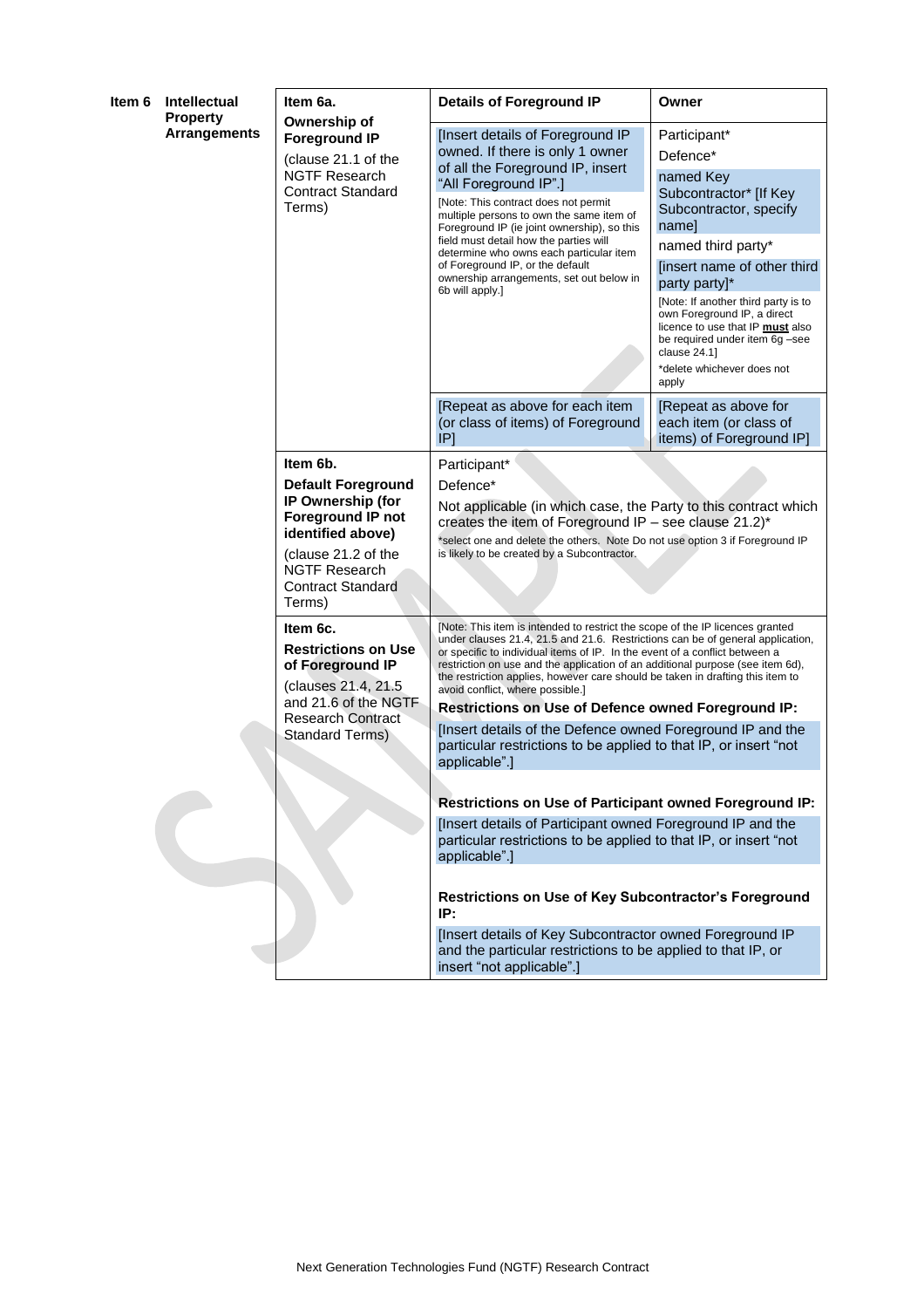| Item 6d.<br><b>Additional Purposes</b><br>for Use of<br><b>Foreground IP</b><br>(clauses 21.4(c),<br>$21.5(c)$ and $21.6(c)$ of<br>the NGTF Standard<br>Terms) | [Note: This item is intended to extend the scope of the IP licences granted<br>under clauses 21.4, 21.5 and 21.6. Additional purposes can be of general<br>application, or specific to individual items of IP. In the event of a conflict<br>between a restriction on use (see item 6c) and the application of an additional<br>purpose, the restriction will take precedence, therefore care should be taken in<br>drafting this item to avoid conflict with item 6c, where possible.]<br>Defence owned Foreground IP:<br>[Insert details of Defence owned IP and the particular<br>additional purposes to which the Participant can utilise that<br>IP, or insert "not applicable".]                                                                                                                                                      |
|----------------------------------------------------------------------------------------------------------------------------------------------------------------|---------------------------------------------------------------------------------------------------------------------------------------------------------------------------------------------------------------------------------------------------------------------------------------------------------------------------------------------------------------------------------------------------------------------------------------------------------------------------------------------------------------------------------------------------------------------------------------------------------------------------------------------------------------------------------------------------------------------------------------------------------------------------------------------------------------------------------------------|
|                                                                                                                                                                | <b>Participant owned Foreground IP:</b><br>[Insert details of Participant owned IP and the particular<br>additional purposes to which Defence can utilise that IP, or<br>insert "not applicable".]                                                                                                                                                                                                                                                                                                                                                                                                                                                                                                                                                                                                                                          |
|                                                                                                                                                                |                                                                                                                                                                                                                                                                                                                                                                                                                                                                                                                                                                                                                                                                                                                                                                                                                                             |
| Item 6e.<br><b>Restrictions on the</b><br><b>Use of Background</b><br>IP<br>(clause 22.2 of the<br><b>NGTF Research</b><br><b>Contract Standard</b><br>Terms)  | [Note: Clause 22 is intended to ensure that Background IP is available to<br>ensure Foreground IP can be fully utilised in accordance with clause 21,<br>however there may be situations, particularly with sensitive Defence owned<br>background IP, where restrictions are necessary. Restrictions on use of<br>Background IP may have significant impact on the practical ability to utilise<br>Foreground IP, if the utilisation of the Foreground IP is dependent on the<br>utilisation of Background IP, therefore restrictions on use of Background IP<br>should be avoided if possible. Restrictions can be of general application, or<br>specific to individual items of IP.]<br><b>Defence owned Background IP:</b><br>[Insert restrictions and which items of IP to which they apply]<br><b>Participant owned Background IP:</b> |
|                                                                                                                                                                | [Insert restrictions and which items of IP to which they apply]                                                                                                                                                                                                                                                                                                                                                                                                                                                                                                                                                                                                                                                                                                                                                                             |
| Item 6f.<br><b>Approved Third</b><br>Party IP<br>(clause 23.5 of the<br><b>NGTF Research</b><br>Contract Standard<br>Terms)                                    | [Note: It is essential that Defence carries out diligent enquiries about the<br>suitability of third party IP that it intends to approve before the contract is<br>signed and also makes sure it has appropriate licences from the owner of that<br>third party IP, where necessary. The onus will be on Defence to do this, not<br>the Participant. This includes the IP of Key Subcontractors, if their IP is to be<br>approved and listed here.<br>Alternatively, clause 24 can be relied on (and the third person and their<br>relevant IP is included in item 6g of the CSS)]<br>[Insert description of the third party IP which has been pre-<br>approved by Defence, include the owner of that IP]                                                                                                                                   |
| Item 6g.<br><b>Requirement for an</b><br>IP deed to be<br>executed<br>(clause 24.1 of the<br><b>NGTF Research</b><br><b>Contract Standard</b><br>Terms)        | [Note: Use this item if either a direct IP licence is critical to the Research, or if<br>the intended owner of relevant Foreground IP is neither the Participant, nor<br><b>Defencel</b><br>[Insert description of the IP for which a separate deed needs<br>to be provided, include the owner of that IP]                                                                                                                                                                                                                                                                                                                                                                                                                                                                                                                                  |

| Item <sub>7</sub>     |                                      | [Insert name / title]                                               |
|-----------------------|--------------------------------------|---------------------------------------------------------------------|
| <b>Defence</b>        |                                      | [Insert address]                                                    |
| <b>Representative</b> |                                      | [Insert email address]                                              |
| Item 8                | <b>Participant</b><br>Representative | [Insert name / title]<br>[Insert address]<br>[Insert email address] |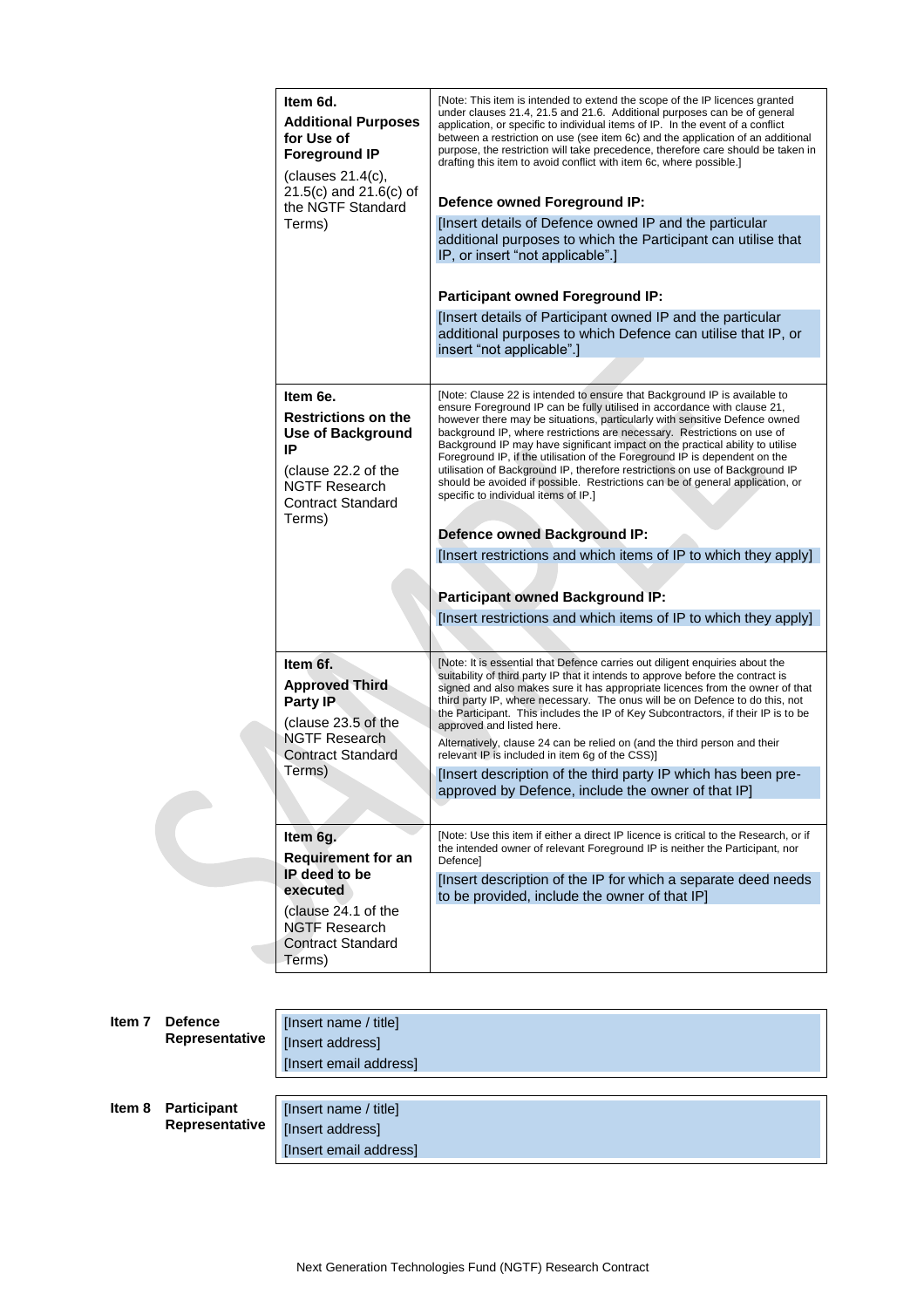# **Item 9 Confidential Provisions**

[Insert items of the CSS or annexures that the Parties agree to keep confidential.]

|  | Item 10 Liability and |
|--|-----------------------|
|  | <b>Insurance</b>      |

| <b>Limitation Amount</b> | [Insert amount] |
|--------------------------|-----------------|
| $\vert$ (clause 37.1)    |                 |

| <b>Insurance Policy</b><br>Limit | <b>Policy Requirements</b> |
|----------------------------------|----------------------------|
| [insert]                         | [insert]                   |
| [insert]                         | [insert]                   |
| [insert]                         | [insert]                   |
|                                  |                            |

٦

#### **Item 11 Additional Terms**

|  | Term                                         | <b>Applies (Yes or</b><br>No)                                                                                                                         | <b>Details</b>                                                                                                                                 |
|--|----------------------------------------------|-------------------------------------------------------------------------------------------------------------------------------------------------------|------------------------------------------------------------------------------------------------------------------------------------------------|
|  | Clause 51 (Indigenous Procurement<br>Policy) | [insert Yes or No]                                                                                                                                    |                                                                                                                                                |
|  | Clause 52 (Change of Control)                | [insert Yes or No]                                                                                                                                    |                                                                                                                                                |
|  | Clause 53 (Asset Disposal)                   | [insert Yes or No]                                                                                                                                    |                                                                                                                                                |
|  | Clause 54 (Indemnity)                        | [insert Yes or No]                                                                                                                                    |                                                                                                                                                |
|  | Clause 55 (Defence Collaboration).           | [insert Yes or No]<br>If clause 55 applies,<br>also ensure item 14<br>lists Defence Key<br>Personnel and item 16<br>includes defence<br>Deliverables. | Note the clauses in<br>Annexure A will replace<br>certain clauses identified<br>in clause 55 and add<br>additional clauses to the<br>contract. |
|  | Clause 56 (Defence Items)                    | [insert Yes or No]<br>[if this clause applies,<br>also complete item 13]                                                                              |                                                                                                                                                |
|  | Clause 57 (Access to Defence<br>Premises)    | [insert Yes or No]                                                                                                                                    |                                                                                                                                                |
|  | Clause 58 (Work Health and safety)           | [insert Yes or No]                                                                                                                                    |                                                                                                                                                |
|  | Clause 59 (WHS Notifiable<br>Incidents)      | [insert Yes or No]                                                                                                                                    |                                                                                                                                                |
|  | Clause 60 (Interest on late<br>payments      | [insert Yes or No]                                                                                                                                    | Insert this clause if total<br>estimated contract price<br>(including optional<br>Stages) is less than \$1<br>million.                         |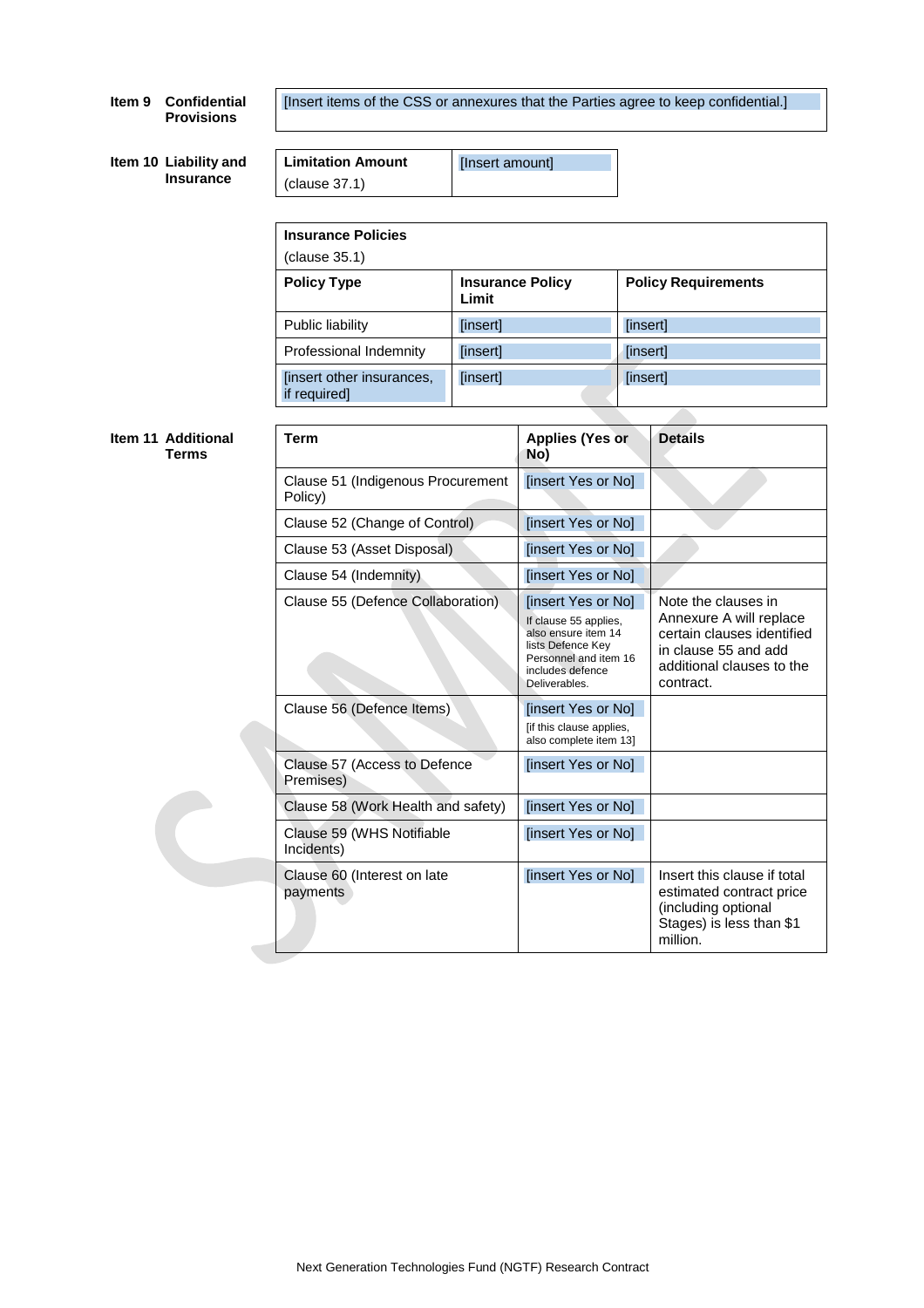# **Item 12 Key Subcontractors**

| No. | Name (and ABN/ACN) of Key<br><b>Subcontractor</b> | Key Subcontractor's role in the Project   Background IP contributed by Key | <b>Subcontractor</b> | Subcontract value (\$) |
|-----|---------------------------------------------------|----------------------------------------------------------------------------|----------------------|------------------------|
|     | [Insert]                                          | [Insert]                                                                   | <i>[Insert]</i>      | [Insert]               |
|     | [Insert]                                          | [Insert]                                                                   | [Insert]             | [Insert]               |

# **Item 13 Defence Items (Note - optional clause [56](#page-21-3) must be incorporated into the contract if Defence is supplying items)**

| <b>No</b> | Description of item | <b>Permitted use and</b><br>modifications | <b>Restrictions on use (if</b><br>applicable)<br>Note IP restrictions should be included<br>in CSS item 6e | Date and place to<br>be provided | Date and place to be<br>returned (if<br>applicable) | <b>Additional</b><br>requirements                                                                  |
|-----------|---------------------|-------------------------------------------|------------------------------------------------------------------------------------------------------------|----------------------------------|-----------------------------------------------------|----------------------------------------------------------------------------------------------------|
|           | [Insert]            | [Insert]                                  | [Insert]                                                                                                   | [Insert]                         | [Insert]                                            | [e.g. rectify Defence<br>Item to full working<br>state where damage<br>may occur during<br>testing |
| 2.        | [Insert]            | [Insert]                                  | [Insert]                                                                                                   | [Insert]                         | [Insert]                                            | [Insert]                                                                                           |

# **Item 14 Key Persons**

| Name and position<br>If Defence is collaborating on the research<br>and clause 55 is included (see CSS item 11).<br>also include Defence Key Persons below and<br>identify that the person concerned is Defence<br>Personnel in the next column. | Is the Key Person<br><b>Defence Personnel?</b><br>Defence Personnel are only to<br>be included in item 14 if Defence<br>is collaborating on the research<br>and clause 55 is included (see<br>CSS item 11). | Role / Work to be performed |
|--------------------------------------------------------------------------------------------------------------------------------------------------------------------------------------------------------------------------------------------------|-------------------------------------------------------------------------------------------------------------------------------------------------------------------------------------------------------------|-----------------------------|
| [Insert name and position]<br>description]                                                                                                                                                                                                       | [insert No or Yes]                                                                                                                                                                                          | [Insert]                    |
| [Insert name and position]<br>description]                                                                                                                                                                                                       | [insert No or Yes]                                                                                                                                                                                          | [Insert]                    |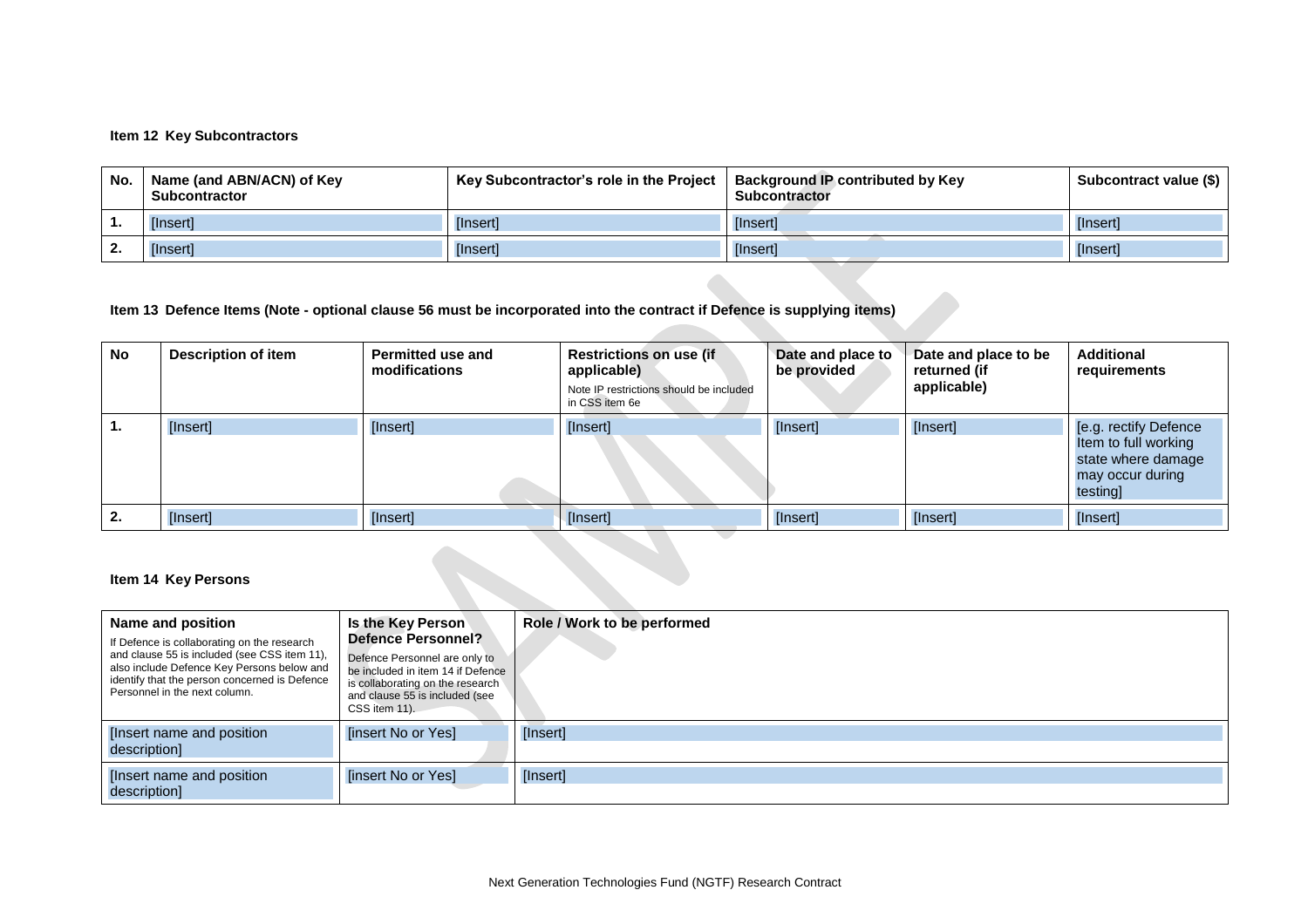### **Item 15 Project Execution Plan**

#### Information for Respondents:

As part of the application process, respondents will be asked to develop a Project Execution Plan (PEP). Once agreed with Defence, the PEP will be inserted into the contract at item 15, or included as Attachment 1 to this contract if substantial in size.

The PEP can be in your own format. It will be the document that specifies your overall approach to managing the project, the resources you intend to use to achieve the Stage Research Objectives, maturing your research and complying with the requirements of this contract.

The content for a PEP will vary depending upon the Stage and type of research proposed. Defence will work with you during the contract finalisation process to develop an appropriate level of project planning.

If your project envisages collaborative research by Defence Science and Technology, that collaboration aspect should be included in your PEP.

Examples of PEP content might include:

- A brief description of the Research to be undertaken in the Stage;
- a summary of key Stage Research Objectives and success criteria;
- a description of the Project scope, including a high level summary of your approach to achieving the Stage Research Objectives and a summary of the Project schedule, resources to be used and key Deliverables (e.g. this might include your approach to Systems Engineering, Systems Safety, etc);
- a work breakdown structure, which will provide a framework for Project planning, management and status reporting and for estimating costs, schedule and technical achievements at completion;
- proposed Deliverables and outcomes, and other key metrics (where appropriate); and
- a proposed Schedule planned sequence of activities and decision points to enable the achievement of Stage Research Objectives and contract requirements.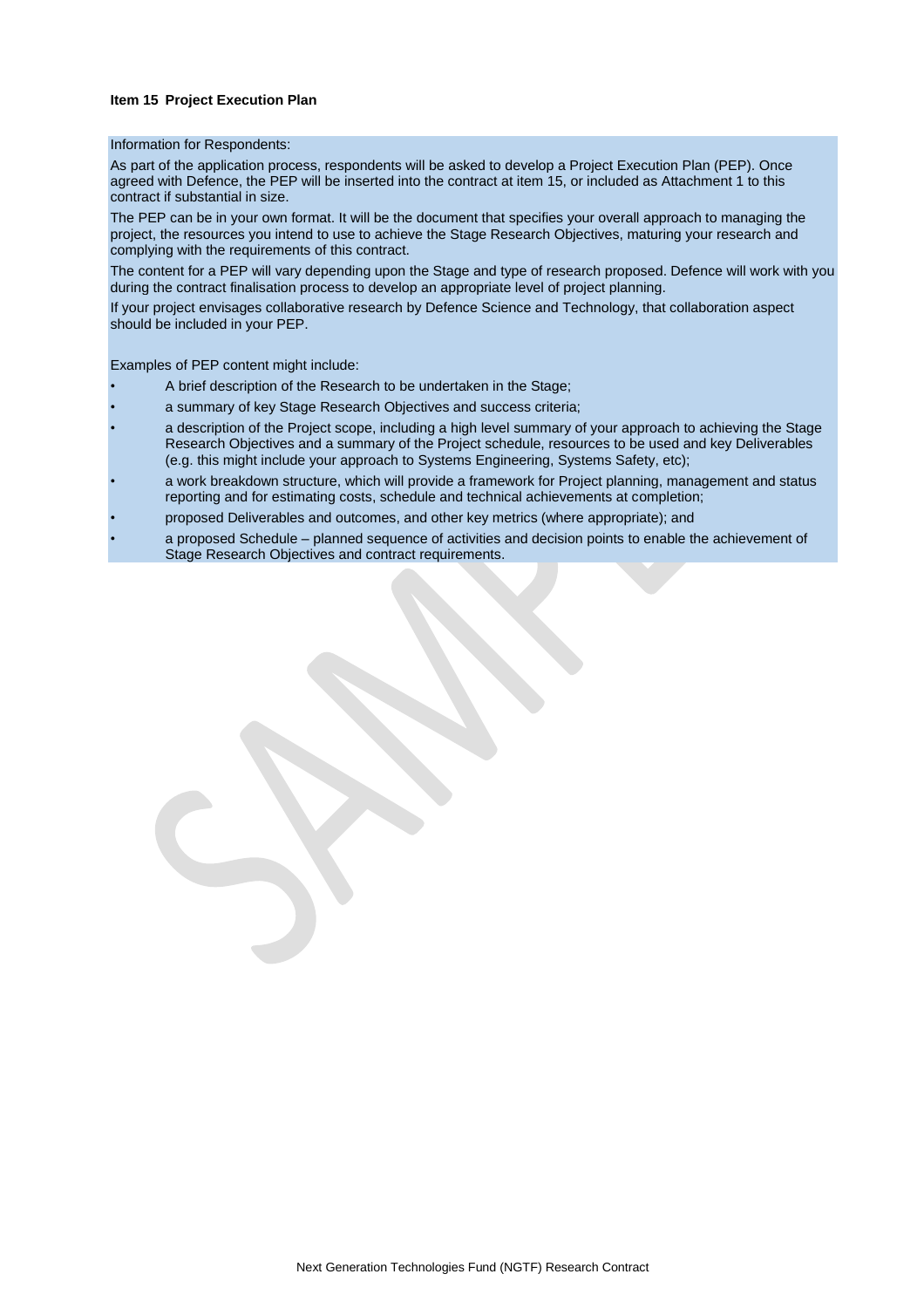#### **Item 16 Milestones, Milestone Requirements and Milestone Payments**

#### Information for Respondents:

A Milestone within a NGTF Research Contract may be made up of one or more Deliverables identified in this item 16. Defence will collaborate with respondents during the RFP and contract negotiation process to agree a schedule of achievable Milestones over the life of the NGTF Research Contract. The Milestone schedule will be designed to balance the applicant's cash flow needs with the value for money requirements of Defence.

The Milestones, Milestone Requirements and Milestone Payments are set out in the following table:

| <b>No</b>    | <b>Milestone</b><br>If Defence is collaborating on the<br>research and clause 55 is<br>included (see CSS item 11), also<br>include Milestones and<br>Deliverables for which Defence<br>will be responsible | <b>Criteria for Achievement</b>                      | <b>Milestone</b><br>Due Date          | <b>Milestone</b><br><b>Payment</b>              | If milestone includes a deliverable: |                    |                                        |                                                                                                                         |
|--------------|------------------------------------------------------------------------------------------------------------------------------------------------------------------------------------------------------------|------------------------------------------------------|---------------------------------------|-------------------------------------------------|--------------------------------------|--------------------|----------------------------------------|-------------------------------------------------------------------------------------------------------------------------|
|              |                                                                                                                                                                                                            |                                                      |                                       |                                                 | Conforming to                        | Approval or Review | Delivery<br>location/format<br>details | Will the<br>Participant<br>own the<br>Deliverable?                                                                      |
|              | <b>[insert Milestone</b><br>description]                                                                                                                                                                   | [insert criteria for<br>achievement of<br>Milestone] | [insert due<br>date for<br>Milestone] | <b>[insert]</b><br><b>Milestone</b><br>Payment] | [insert standards etc]               | [insert details]   | [insert details]                       | [insert either<br>Yes or No]<br>Note clause $5.7 -$<br>default is that<br>Deliverables<br>belong to the<br>Commonwealth |
| $\mathbf{2}$ |                                                                                                                                                                                                            |                                                      |                                       |                                                 |                                      |                    |                                        |                                                                                                                         |
| 3            |                                                                                                                                                                                                            |                                                      |                                       |                                                 |                                      |                    |                                        |                                                                                                                         |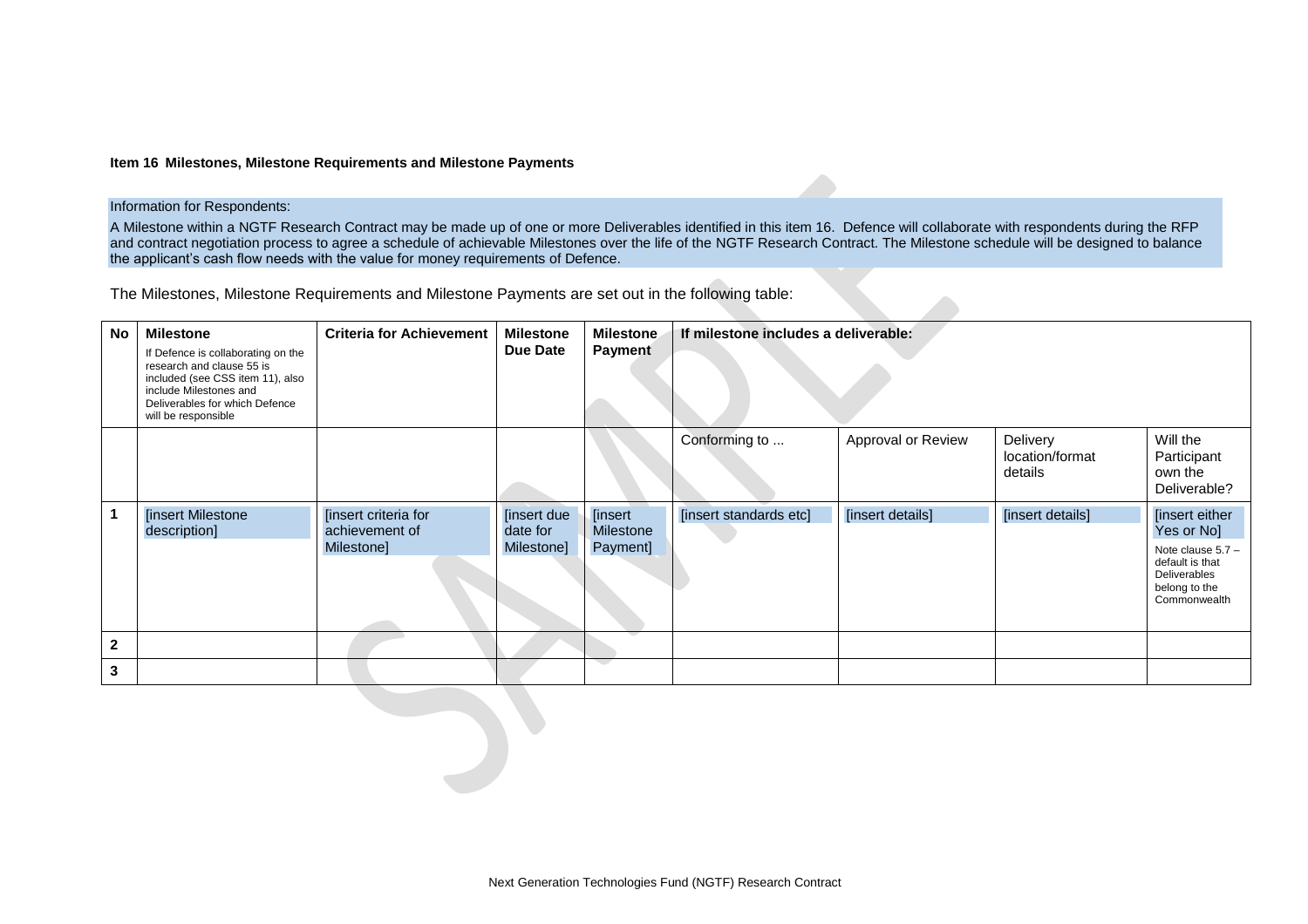### **Item 17 Special Conditions**

|                 | The Participant and Defence agree:                                                                                                                                                                                                                                                              |  |  |
|-----------------|-------------------------------------------------------------------------------------------------------------------------------------------------------------------------------------------------------------------------------------------------------------------------------------------------|--|--|
| SC <sub>1</sub> | [Note – if none, insert "not applicable". Each Special Condition is numbered "SC1", "SC2" etc.<br>to avoid confusion with the NGTF Research Contract Standard Terms. Defence drafters<br>should consult with Defence Legal if special conditions are considered necessary for the<br>contract.] |  |  |
|                 | [insert special condition. If required]                                                                                                                                                                                                                                                         |  |  |
| SC <sub>2</sub> | [as above]                                                                                                                                                                                                                                                                                      |  |  |
| SC <sub>3</sub> | [as above]                                                                                                                                                                                                                                                                                      |  |  |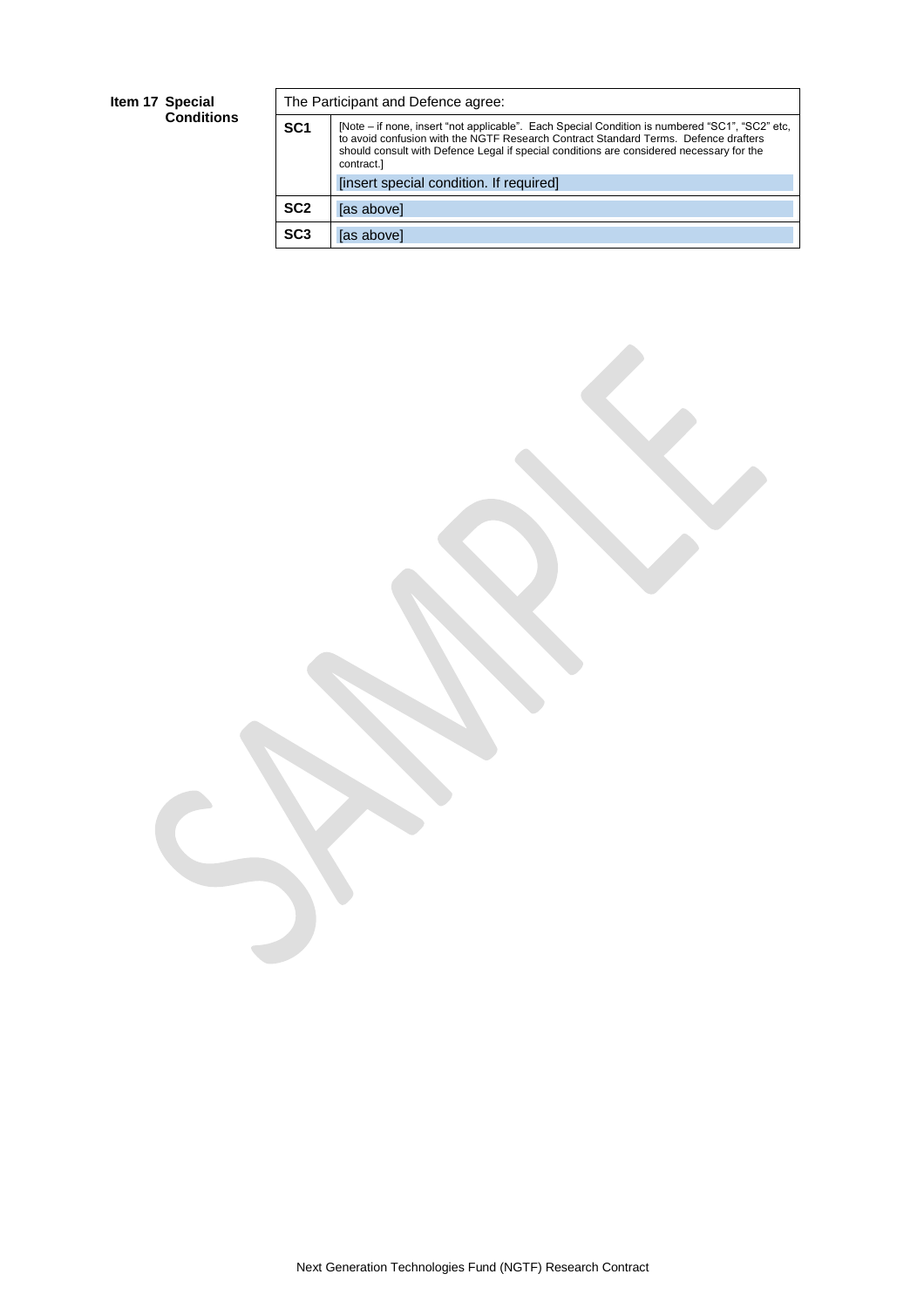# **NGTF Research Contract Standard Terms**

# **Version 1.0**

# *Term of Contract*

# **1 Term**

- 1.1 This contract commences on the date the last Party executes it.
- 1.2 This contract ends in accordance with clause [11.11\(b\)](#page-11-2) unless terminated earlier.

# *Interpretation and Definitions*

# **2 Interpretation**

- 2.1 In this contract, except where the contrary intention is expressed:
	- (a) the singular includes the plural and vice versa, and a gender includes other genders;
	- (b) another grammatical form of a defined word or expression has a corresponding meaning;
	- (c) a reference to an Act, ordinance, code or other law includes regulations and other instruments under it and consolidations, amendments, re enactments or replacements of any of them;
	- (d) a reference to A\$, \$A, AUD, dollar or \$ means the Australian dollar;
	- (e) a reference to a clause is to a clause of this contract (and includes reference to sub-clauses and paragraphs of this contract;
	- (f) a reference to a Party includes that Party's executors, administrators, successors and permitted assignees and substitutes;
	- (g) a reference to a person includes a natural person, partnership, body corporate, association, governmental or local authority or agency or other entity;
	- (h) a reference to a specification, policy, document or instrument includes the document or instrument as novated, altered, supplemented or replaced from time to time;
	- (i) the meaning of general words is not limited by specific examples introduced by "including", "for example" or similar expressions;
	- (j) a rule of construction does not apply to the disadvantage of a party because the party was responsible for the preparation of this contract or any part of it;
	- (k) if a day on or by which an obligation must be performed or an event must occur is not a Working Day, the obligation must be performed or the event must occur on or by the end of the next Working Day; and
	- (l) headings and notes are for ease of reference only and do not affect interpretation.
- 2.2 To the extent there is any inconsistency between the provisions of this contract, a descending order of precedence will be given to:
	- (a) the Contract Framework;
	- (b) the CSS (excluding item 15);
	- (c) these NGTF Research Contract Standard Terms (including where applicable Annexure A); and
	- (d) item 15 of the CSS,

and the provision in the higher ranked document will prevail.

# <span id="page-9-3"></span>**3 Definitions for this contract**

3.1 The definitions listed in Annexure F apply to this contract (other than for Annexures B, D, and E).

# *The Work*

### **4 Participant to undertake the Project**

Note: Clauses 4.1 and 4.2 do not apply if clause 55 applies – see CSS item 11.

- <span id="page-9-0"></span>4.1 The Participant must:
	- (a) deploy the resources and carry out the activities described in the PEP and any other approved Plan; and
	- (b) use its best endeavours to achieve the Stage Research Objectives.
- <span id="page-9-2"></span>4.2 Defence accepts that it may become apparent during the Term that, despite the Participant using its best endeavours, it is not possible in the circumstances to achieve the Stage Research Objectives. If this is the case, and the Participant has otherwise performed its obligations under this contract, the Participant will not be in breach of claus[e 4.1](#page-9-0) (or claus[e 5.1](#page-9-1) if the Participant cannot achieve a Milestone as a result), provided it follows the procedure in clauses [12](#page-11-3) and [13.](#page-11-4)

# **5 Milestones**

Note: Clauses 5.1 to 5.8 do not apply if clause 55 applies – see CSS item 11.

- <span id="page-9-1"></span>5.1 The Participant must achieve each Milestone by the relevant Milestone Date.
- 5.2 If a Milestone requires delivery of a Deliverable, that Deliverable must be delivered:
	- (a) by the relevant Milestone Date;
	- (b) in accordance with the requirements for that Milestone set out in item 16 of the CSS.
- 5.3 The Participant only achieves a Milestone if the criteria in item 16 of the CSS for that Milestone are met.
- 5.4 The Participant must notify Defence when it considers that a Milestone has been achieved and, if requested, must give Defence evidence that the criteria for that Milestone have been met.
- 5.5 Defence will be taken to have accepted the Milestone has been achieved unless it advises the Participant that it considers that the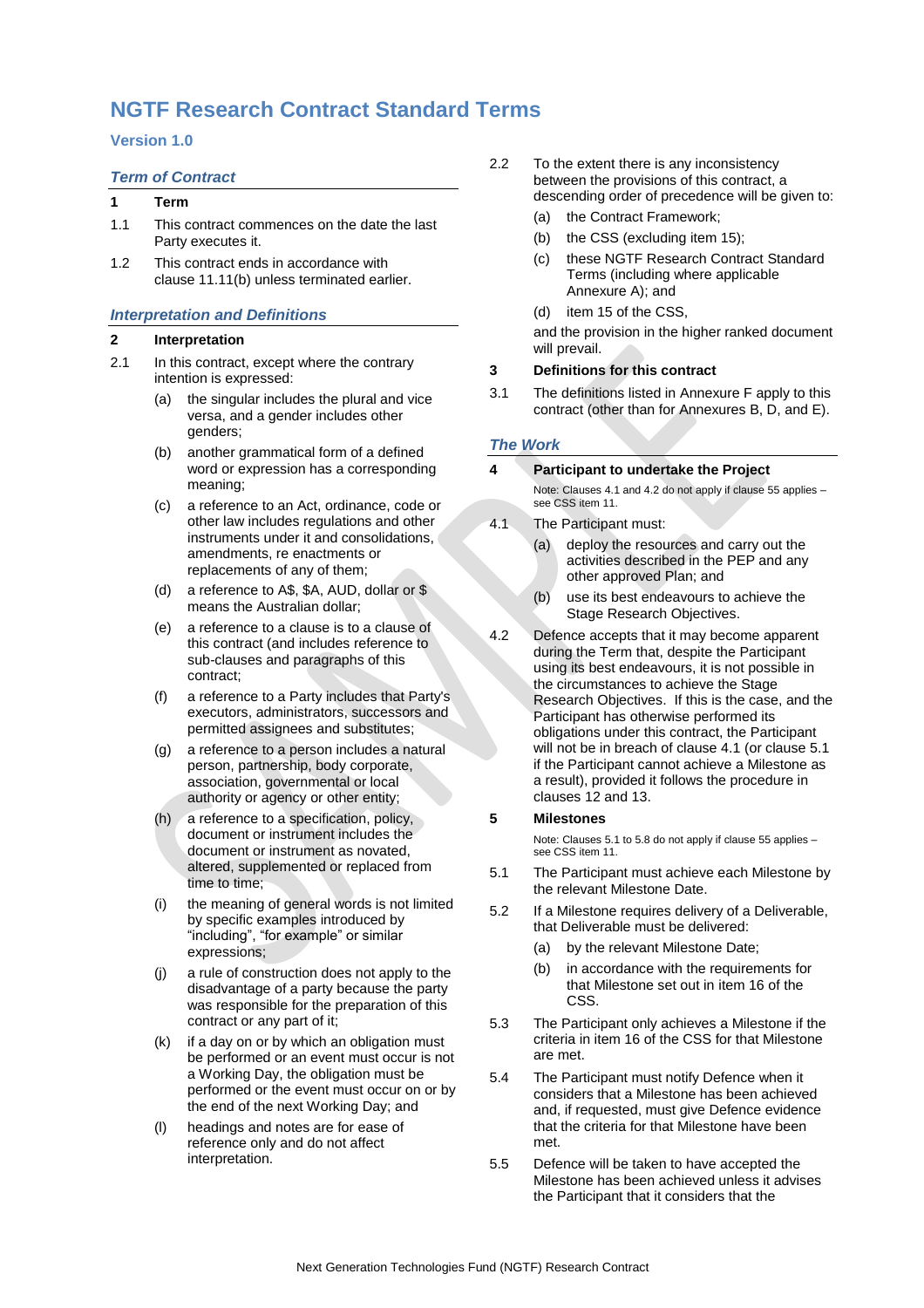<span id="page-10-1"></span>Milestone has not been achieved, giving its reasons. Defence has fifteen (15) Working Days from the time the Participant has given notice under clause 5.4 to provide such advice.

5.6 If Defence advises that a Milestone has not been achieved, the Participant must rectify the issues identified by Defence and give evidence to Defence that the issues have been rectified. If Defence confirms the Milestone has been achieved on submission of this evidence, the Participant is taken to have satisfied clause 5.1 for that Milestone.

### *Ownership and risk*

- 5.7 Unless otherwise stated in item 16 of the CSS or otherwise agreed by the Parties, title to each Deliverable transfers to Defence on delivery.
- <span id="page-10-2"></span>5.8 The Participant bears the risk of loss of, or damage to, a Deliverable until its delivery to Defence, and at any other time it is in the Participant's care, custody and control.

# **6 Technical Data**

Note: Clauses 6.1 and 6.2 do not apply if clause 55 applies – see CSS item 11.

- <span id="page-10-3"></span>6.1 The Participant must provide to Defence all Technical Data required:
	- (a) to enable the assessment, analysis, testing and evaluation by Defence of the Research or the progress in meeting the Stage Research Objectives;
	- (b) to enable the verification of the results, outcomes and recommendations in the Milestones;
	- (c) for Commonwealth Purposes; or
	- (d) by the PEP or a Milestone or Deliverable.
- <span id="page-10-4"></span>6.2 The Participant must provide the Technical Data at the times and in the manner specified in the PEP or item 16 of the CSS (where applicable); or otherwise promptly following a request from Defence.
- 6.3 Defence may provide Technical Data to a person who is not a party to this contract:
	- (a) in accordance with its IP rights set out in clauses 21 to 23; but
	- (b) subject to any applicable confidentiality obligations under clause 25.

# **7 Standard of work**

Note: Clause 7.1 does not apply if clause 55 applies – see CSS item 11.

- <span id="page-10-5"></span>7.1 The Participant must carry out (and must ensure any Subcontractor carries out) work under this contract in accordance with:
	- (a) the standards specified in this contract;
	- (b) all Applicable Laws; and
	- (c) Good Industry Practice.

# <span id="page-10-6"></span>**8 Location of Work**

8.1 The Participant must ensure that the work under this contract is substantially carried out in Australia or New Zealand unless otherwise specified in the PEP or otherwise agreed by Defence.

### **9 Progress reports**

- 9.1 The Participant must meet all reporting obligations set out in item 16 of the CSS to the standards and by the times as specified in that item.
- 9.2 Defence may require the Participant, on reasonable notice, to participate in meetings at which the Participant will be required to provide an update on the progress of the work being carried out by the Participant. Those meetings will take place in person, or with Defence's agreement, by means of telephone conference, video conference or other means of instantaneous, or near-instantaneous, communication.

### **10 Special conditions**

10.1 Each Party must comply with the special conditions (if any) imposed on it in item 17 of the CSS.

# *Stages, additional Stages and changes to Stages*

### **11 Staged approach to this contract**

- 11.1 The Participant acknowledges and agrees that:
	- (a) even if the Participant satisfies the Stage Research Objectives and meets the requirements of a particular Stage of this contract, the nature of the Research may not be suitable or considered valuable for use by Defence;
	- (b) further research or development may be required in addition to activities under this contract to further progress the Research; and
	- (c) Defence is under no obligation to:
		- (i) exercise its options under clause 11.4 or 11.6; or
		- (ii) enter into a new CSS or any subsequent contract with the Participant, even if Defence has requested a proposal under clause 11.8(b).

### *Status of Stages as at the Contract Start Date and exercising options to extend*

- 11.2 Clauses 11.3 to 11.7 only apply if this contract comprises more than one CSS as at the Contract Start Date.
- 11.3 Subject to this clause 11:
	- (a) the Participant is not to carry out any work under any CSS other than the CSS for Stage 1; and
	- (b) Defence is under no obligation to make any payments for work unrelated to the CSS for Stage 1.

### *Defence's option to extend the contract to include Stage 2*

- <span id="page-10-0"></span>11.4 If at the Contract Start Date this contract includes a CSS for Stage 2, Defence may at its sole discretion by written notice to the Participant extend the contract to include Stage 2.
- 11.5 Defence may exercise its option under clause 11.4 at any time during Stage 1.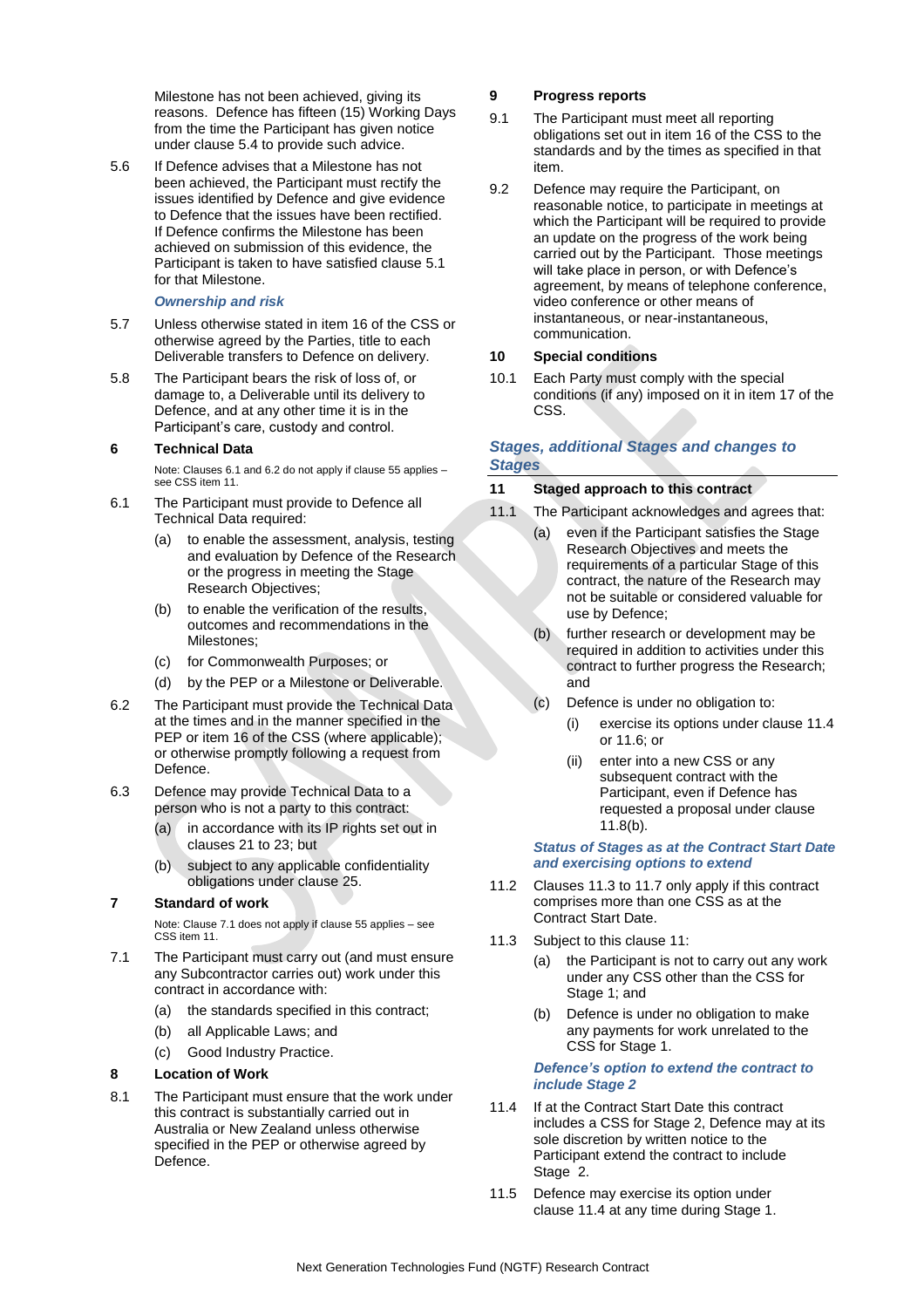### *Defence's option to extend the contract to include Stage 3*

- <span id="page-11-0"></span>11.6 If at the Contract Start Date this contract includes a CSS for Stage 3 and Defence has exercised its option to extend the contract under clause 11.4, Defence may at its sole discretion by written notice to the Participant extend the contract to include Stage 3.
- 11.7 Defence may exercise its option under clause 11.6 at any time during Stage 2.

*Adding Stages by negotiation*

- <span id="page-11-1"></span>11.8 The Parties may agree to amend this contract to include a new CSS to provide for an additional Stage, either:
	- (a) by the Participant providing a proposal for the continuation of research or development under another Stage; or
	- (b) by Defence requesting that the Participant provide such a proposal.
- 11.9 The proposal must be in the form of a draft new CSS, including details of the further research or development proposed, a proposed project execution plan and pricing. The Parties may negotiate the terms of the proposed CSS.
- <span id="page-11-9"></span>11.10 If the Parties agree on the terms of the additional CSS, they will enter into a deed, substantially in the form of Annexure B, to update this contract to incorporate that additional CSS.
- 11.11 Without limiting any other termination rights, if the Parties have not agreed to the additional CSS:
	- (a) by the date that is six (6) months after the date Defence approved the Final Report under the last CSS – either Party may terminate this contract by notice to the other Party; or
	- (b) by the date that is twelve (12) months after the date Defence approved the Final Report under the last CSS – this contract ends unless otherwise agreed by the Parties.
- <span id="page-11-8"></span><span id="page-11-2"></span>11.12 The Parties may agree for work to commence under an additional CSS prior to all Milestones being achieved under any other CSS. In this case, during that period all references in this contract to 'CSS' are references to all CSSs.
- 11.13 The Parties' rights and obligations under the a CSS are not extinguished by adding another CSS in the contract.

### *Changing a Stage*

11.14 The Parties may amend a CSS in accordance with clause 41.1.

# *Problem Solving*

# <span id="page-11-3"></span>**12 Notification of problems**

Note: Clause 12 does not apply if clause 55 applies – see CSS item 11.

- 12.1 The Participant must promptly notify Defence if it becomes aware that it may not be able to:
	- (a) achieve one or more Stage Research Objectives;
	- (b) comply with the PEP; or

(c) achieve a Milestone.

12.2 If Defence considers that the Participant may be unable to do the things referred to in clause 12.1, it may notify the Participant of its concerns.

### <span id="page-11-4"></span>**13 Process for resolving problems**

Note: Clauses 13.1 to 13.3 do not apply if clause 55 applies – see CSS item 11.

- <span id="page-11-5"></span>13.1 The Parties must meet promptly and in any event no later than twenty (20) Working Days after a notice given under claus[e 12.](#page-11-3)
- 13.2 The purpose of the meeting referred to in clause 13.1 is to provide a forum where the Parties can seek to resolve the issues identified under clause 12. To enable the Parties to fully discuss the issues identified under that clause, Defence may require the Participant to provide oral or written information on:
	- (a) the Project's progress and the resources deployed by the Participant to date;
	- (b) obstacles to progress;
	- (c) possible solutions to those obstacles (if this is possible); and
	- (d) whether there are any reasons to continue with the Project even though the Stage Research Objectives cannot be achieved.
- <span id="page-11-6"></span>13.3 The Parties may, as a result of their discussions under clause 13.2, agree to:
	- (a) continue with the contract unamended;
	- (b) amend the contract (in particular the CSS);
	- (c) seek third party assistance;
	- (d) appoint an independent third party to help the Parties resolve the issues; or
	- (e) terminate this contract (in which case the Parties must agree on a termination date and any conditions on termination, such as the provision of a report by the Participant, or the payment of reasonable costs under clause 38.4.)
- 13.4 Defence may terminate this contract by notice if the Parties have not agreed the next steps under clause 13.3 within forty-five (45) Working Days of meeting under clause 13.1.
- 13.5 Defence and the Participant must each act reasonably and in good faith in exercising their respective rights under this claus[e 13.](#page-11-4)
- 13.6 This clause 13 does not limit Defence's termination rights.

# *Cooperation*

### <span id="page-11-7"></span>**14 Agreement to work together**

- 14.1 The Parties agree to work together cooperatively, including:
	- (a) by informing each other in a timely way of matters that may affect the Project and performance of this contract;
	- (b) by sharing relevant documents, information and opinions reasonably required for performance of the contract;
	- (c) by working co-operatively to minimise and mitigate Project risks;
	- (d) by striving to resolve differences between them quickly; and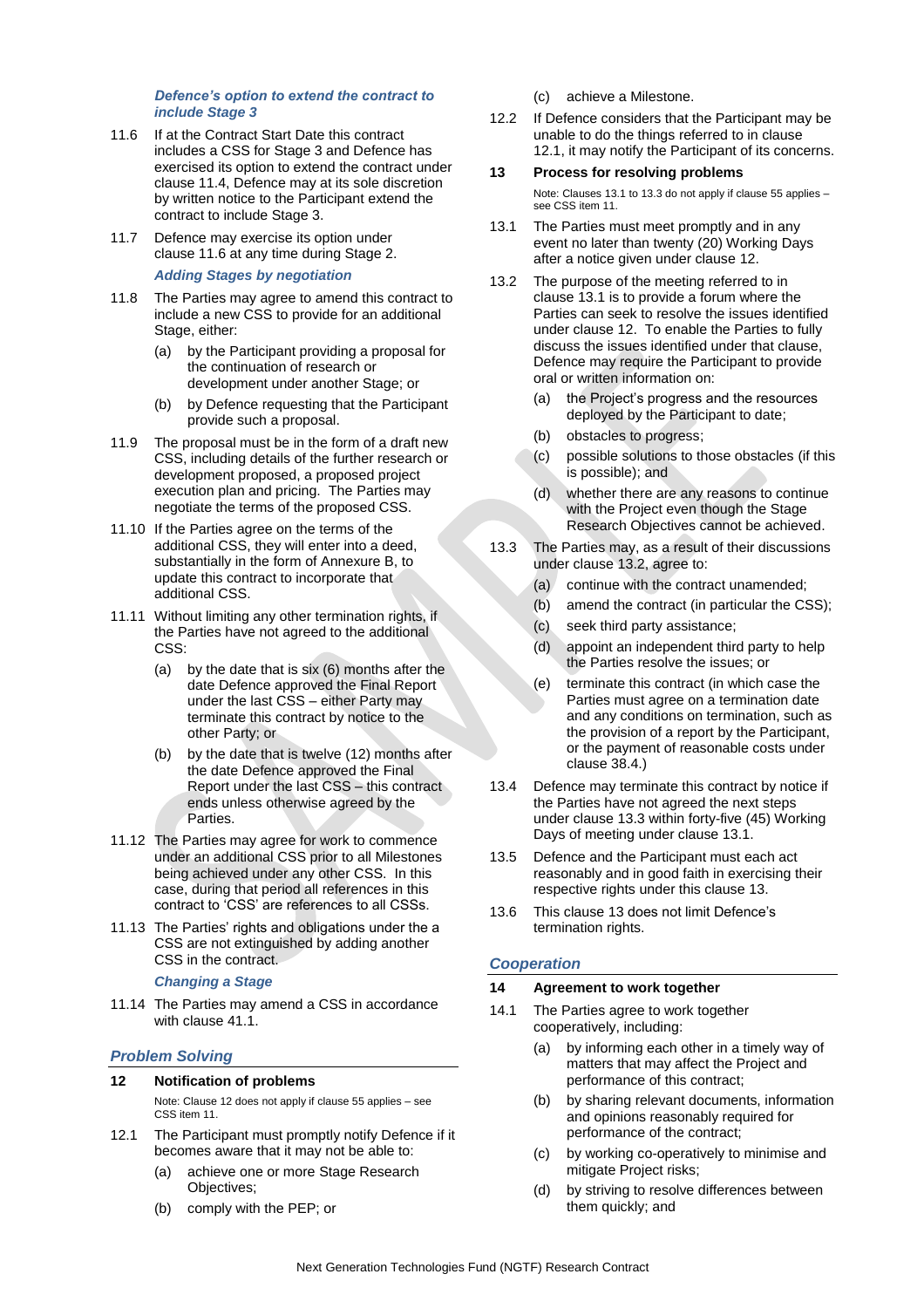- (e) by dealing with each other frankly and openly, on a "best for project" basis.
- 14.2 The Parties agree that nothing done in collaborating, cooperating or working together will have the effect of:
	- (a) amending the express provisions of this contract;
	- (b) waiving a right in connection with this contract; or
	- (c) releasing an obligation under this contract.

### **15 Defence's role**

- 15.1 From time to time, Defence may elect to make Defence Personnel with relevant technical expertise available for the Participant to consult with in relation to the Stage Research Objectives.
- 15.2 Defence's approval (however described) of any Plan or any test in respect of the Project is for Defence's benefit only and cannot be relied on by the Participant. Defence makes no representation by giving such approval.

### *Payment*

#### <span id="page-12-0"></span>**16 Payment of Milestone Payment**

- 16.1 The Participant may only submit an invoice to Defence if Defence has accepted or has been taken to have accepted (under clause 5.5 or 5.6) that the Milestone for the relevant Milestone Payment has been achieved.
- 16.2 Defence will pay the Participant each Milestone Payment within thirty (30) days after receiving a Correctly Rendered Invoice for the payment, only if:
	- (a) Defence has accepted or has been taken to have accepted (under clause 5.5 or 5.6) that the Milestone for the relevant Milestone Payment has been achieved; and
	- (b) the Participant has provided any supporting documentation or evidence reasonably required by Defence to substantiate the Participant's entitlement to the payment.
- 16.3 For this clause [16](#page-12-0) an invoice is a Correctly Rendered Invoice if:
	- (a) it includes the amount of the Milestone Payment and the amount of GST payable;
	- (b) it is correctly addressed and calculated in accordance with this contract;
	- (c) it includes the contract number, and the name and phone number of Defence's Representative; and
	- (d) it is a valid tax invoice under the GST Act.
- 16.4 If Defence rejects an invoice, it must notify the Participant of its rejection of the invoice, providing its reasons for the rejection and any action to be taken by the Participant for the invoice to be payable.
- 16.5 Upon receipt of a notice issued under clause 16.4 the Participant must promptly take all necessary steps to make the invoice for payment conform to the requirements of this contract and must submit a revised invoice to

Defence when such action is complete. The resubmitted invoice will be subject to the same conditions in this clause 16, as if it were the original invoice.

- 16.6 Payments of invoices will only be made by electronic funds transfer to the credit of the account notified to Defence by the Participant.
- 16.7 Payment of any invoice is not evidence that the obligations under this contract have been performed, or of the value of the obligations performed, or an admission of liability.

### **17 Taxes included**

- 17.1 The Parties agree that the Price includes all applicable Australian and overseas taxes, duties and government charges, excluding GST.
- 17.2 Defence must, in addition to the Price, pay the amount of GST imposed on taxable supplies made by the Participant under this contract and the value of the taxable supply will be taken to be amount of the Price attributable to the taxable supply.
- 17.3 If Defence makes, or is assessed by the Commissioner of Taxation as having made, a taxable supply to the Participant under or in connection with this contract, Defence will be entitled to recover from the Participant upon presentation of a valid tax invoice, the amount of GST paid or payable by Defence. An amount of GST to be paid by the Participant under this clause is a debt recoverable by Defence.

#### **18 Defence may set off, or give notice of debt**

- 18.1 Defence may deduct from any amount that it owes to the Participant under this contract, any amount that the Participant owes to Defence in connection with this contract.
- 18.2 To the extent this contract provides for the Participant to be liable for any Loss, if Defence elects to recover an amount from the Participant in respect of that Loss, it may give the Participant a notice of the existence of a debt recoverable which must be paid by the Participant within thirty (30) days of receipt of the notice.

# *Managing delays*

#### **19 Participant to minimise delays**

Note: Clause 19.1 does not apply if clause 55 applies – see CSS item 11

<span id="page-12-2"></span>19.1 The Participant must take all reasonable steps to prevent and minimise delay and to mitigate both Parties' Loss due to delay.

#### <span id="page-12-3"></span>**20 Entitlement to schedule adjustment**

Note: Clauses [20.1](#page-12-1) t[o 20.4](#page-13-11) do not apply if clause 55 applies – see CSS item 11.

- <span id="page-12-1"></span>20.1 Subject to clause 20.3, the Participant is entitled to postponement of a Milestone Date:
	- (a) to the extent that the Participant is delayed by an event or circumstance that is beyond the reasonable control of the Participant and its Subcontractors; and
	- (b) provided the Participant has taken all reasonable steps to prevent and minimise delay and to mitigate both Parties' Loss due to delay.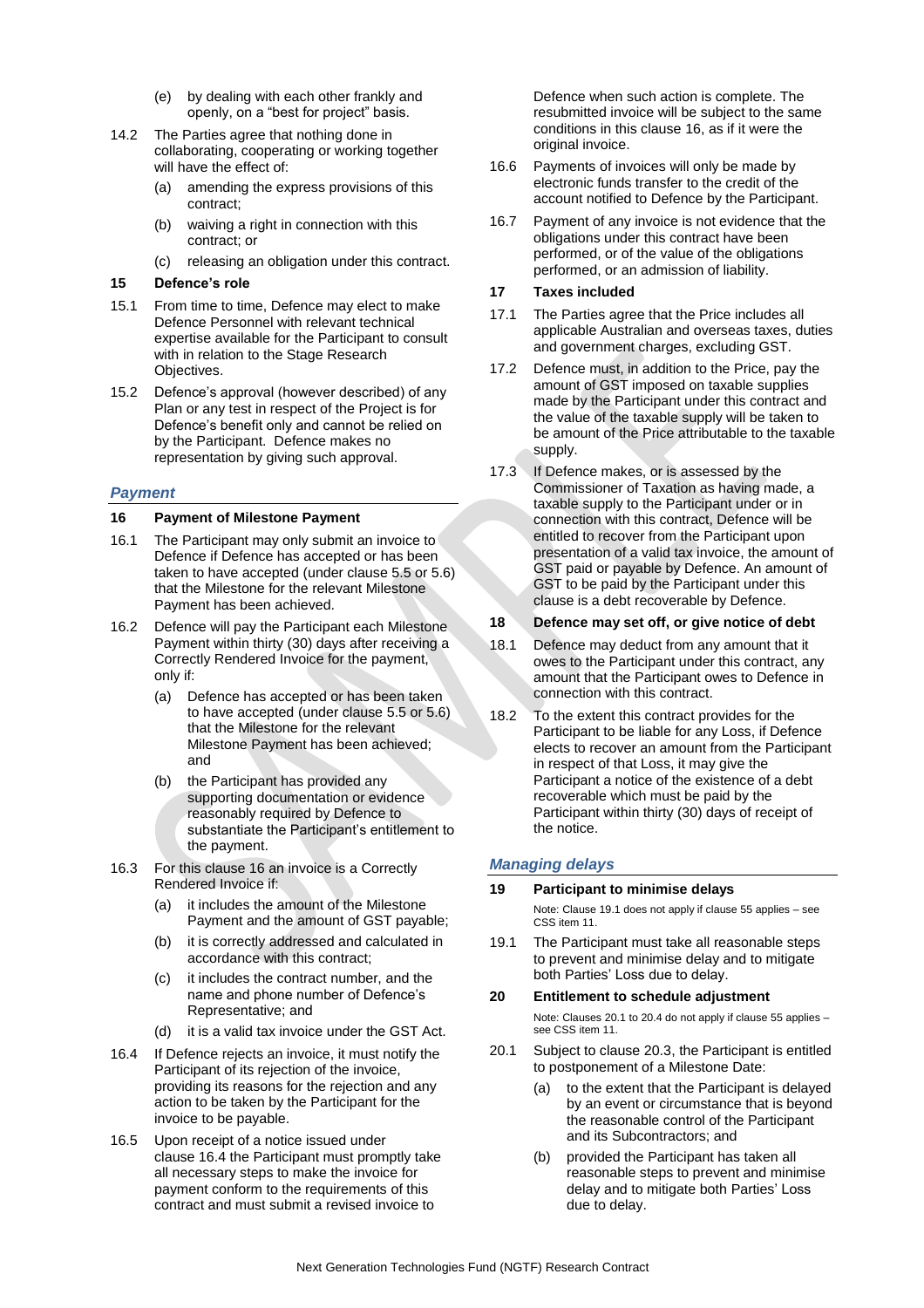- 20.2 If the Participant notifies Defence of a claim for postponement of a Milestone Date:
	- (a) Defence must, to the extent it considers that the Participant is entitled to postponement of a Milestone Date under clause [20.1,](#page-12-1) agree to grant the postponement; and
	- (b) the Defence Representative and Participant Representative may agree to update the dates in item 16 of the CSS to implement the agreed postponement without entering a deed to vary this contract under clause 41.1.
- 20.3 The Participant is not entitled to postponement of a Milestone Date and must instead follow the procedures set out in clauses 12 and 13 where the Participant becomes aware that it is unable to achieve a Milestone because:
	- (a) it is unable, despite using its best endeavours, to achieve the Stage Research Objectives;
	- (b) it is unable to comply with the PEP; or
	- (c) the resources allocated to the achievement of the Stage Research Objectives, as set out in the PEP, are insufficient.
- <span id="page-13-11"></span>20.4 The Participant is not entitled to postponement of a Milestone Date to the extent the delay resulted from a Default of the Participant or any Subcontractor.

# *Intellectual Property Rights and Confidential Information*

### <span id="page-13-10"></span>**21 Foreground IP**

- <span id="page-13-0"></span>21.1 With respect to each item of Foreground IP, ownership of that Foreground IP vests immediately upon its creation in the person identified as the owner of that Foreground IP in item 6a of the CSS.
- <span id="page-13-1"></span>21.2 The ownership of an item of Foreground IP that is not identified in item 6a of the CSS will vest upon its creation in the Party that created it, or as specified in item 6b of the CSS.

Note: Clause [21.3](#page-13-12) does not apply if clause 55 applies – see CSS item 11

- <span id="page-13-12"></span>21.3 The Participant must, whenever Foreground IP is created:
	- (a) promptly notify Defence in writing; and
	- (b) amend the IP Register accordingly.
- <span id="page-13-2"></span>21.4 If Defence is the owner of Foreground IP, it licenses the Participant to Use that Foreground IP (subject to the restrictions set out in item 6c of the CSS):
	- (a) for the purposes of this contract;
	- (b) for any other purpose other than Commercialisation; and
	- (c) for any additional purpose set out in item 6d of the CSS ,

<span id="page-13-5"></span>with that licence having world-wide effect and being non-exclusive, free and perpetual.

<span id="page-13-3"></span>21.5 If the Participant is the owner of Foreground IP it licenses Defence to Use that Foreground IP (subject to the restrictions set out in item 6c of the CSS):

- (a) for the purposes of this contract;
- (b) for Commonwealth Purposes; and
- <span id="page-13-6"></span>(c) for any additional purpose set out in item 6d of the CSS ,

with that licence having world-wide effect and being non-exclusive, free and perpetual.

- <span id="page-13-4"></span>21.6 If a Key Subcontractor is the owner of Foreground IP the Participant must ensure that that Key Subcontractor licenses Defence to Use that Foreground IP (subject to the restrictions set out in item 6c of the CSS):
	- (a) for the purposes of this contract;
	- (b) for Commonwealth Purposes; and
	- (c) for any additional purpose set out in item 6d of the CSS ,

<span id="page-13-7"></span>with that licence having world-wide effect and being non-exclusive, free and perpetual.

- 21.7 Each Party must, if requested by the other Party and at its own cost, do all things and execute all documents necessary or convenient to give effect to this claus[e 21.](#page-13-10)
- 21.8 The Parties shall promptly notify each other of any infringement of any rights relating to Foreground IP which comes to its attention, and each Party agrees to give the other Party all assistance which the other Party may reasonably require in order to protect its interest in the Foreground IP.

#### <span id="page-13-9"></span>**22 Background IP**

- 22.1 Nothing in this contract affects the ownership of Background IP.
- <span id="page-13-8"></span>22.2 Subject to any restrictions set out in item 6e of the CSS, each Party licenses the other Party to Use its Background IP, with those licences being for the purposes of enabling the other Party to fully utilise its Foreground IP and:
	- (a) in the case of the Commonwealth fully exercising its rights under clauses 21.5 and 21.6; and
	- (b) in the case of the Participant for the purposes of carrying out this contract and fully exercising its rights under clause 21.4.
- 22.3 The licences under clause 22.2 have world-wide effect and are non-exclusive, royalty-free and perpetual.

# **23 Third Party IP**

23.1 Nothing in this contract affects the ownership of Third Party IP.

> Note: Clauses 23.2 to 23.5 do not apply if clause 55 applies – see CSS item 11.

- <span id="page-13-13"></span>23.2 The Participant must not utilise Third Party IP for the purposes of this contract without first:
	- (a) providing the information set out in clause 23.3 to Defence; and
	- (b) obtaining Defence's consent to its use, whose consent may not be unreasonably withheld.
- 23.3 For the purposes of clause 23.2(a), the Participant will provide Defence with the following information about the Third Party IP:
	- (a) all details of any restrictions, conditions or encumbrances, that apply, or may apply, to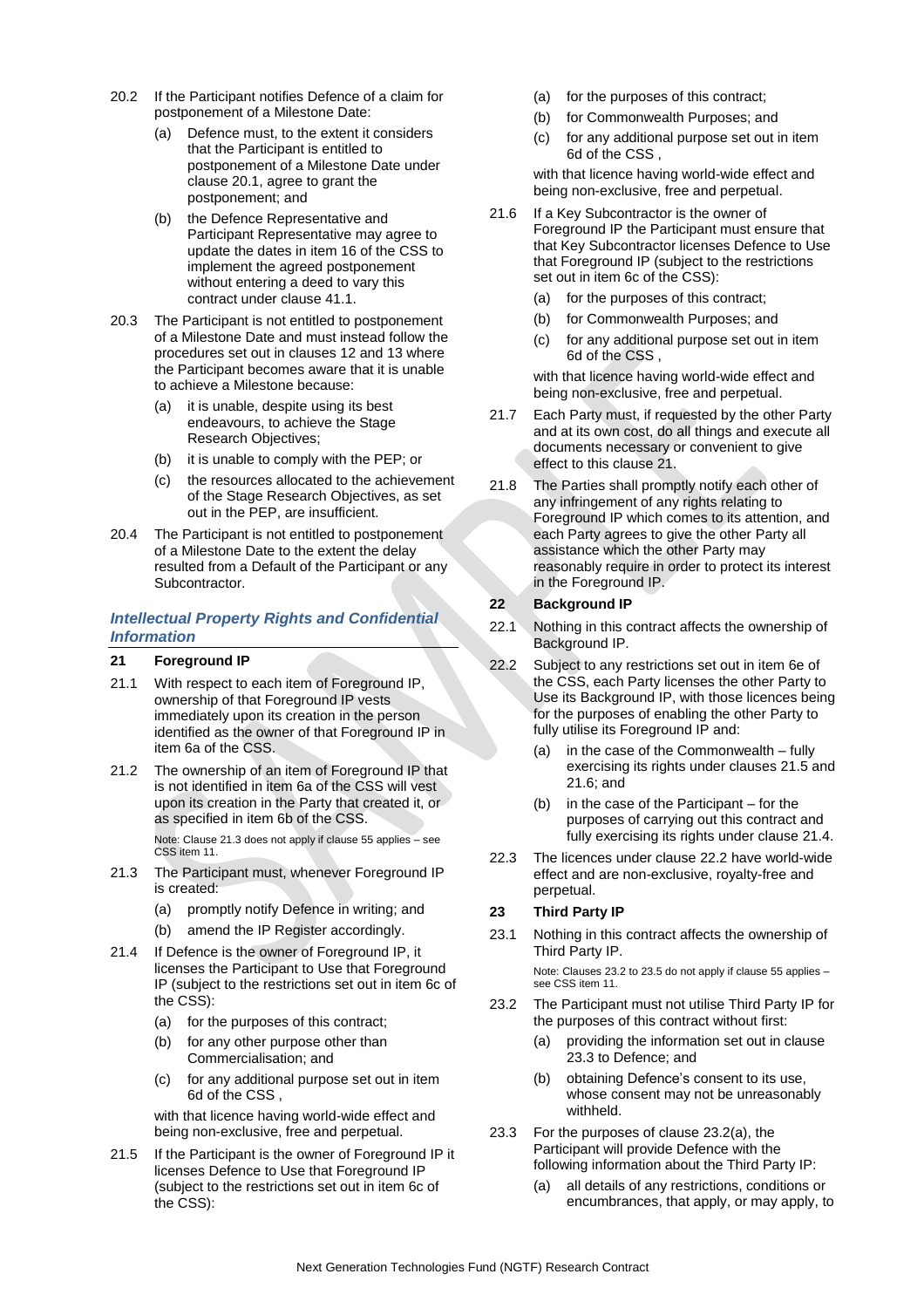the utilisation of the Third Party IP, including fees or royalties; and

- (b) any other information as is reasonably requested by Defence.
- 23.4 If Defence consents to the utilisation of the Third Party IP, it may do so subject to reasonable conditions and the Participant must comply with those conditions. Those conditions may include a requirement that the Participant obtains a licence on behalf of Defence (at no cost to Defence) for the utilisation of the Third Party IP on equivalent (or better) terms as the licence granted by the Participant to Defence under clause 22.
- <span id="page-14-1"></span>23.5 Clauses 23.2 to 23.4 do not apply to the approved Third Party IP listed in item 6f of the CSS .

### <span id="page-14-2"></span>**24 Other IP requirements**

#### *IP deed*

- <span id="page-14-4"></span><span id="page-14-0"></span>24.1 The Participant must ensure that an owner of any IP identified in item 6g of the CSS grants a direct licence of that IP to Defence and delivers to Defence an IP deed substantially in the form of Annexure D .
- 24.2 If an IP deed is required under clause 24.1, unless otherwise agreed by Defence, the Participant must ensure that IP deed is delivered to Defence:
	- (a) In the case of IP of a Subcontractor (including a Key Subcontractor) – before that Subcontractor undertakes any work in relation to this contract; and
	- (b) In any other case before any work is undertaken in relation to the CSS.

#### *Compliance*

24.3 The Participant must ensure that any Participant Personnel (and any other person to whom the Participant provides Defence owned IP) comply with any restrictions in relation to Defence owned IP identified at item 6e of the CSS.

### *IP Register*

24.4 The Participant must regularly update the IP Register and must ensure that it accurately identifies all Foreground IP, Background IP and Third Party IP (including identifying the owner of each item of IP).

Note: An additional obligation is imposed on the Parties concerning the IP Register if clause 55 applies – see CSS item 11.

- 24.5 The Participant will provide an up to date copy of the IP Register to Defence:
	- (a) promptly upon request by Defence; and
	- (b) within twenty (20) Working Days of the expiry or termination of this contract.
- 24.6 If Defence notifies the Participant of any errors in the IP Register, the Participant must within five (5) Working Days:
	- (a) amend the IP Register to the reasonable satisfaction of Defence; and
	- (b) provide a copy of the amended IP Register to Defence.

24.7 The IP Register is for record management purposes and does not in any way alter or limit any provision in this contract.

#### *IP warranties*

Note: Clause 24.8 does not apply if clause 55 applies – see CSS item 11.

<span id="page-14-3"></span>24.8 The Participant warrants that Defence will not, in exercising its IP Rights granted under or in connection with this contract, infringe the IP Rights or any Moral Rights of any person.

### **25 Confidential Information**

- 25.1 Each Party agrees not to disclose :
	- (a) the Confidential Information of the other Party; or
	- (b) the contents of the Confidential Provisions, except:
	- (c) with the consent of the other Party;
	- (d) in the case of Defence to Defence Personnel;
	- (e) in the case of the Participant to its officers, members and employees, to the extent necessary for them to perform their roles in connection with this contract;
	- (f) to its agents, the Key Subcontractors, a Subcontractor, legal and other advisers and auditors to the extent necessary for them to perform their roles in connection with this contract;
	- (g) as required or authorised by law;
	- (h) in the case of Defence as required to comply with statutory or portfolio duties, or for public accountability reasons, including to comply with a request by Parliament, a parliamentary committee or a Minister;
	- $(i)$  in the case of the Participant to a Related Body Corporate for internal group management purposes; or
	- (j) as necessary for the proper conduct of legal proceedings arising in connection with this contract.
- 25.2 The Participant acknowledges and agrees that:
	- (a) nothing in clause 25.1 prevents Defence from exercising its IP rights under this contract (including its rights under clauses 21 to [22\)](#page-13-9) or its rights with respect to other Defence owned IP (including where that involves a disclosure of Confidential Information); and
	- (b) Defence may disclose any Confidential Information (including in Technical Data, Deliverables or other material comprising IP Rights owned by the Participant or a Key Subcontractor or any other person who is not a party to this contract) to the extent necessary for Defence to exercise its IP rights under clauses 21 t[o 22.](#page-13-9)
- 25.3 The Participant must not disclose information under clause 25.1(f) or 25.1(i) unless the recipient is obliged to act consistently with this clause 25. Any disclosure by a recipient that would be a breach of this clause is taken to be a breach by that Party.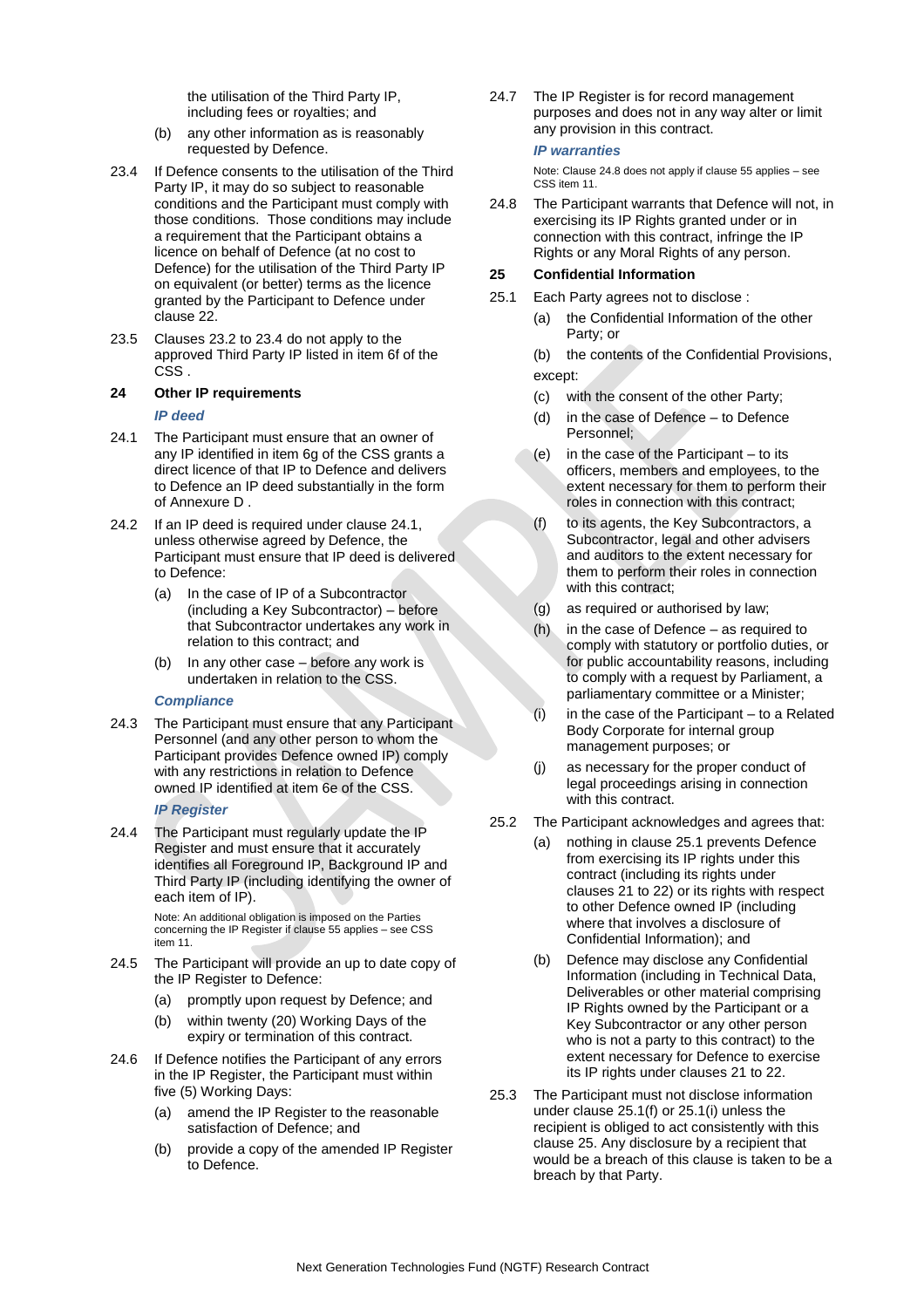25.4 Defence must not disclose Confidential Information to any Defence Service Provider under clause 25.1(d) unless the recipient is obliged to act consistently with this clause 25.

### *Confidentiality deed poll*

- <span id="page-15-1"></span>25.5 If a Party ("the Disclosing Party") intends to make the other Party's IP Related Confidential Information available to a person who is not a party to this contract, the other Party may require the Disclosing Party to obtain a legally effective confidentiality deed, in the form of Annexure D, from the third party, before making that IP Related Confidential Information available to the third party.
- 25.6 In clause 25.5 a Party's "IP Related Confidential Information" means that Party's Confidential Information relating either to its Foreground IP or its Background IP.

*Public Announcements, Research Presentations and Research Publications*

- 25.7 The Participant must not, during the Term, disseminate information about this contract or the Project (including any results of the Project), without first consulting the Defence Representative.
- 25.8 For clause 25.7 "disseminate information" means making any form of public disclosure, or making any public announcement, publishing research papers or other publications, or making presentations whether in writing or orally.
- 25.9 Clause 25.7 does not prevent the Participant from making announcements that it is required to make to comply with a written law (including applicable rules of a stock exchange).

#### *No exclusion of law or equity*

25.10 This contract does not exclude the operation of any principle of law or equity intended to protect and preserve the confidentiality of the Confidential Information.

#### *Governance*

#### **26 The Representatives**

- 26.1 The Defence Representative administers this contract for Defence.
- 26.2 The Participant Representative administers this contract for the Participant.

### **27 Notices**

- 27.1 To be effective, a notice or communication (including a waiver, approval, acceptance, consent or agreement) under this contract must be:
	- (a) in writing (which includes email);
	- (b) signed by the sender's Representative; and
	- (c) addressed to the other Party's Representative.
- 27.2 A notice or communication sent by email in accordance with the requirements of clause 27.1 will be taken to be signed by the named sender.
- 27.3 A notice or communication that meets the requirements of clause 27.1 and is sent to other Party's address (physical or email) in this

contract (or the replacement address most recently notified by the other Party) is effectively delivered at the earlier of the following times:

- (a) when it is actually received at the address;
- (b) if sent as an email when the email enters the addressee's information system, unless the sender's information system receives a message within one Working Day that the email has not been delivered to the addressee,

but notices or communications delivered after 1700 on a Working Day are taken to be delivered at 0900 on the next Working Day.

### *Subcontracting*

#### **28 Key Subcontractors and other Subcontractors**

- 28.1 The Participant must not subcontract any work under this contract to a person who is not a Key Subcontractor if the proposed Subcontractor will, under or in connection with the Subcontract:
	- (a) use Defence Items on an ongoing basis or require ongoing access to Defence Premises;
	- (b) provide goods or services that will form a significant part of the work under this contract; or
	- (c) create any IP that is, or is likely to be, significant for the development, testing, production, installation, integration or use of any Deliverables or any Research.
- 28.2 The Participant may request that Defence approve an additional Subcontractor to be included as a Key Subcontractor in item 12 of the CSS. Defence must act reasonably in deciding whether to approve proposed Key Subcontractors and must make a decision and notify the Participant as soon as practicable. The Defence Representative and Participant Representative may agree to update item 12 of the CSS to include the additional Subcontractor without entering a deed to vary this contract under clause 41.1.
- 28.3 The Participant will not, by subcontracting any part of the work under this contract, be relieved of its obligations and the Participant will be responsible for all Subcontractors.
- 28.4 The Participant must not enter into a Subcontract with a Subcontractor named by the Workplace Gender Equality Agency as an employer currently not complying with the *Workplace Gender Equality Act 2012* (Cth).

# *Participant Personnel*

#### **29 Key Persons and Participant Personnel**

Note: Clauses 29.1 to 29.4 do not apply if clause 55 applies – see CSS item 11.

- <span id="page-15-0"></span>29.1 The Participant must ensure that each Key Person performs the duties or carries out the work specified for that person in item 14 of the CSS.
- 29.2 The Participant must not replace a Key Person without Defence's prior approval.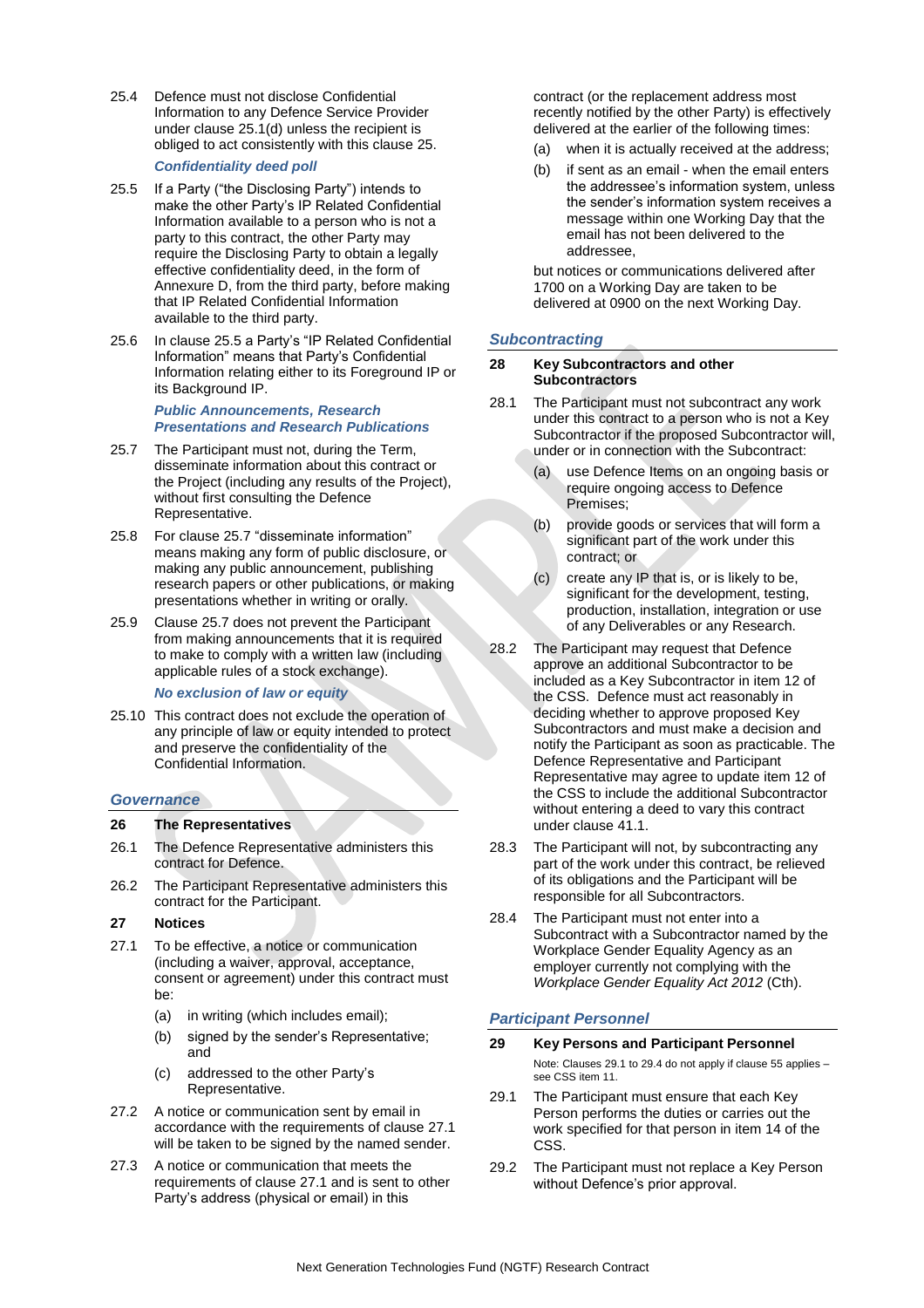- 29.3 If the Participant becomes aware that a Key Person is unable or may be unable to perform their duties or carry out their work, the Participant must:
	- (a) promptly notify Defence; and
	- (b) subject to clause 29.4, ensure that a replacement person is appointed as soon as practicable.
- <span id="page-16-1"></span>29.4 Before appointing a replacement Key Person under clause 29.3(b), the Participant must obtain the agreement of Defence, whose agreement must not be unreasonably withheld.
- 29.5 The Defence Representative and the Participant Representative may update item 14 of the CSS to reflect any approved changes to Key Persons without entering into a deed to vary this contract under clause 41.1.
- 29.6 Defence may at any time require the Participant to remove Participant Personnel (including a Key Person) from carrying out work in relation to this contract. Defence must not exercise this right unreasonably. The Participant must promptly arrange for the removal of such Participant Personnel and to replace them at the earliest opportunity with personnel acceptable to Defence at no cost. Defence must not unreasonably withhold its consent to proposed replacement personnel.
- 29.7 If the Participant is unable to provide replacement personnel with suitable skills or in a sufficient time to enable the Participant to achieve the Milestones, the Parties' Representatives will meet to determine, in good faith, if any aspect of this contract should be varied to accommodate the inability or delay in replacing the personnel.
- 29.8 If the Parties are unable to agree to vary this contract under clause 29.7, the Commonwealth may terminate this contract by notice to the Participant.

# *Law and Commonwealth policies*

# **30 Law and policies**

- 30.1 The law in force in the State or Territory of Australia specified in item 5 of the Contract Framework governs this contract and the courts of that State or Territory have non-exclusive jurisdiction to decide any matter arising out of this contract.
- 30.2 The Participant must:
	- (a) ensure that it, and all Participant Personnel, hold and obtain all Authorisations (including Export Approvals) necessary to perform the work under this contract including the provision of all Deliverables;
	- (b) ensure that all work under this contract is performed, and all Deliverables and other items provided under this contract are provided, in accordance with all Authorisations;
	- (c) provide a copy of any Authorisation to Defence within ten (10) Working Days of a request; and
- (d) promptly notify Defence of any refusal to grant, revocation or qualification of an Authorisation required for performance of the work under this contract (including provision of the Deliverables).
- 30.3 The Participant must comply with Defence policies listed on the Defence Innovation Hub website https://innovation.defence.gov.au and as otherwise notified by Defence.

# *Records, access to records, and premises*

# **31 Maintain records and provide access**

- <span id="page-16-0"></span>31.1 The Participant must:
	- (a) maintain records, in sufficient detail, which are complete and accurate and which fully reflect all work done, expenditure incurred and results achieved in the performance of this contract; and
	- (b) on any reasonable request by Defence, give Defence (and any person authorised by Defence) timely and sufficient access to its premises, hardware, software, records – including the records described in clause  $31.1(a)$  – and accounts for any purpose related to this contract; and

must ensure that each Key Subcontractor does the same. Defence may copy and retain any such records and accounts.

- 31.2 The Participant must co-operate with the Auditor-General (including by providing access to personnel, records and accounts) conducting reviews under the *Auditor-General Act 1997* in relation to this contract and must ensure that each Key Subcontractor does the same.
- 31.3 Defence must comply with any reasonable safety and security requirements or codes of behaviour applicable to the Participant's, Key Subcontractor's or Subcontractor's premises when accessing the relevant premises.

# *Defence security*

# **32 Defence Security**

- 32.1 The Participant must:
	- (a) ensure that Participant Personnel undertake any security checks, clearances or accreditations as required by Defence;
	- (b) notify Defence of any changes to circumstances which may affect the Participant's capacity to perform this contract in accordance with Defence's security requirements; and
	- (c) provide written undertakings in respect of security or access to Defence place, area or facility in the form required by Defence.
- 32.2 Defence may at any time, in accordance with the Australian Government Protective Security Manual and the Australian Government Information and Telecommunications Technology Security Manual, determine that a particular national security classification applies to information or equipment relevant to the Project.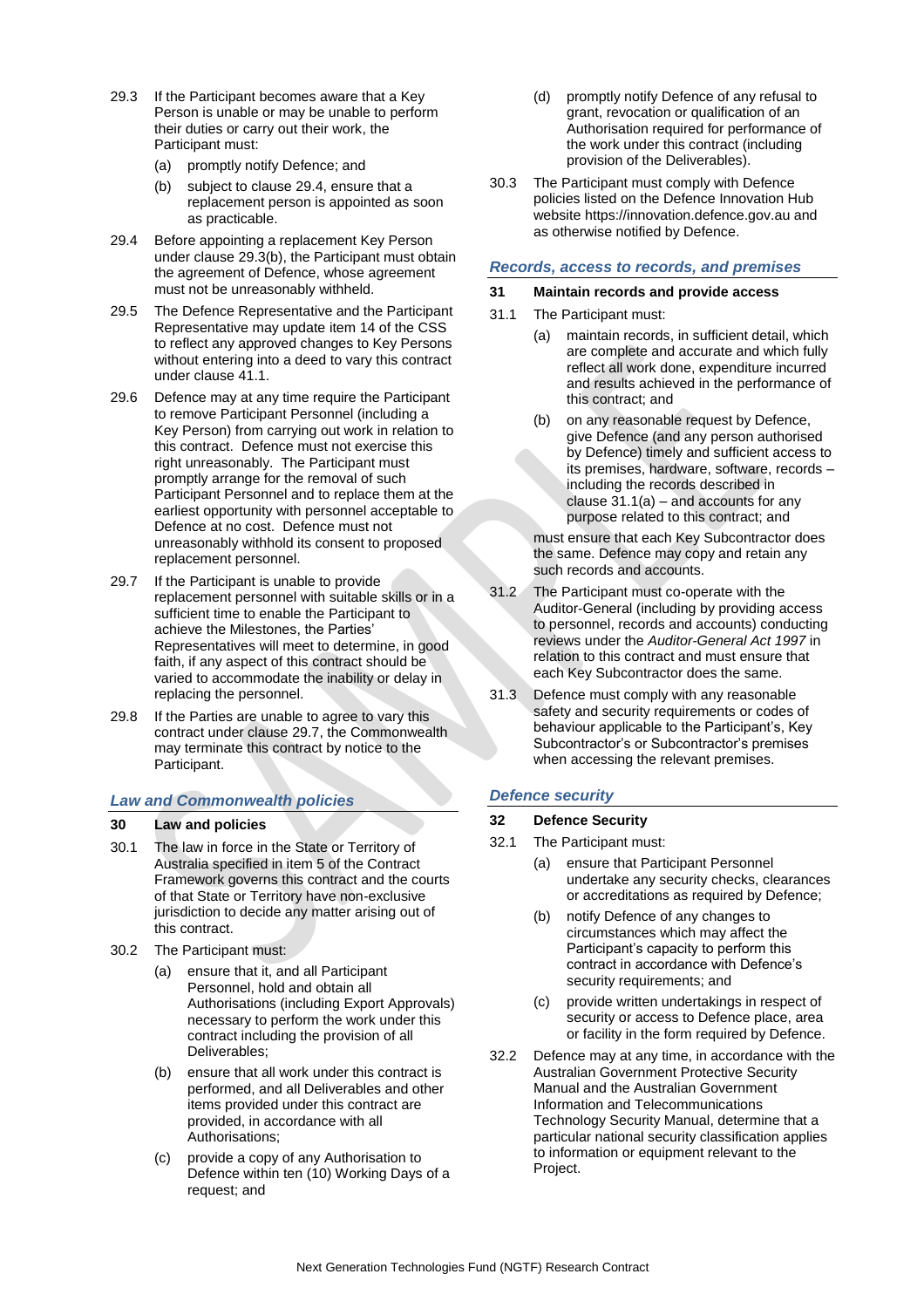- 32.3 If Defence makes a determination under clause 32.2, Defence must provide notice to the Participant advising of:
	- (a) the national security classification that is to apply to the information or equipment relevant to the Project; and
	- (b) any security conditions that are to apply.
- 32.4 After providing the Participant with a notice under clause 32.3, the Defence Representative and Participant Representative must meet within five (5) Working Days (or some other time as agreed between the Representatives) to:
	- (a) discuss how the change in national security classification is to be implemented; and
	- (b) determine if any aspect of this contract (for example – scope of Project, IP ownership, resourcing, timeframe for delivery Deliverables related to the Project, or use of subcontractors) needs to be varied to accommodate the change in national security classification.
- 32.5 If the Participant is unable or unwilling to comply with a security condition in accordance with clause 32.3 and if the Parties cannot agree to vary this contract under clause 32.4, Defence may terminate this contract by notice to the Participant.
- 32.6 The Participant must ensure the requirements of this clause 32 are included in all contracts with Key Subcontractors and Subcontractors where the Key Subcontractor or Subcontractor requires access to any Defence place, area or facility, or to security classified information, in order to perform its obligations under that contract.

# *Conflict of Interest*

- **33 Conflict of Interest**
- 33.1 The Participant:
	- (a) warrants that, to the best of its knowledge after making diligent inquiry, no conflict of interest exists at the Contract Start Date, or is likely to arise in the performance of its obligations under this contract by itself or any Participant Personnel; and
	- (b) must promptly notify Defence if such a conflict or risk of such a conflict of interest arises.
- 33.2 For the purposes of clause 33.1, the Participant will have a conflict of interest if:
	- (a) it enters an agreement to receive funding or to be paid for activities or services connected with any aspect of research related to this contract; or
	- (b) has in the five (5) years prior to the Contract Start Date received funding or has been paid for activities or services connected with any aspect of research related to this contract,

from a country (or an entity based in a country) included in the "Countries Policies and Embargoes" list on the USA Department of State's Directorate of Defense Trade Controls website (see

http://www.pmddtc.state.gov/embargoed\_countri es/index.html )

- 33.3 Within five (5) Working Days after giving notice under clause 33.1(b), the Participant must notify Defence of the steps the Participant will take to resolve the issue. If Defence considers those steps are inadequate, it may direct the Participant to resolve the issue in a manner proposed by Defence.
- 33.4 Defence may terminate this contract if:
	- (a) the Participant fails to notify Defence of a conflict of interest or risk of such a conflict of interest under clause 33.1;
	- (b) the Participant is unable or unwilling to resolve the conflict as required under clause 33.3; or
	- (c) in the opinion of Defence, the conflict cannot be satisfactorily resolved or managed.
- 33.5 The Participant must ensure that all Key Subcontracts contain equivalent provisions to those set out in this clause 33.

# *Post Defence Separation Employment*

# **34 Post Defence Separation Employment**

- 34.1 Except with the prior approval of the Defence Representative, the Participant must not allow (and must ensure that each Key Subcontractor does not allow) any Relevant Defence Personnel to Assist the Participant (or Key Subcontractor) in relation to this contract.
- 34.2 For the purposes of clause 34.1:
	- (a) "Assist" means to perform, contribute to or advise on the performance of this contract (or Key Subcontractor, as applicable); and
	- (b) a person is "Relevant Defence Personnel" if that person, acting in their capacity as Defence Personnel, at any time during the six (6) months prior to the date on which the Participant (or Key Subcontractor) proposes that the person start Assisting the Participant (or Key Subcontractor), was engaged or involved in:
		- (i) the preparation or management of this contract;
		- (ii) the assessment or selection of the Participant; or
		- (iii) the planning or performance of any activity relevant or related to this contract.
- <span id="page-17-0"></span>34.3 The Defence Representative must not unreasonably withhold approval of a person under clause 34.1 and, in making a decision, must consider:
	- (a) the character and duration of the engagement, services or work that was performed by the person during the relevant six (6) month period;
	- (b) any information provided by the Participant about the character and duration of the services proposed to be performed by the person under this contract (or Key Subcontract);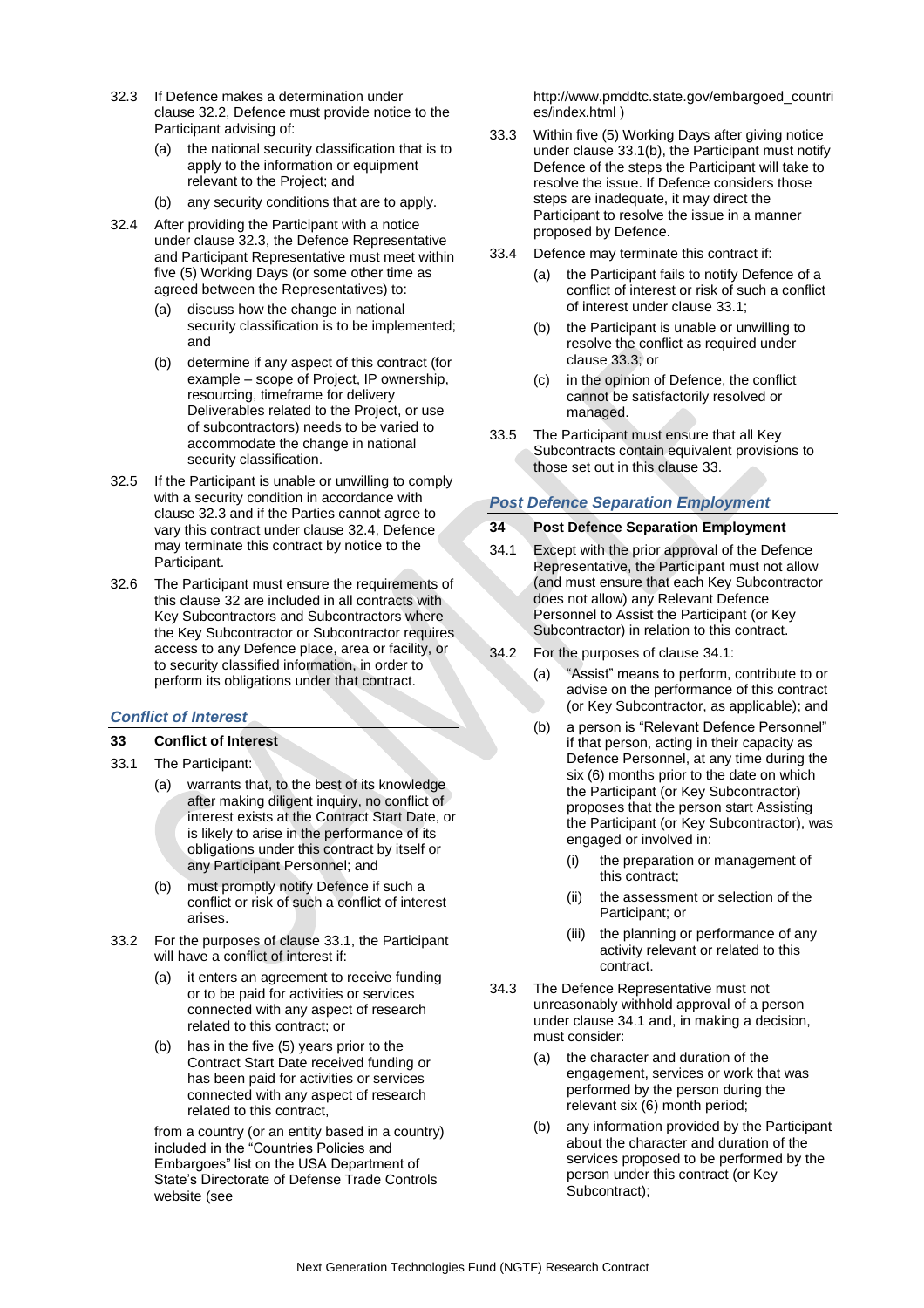- (c) the potential for real or perceived conflicts of interest or probity concerns to arise if the person performs or contributes to the performance of this contract (or Key Subcontract) in the manner proposed under clause [34.3\(b\),](#page-17-0) and the arrangements which the Participant (or Key Subcontractor) proposes to put in place to manage or reduce those conflicts of interest or probity concerns;
- (d) any information provided by the Participant concerning any significant effect that withholding approval will have on the person's employment or remuneration opportunities or the performance of this contract; and
- (e) the requirements set out in Defence's post separation employment policy, as applicable.

# *Insurance*

### **35 Insurance requirements**

- <span id="page-18-1"></span>35.1 The Participant must maintain:
	- (a) all insurance and registrations required by law;
	- (b) any insurance identified in item 10 of the CSS on such terms that satisfy the policy requirements identified in item 10 and with at least the limits of indemnity specified in that item; and
	- (c) such other insurance, with such limits of indemnity, as a prudent Participant undertaking similar work would maintain.
- 35.2 The insurance must, unless otherwise agreed:
	- (a) be effected before the Participant commences work under the CSS; and
	- (b) be maintained until the expiry or termination of this contract, except in the case of professional indemnity insurance which must be maintained for 7 years after the expiry or termination of this contract.
- 35.3 The Participant must use its best endeavours to ensure that all its Key Subcontractors are covered by insurance that is appropriate (in terms of risks covered, and limits of cover) to their work in connection with this contract.

# *Public liability cover*

35.4 Any public liability insurance must be written on an occurrence basis with the specified limit of indemnity for each and every occurrence, and must cover the Participant and Participant Personnel for their respective liabilities caused by, arising out of, or in connection with the negligent performance of any obligation or the exercise of any right under this contract by the Participant or Participant Personnel.

### *Professional Indemnity cover*

- 35.5 Any professional indemnity insurance must:
	- (a) have the specified limit of indemnity per claim and in the aggregate for all claims in any twelve (12) month policy period;
	- (b) include a right of reinstatement;
- (c) cover the liability of the Participant at general law arising from a negligent breach of duty owed in a professional capacity as a result of any act or omission of the Participant or Participant Personnel;
- (d) have a definition of professional services broad enough to include all professional services, activities and duties to be provided or performed by the Participant or Participant Personnel under this contract; and
- (e) cover claims arising up to 7 years after this contract terminates or expires.
- 35.6 Except for insurances required by law, each insurance required by this contract must be with an insurer with a financial security rating of "A-" or better by Standard & Poors (or the equivalent rating with another recognised rating agency), or with an insurer approved by Defence, acting reasonably.

### *Evidence of cover*

35.7 The Participant must, on request, produce evidence satisfactory to Defence, acting reasonably, of compliance with this clause.

# *Indemnities and limitation of liability*

### **36 Indemnities**

- 36.1 The Participant indemnifies Defence against any Loss arising from any Injury to, or death of any officer or employee of the Participant or a Subcontractor in connection with this contract.
- 36.2 The amount that the Participant is to pay under the indemnity in clause 36.1 is exempted or reduced to the extent that the Participant demonstrates that the Loss arose out of or as a consequence of a Default or wilful misconduct by Defence or Defence Personnel.

# **37 Limitation of liability**

Note: Clauses 37.1 to 37.4 do not apply if clause 55 applies – see CSS item 11.

- <span id="page-18-0"></span>37.1 The liability of the Participant to Defence under or in connection with this contract (including at general law, in negligence or in equity) is limited (in aggregate) to the Limitation Amount listed at item 10 in the CSS.
- 37.2 The limitation in clause 37.1 does not apply to a liability of the Participant in respect of:
	- (a) death, personal injury, disease or illness of any person;
	- (b) loss of or damage to any property (other than Defence property);
	- (c) infringement of IP rights (including Moral Rights);
	- (d) breach of confidentiality, privacy or security obligations; or
	- (e) fraud, wilful misconduct or a criminal offence.
- 37.3 For the purposes of clause 37.2(c), "infringement" includes unauthorised acts which would, but for the operation of s.25 of the *Circuit Layout Act 1989* (Cth), s.183 of the *Copyright Act 1968* (Cth), s.100 of the *Designs Act 2003* (Cth) or s.163 of the *Patents Act 1990* (Cth), constitute an infringement.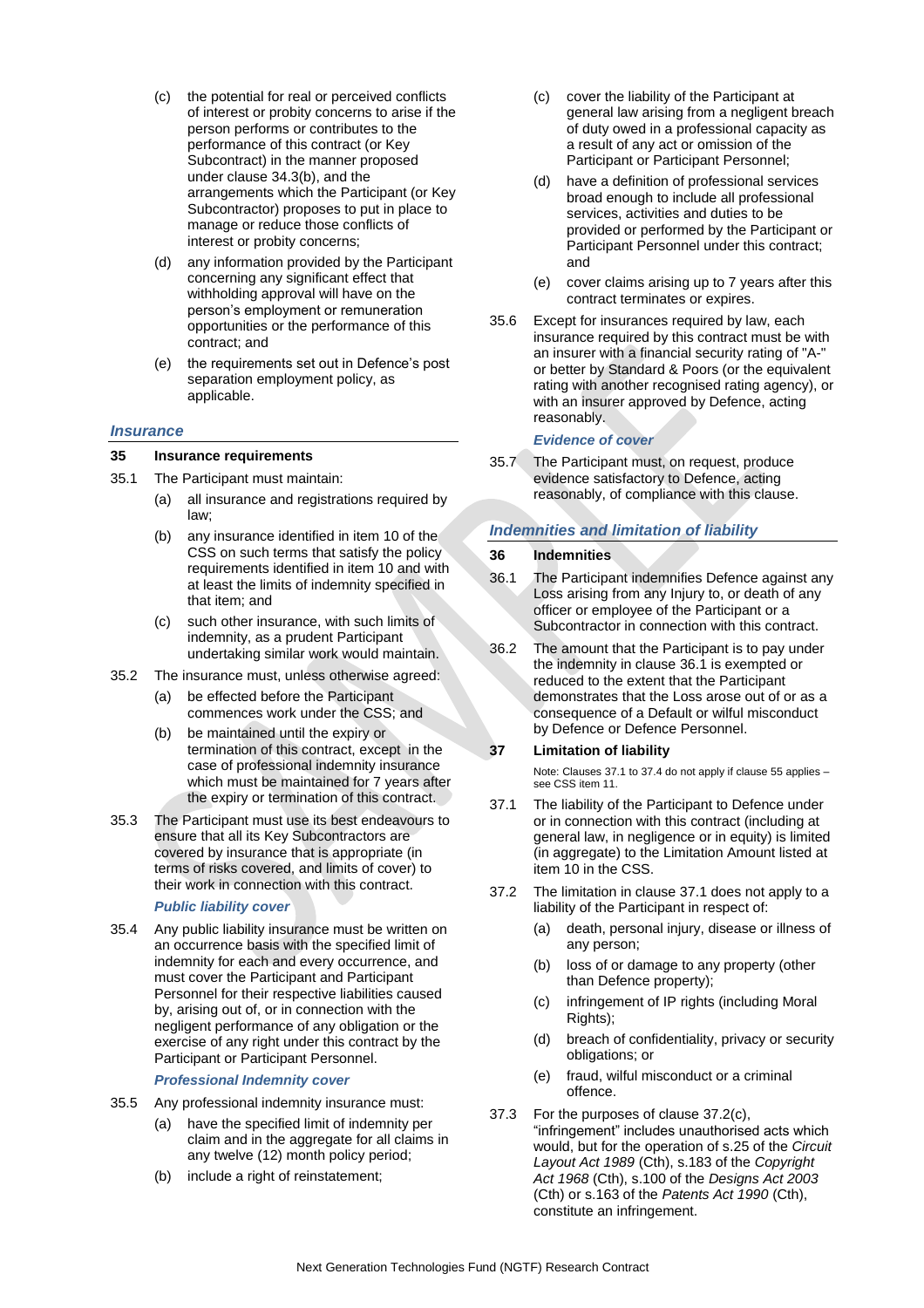<span id="page-19-0"></span>37.4 Defence may terminate this contract by notice to the Participant if the Participant would have, except for the operation of the limitation in clause 37.1, been liable to Defence, under or in connection with this contract, for an amount greater than the Limitation Amount listed at item 10 in the CSS.

# *Termination*

# **38 Termination rights**

- 38.1 Without limiting its rights at law or under this contract, Defence may terminate this contract by notice to the Participant if:
	- (a) the Participant breaches this contract and the breach is not capable of remedy;
	- (b) the Participant does not, within twenty (20) Working Days after receiving notice from Defence, remedy a breach of this contract which is capable of remedy; or
	- (c) an Insolvency Event occurs in respect of the Participant.
- 38.2 Without limiting its rights at law or under this contract, a Party ("the Terminating Party") may terminate this contract by notice to the other Party if a clause in this contract expressly permits the Terminating Party to terminate the contract in the circumstances contemplated by that clause, with that termination subject to the requirements of that clause.

### *Termination for any reason*

38.3 In addition to any other rights it has under this contract, Defence may at any time terminate this contract by notice to the Participant.

### *Termination costs*

- <span id="page-19-1"></span>38.4 If this contract is terminated under clause 38.3, or the Parties agree that reasonable costs are payable as a condition of termination as contemplated by clause 13.3(e):
	- (a) the Participant must stop work under this contract in accordance with any directions from Defence and mitigate all Loss (including the costs of its compliance with any directions) and expenses in connection with the termination, including those arising from affected Key Subcontractors; and
	- (b) provided the Participant has complied with all of its obligations under this contract, the Participant is entitled to reimbursement of any reasonable costs incurred by the Participant in performance of its obligations under the current CSS that are directly attributable to the termination, if the Participant substantiates these amounts to the satisfaction of Defence and provided the total amount paid by Defence to the Participant under this contract (including the reimbursement) is not more than the Aggregate Price set out in item 5 of the most recent CSS.

# **39 Timing of termination**

39.1 Termination takes effect on the date of a notice of termination or, in the case of termination by Defence, if the notice of termination specifies a later date, the later date.

39.2 A termination under clause 13.3(e) will take effect on the date agreed by the Parties.

# **40 What happens on termination or expiry**

- 40.1 On termination or expiry of this contract:
	- (a) the Participant must comply with any directions given by Defence (including in connection with the delivery of documents, return of Defence Items (if any) and ceasing use of any Defence IP);
	- (b) except as provided for in clause 38.4(b), Defence will not have any liability to the Participant other than for Milestones achieved before the effective date of termination; and
	- (c) the Participant will not be entitled to revenue or profit anticipated on any part of this contract terminated.

# *Miscellaneous provisions*

# **41 Amendments to this contract**

- <span id="page-19-2"></span>41.1 Except as specifically provided for in this contract, this contract may be changed (including the CSS), but only by a deed between the Parties in the form of Annexure B.
- 41.2 The Defence Representative and the Participant Representative may agree to update the PEP to reflect any agreed changes without entering into a deed in accordance with clause 41.1.

# **42 Survival of provisions of this contract**

42.1 A provision of this contract that expressly or by implication is intended to survive the termination or expiration of this contract, and any rights arising on termination or expiration, will survive. Examples: provisions relating to indemnities, confidential information, privacy, IP Rights, the right of Defence to recover money and defence security.

### **43 Preservation of rights and remedies**

- 43.1 Failure by either Party to enforce a right of this contract does not affect the enforceability of that or any other right.
- 43.2 The rights and remedies provided under this contract are cumulative and not exclusive of any rights or remedies provided by law or any other right or remedy.
- 43.3 Subject to the terms of this contract, the rights and obligations of the Parties under this contract are in addition to and not in derogation of any other right or obligation between the Parties under any other contract to which they are Parties.

# **44 No assignment**

44.1 A Party may not assign or otherwise deal with its rights under this contract without the written consent of the other Party.

# **45 Severability**

45.1 If any part of this contract is void, unenforceable or illegal in a jurisdiction, it is severed for that jurisdiction. The remainder of this contract, and the operation of this contract outside that jurisdiction, are not affected.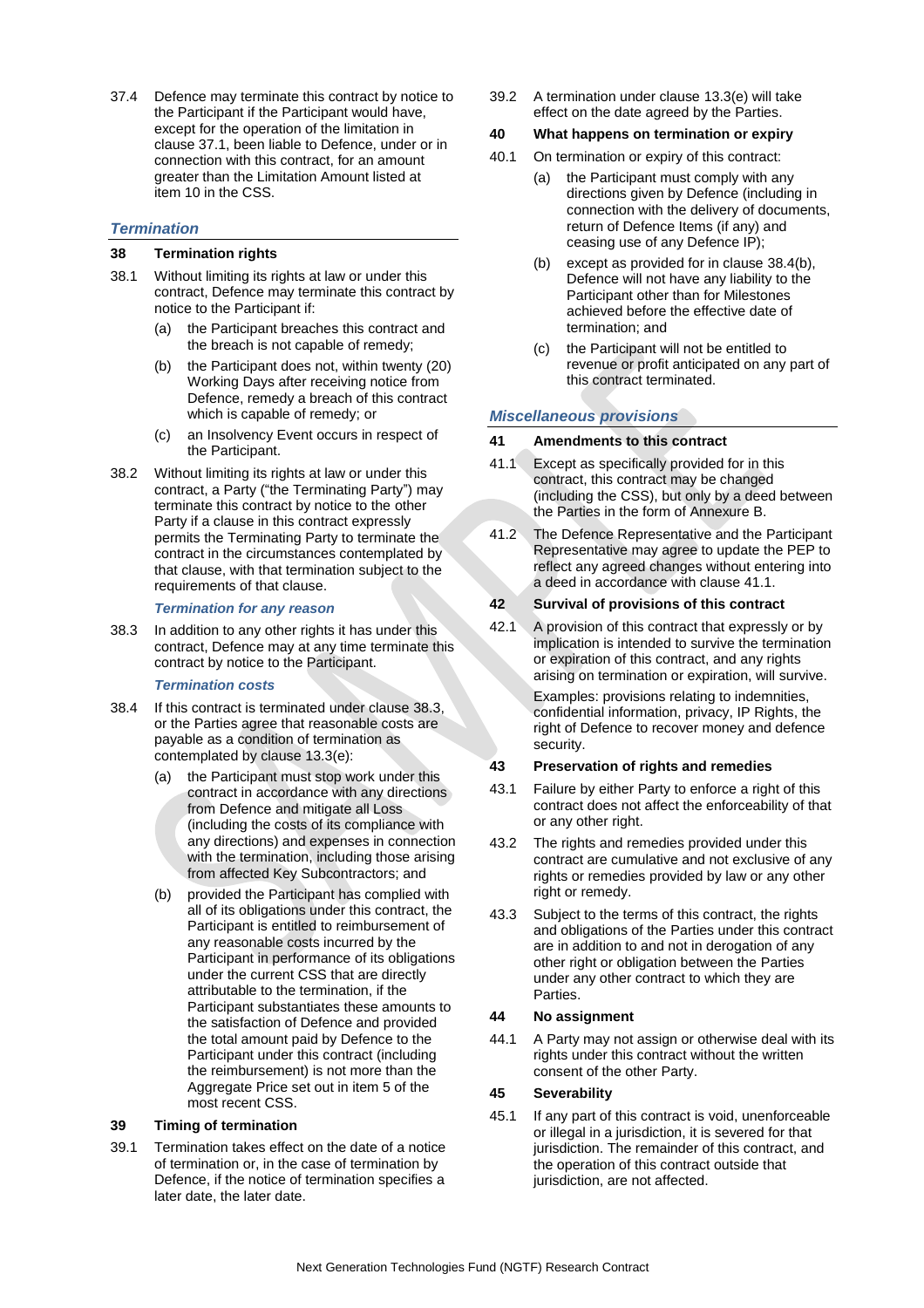### **46 Entire agreement**

46.1 To the extent permitted by law, this contract represents the Parties' entire agreement in relation to the subject matter and supersedes all tendered offers and prior representations, communications, agreements, statements and understandings, whether oral or in writing.

### **47 No agency**

47.1 The Participant and Participant Personnel are not, merely because of this contract, employees, partners or agents of Defence, and the Participant must not represent itself, and must ensure that Participant Personnel do not represent themselves, as being an employee, partner or agent of Defence.

### **48 Discretion in exercising rights**

48.1 Unless expressly stated otherwise, each Party may exercise a right, power or remedy or give or refuse its consent, approval or a waiver in connection with this contract, in its absolute discretion (including by imposing conditions).

### **49 Counterparts**

49.1 This contract may consist of a number of copies, each signed by 1 or more Parties to it. If so, the signed copies are treated as making up a single document.

# **Additional terms**

### **50 Application of additional terms**

50.1 Clauses 51 to 57 apply to the extent specified in item 11 of the CSS.

### <span id="page-20-0"></span>**51 Indigenous Procurement Policy**

- 51.1 It is Commonwealth policy to stimulate Indigenous entrepreneurship and business development, providing Indigenous Australians with more opportunities to participate in the economy (see Indigenous Procurement Policy for further information.)
- 51.2 The Participant must use its reasonable endeavours to increase its:
	- (a) purchasing from Indigenous enterprises; and
	- (b) employment of Indigenous Australians,

in the performance of its obligations under this contract.

- 51.3 Purchases from Indigenous enterprises may be in the form of engagement of an Indigenous enterprise as a Subcontractor, and use of Indigenous suppliers in the Participant's supply chain.
- 51.4 The Participant must provide written reports and evidence of its compliance with this clause [51](#page-20-0) every year during the Term.
- 51.5 In this clause [51:](#page-20-0) 
	- (a) "Indigenous enterprise" means an organisation that is 50 per cent or more Indigenous owned that is operating a business; and

(b) "Indigenous Procurement Policy" means the policy of that name (available at www.dpmc.gov.au/ipp).

# <span id="page-20-1"></span>**52 Change of Control**

- <span id="page-20-4"></span>52.1 Subject to clause [52.2,](#page-20-3) the Participant must seek the Defence Representative's prior consent to any proposed Change of Control by providing notice to Defence at least fifteen (15) Working Days before the proposed Change of Control is to occur.
- <span id="page-20-3"></span>52.2 If a Change of Control occurs as a result of a transfer of shares or other interests listed on a recognised stock exchange and the consent of the Defence Representative could not have been obtained in accordance with clause [52.1,](#page-20-4) the Participant must seek that consent by providing notice to Defence within five (5) Working Days after the Change of Control.
- 52.3 In any notice given to Defence seeking consent to a Change of Control, the Participant must include the following details:
	- (a) the ownership and management arrangements of the Participant that were in place immediately before the change or, if the change has yet to occur, the arrangements that were in place at the time the Participant became aware of the prospective change;
	- (b) the ownership and management arrangements of the Participant that have been or will be put in place as a consequence of the change or, if the change has yet to occur, that the Participant reasonably expects to be put in place if the change occurs;
	- (c) the impact (if any) that the change has had on the Participant's ability to meet its obligations under this contract or, if the change has yet to occur, that the Participant reasonably expects the change to have on that ability; and
	- (d) the steps the Participant has taken, or proposes to take, to minimise the impact of the change or prospective change.
- 52.4 If there is a Change of Control and the Defence Representative does not consent to the Change of Control, then Defence may:
	- (a) terminate this contract by notice; or
	- (b) agree not to terminate this contract, subject to the Participant providing further information, giving specified undertakings, or executing further agreements, as may be required by Defence.
- 52.5 Nothing in this clause [52](#page-20-1) requires the Participant to act in a manner inconsistent with its obligations under the *Corporations Act 2001* (Cth) or equivalent laws and regulations in a foreign jurisdiction.

# <span id="page-20-2"></span>**53 Asset Disposal**

- 53.1 The Participant must promptly notify Defence as soon as practicable after it becomes aware that an Asset Disposal is likely to occur and seek Defence approval of the Asset Disposal.
- 53.2 Defence must act reasonably in deciding whether to approve a proposed Asset Disposal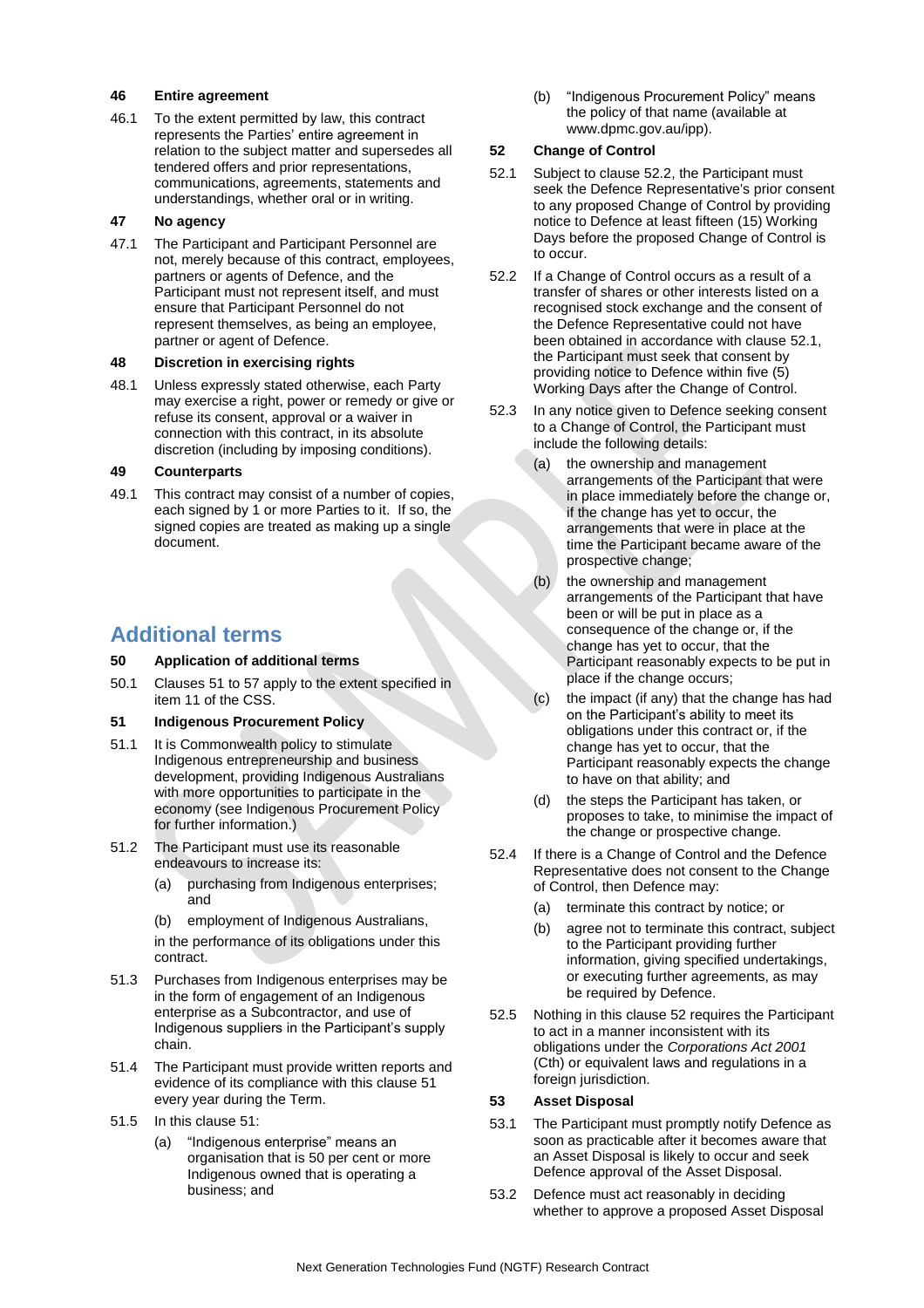and notify the Participant of its decision including any conditions to approval as soon as practicable.

53.3 Defence may terminate this contract by notice to the Participant if an Asset Disposal of the Participant occurs during the Term without Defence's approval.

### <span id="page-21-0"></span>**54 Indemnity**

- <span id="page-21-4"></span>54.1 The Participant must indemnify Defence and Defence Personnel in respect of any Loss in connection with a claim by a person who is not a party to this contract in respect of loss of or damage to any property arising out of or as a consequence of a Default or wilful misconduct of the Participant or any Participant Personnel.
- <span id="page-21-3"></span>54.2 The amount that the Participant is to pay under the indemnity in clause [54.1](#page-21-4) is exempted or reduced to the extent that the Participant demonstrates that the Loss arose out of or as a consequence of a Default or wilful misconduct by Defence or Defence Personnel.

# <span id="page-21-1"></span>**55 Defence Collaboration**

- 55.1 For the purposes of the Stage to which this clause [55](#page-21-1) applies, the clauses in Annexure A apply and the following clauses do not apply:
	- clause[s 4.1](#page-9-0) and [4.2;](#page-9-2)
	- clauses [5.1](#page-9-1) t[o 5.8;](#page-10-2)
	- clauses [6.1](#page-10-3) and [6.2;](#page-10-4)
	- clause [7.1;](#page-10-5)
	- clause [12;](#page-11-3)
	- clauses [13.1](#page-11-5) t[o 13.3;](#page-11-6)
	- clause [19.1;](#page-12-2)
	- clause[s 20.1](#page-12-1) t[o 20.4;](#page-13-11)
	- clause [21.3;](#page-13-12)
	- clauses [23.2](#page-13-13) t[o 23.5;](#page-14-1)
	- clause [24.8;](#page-14-3)
	- clause[s 29.1](#page-15-0) t[o 29.4;](#page-16-1) and
	- clauses [37.1](#page-18-0) t[o 37.4.](#page-19-0)
- 55.2 The application of the clauses in Annexure A does not limit the operation of clause [14.](#page-11-7)

### <span id="page-21-2"></span>**56 Defence Items**

- 56.1 Subject to clause [56.3,](#page-21-5) Defence must provide the Defence Items to the Participant as set out in item 13 of the CSS.
- 56.2 The Participant must:
	- (a) use the Defence Items only for the purposes set out in item 13 of the CSS;
	- (b) not modify a Defence Item except as set out in item 13 of the CSS;
	- (c) take reasonable care of the Defence Items, including by providing suitable facilities to store and handle and protect the items;
	- (d) ensure that any restrictions on the use of a Defence Item that are set out in item 13 of the CSS, or which are otherwise notified to the Participant, are complied with;
	- (e) return all Defence Items (other than consumables) to Defence at the time and place specified in item 13 of the CSS, or as otherwise directed by Defence; and
	- (f) comply with any additional requirements specified in item 13 of the CSS.
- <span id="page-21-5"></span>56.3 A delay in the Participant meeting its obligations under this contract may result in Defence not being able to provide a Defence Item at the required time or place.
- 56.4 If Defence is not able to make available a Defence Item in the way set out in item 13 of the CSS, Defence must notify the Participant and the Parties must seek to agree appropriate next steps.
- 56.5 The Participant must notify Defence within five (5) Working Days after becoming aware of any loss of or damage to, or a defect in, a Defence Item.
- 56.6 For the purposes of clause[s 56.7,](#page-21-6) [56.8](#page-21-7) and [56.10,](#page-21-8) a delay in delivering a Defence Item includes any delay caused by a Defence Item being delivered that is not fit for the purpose specified in item 13 of the CSS.
- <span id="page-21-6"></span>56.7 If there is a delay in delivering a Defence Item:
	- (a) except to the extent that the delay was caused by the Participant not meeting its obligations under this contract, the Participant will be entitled to a schedule adjustment in accordance with clause [20;](#page-12-3) and
	- (b) if the delay significantly and adversely affects the ability of the Participant to provide a Deliverable required for a Milestone – the Participant may, within sixty (60) Working Days after the delay arising, terminate this contract by notice to Defence.
- <span id="page-21-7"></span>56.8 Defence may terminate this contract by notice to the Participant if:
	- (a) Defence is delayed in delivering a Defence Item as result of the Participant not meeting its obligations under this contract;
	- (b) it is not practicable (taking into account costs, logistics and other competing Defence requirements) for Defence to supply the Defence Item (or replacement item) to the Participant within a reasonable period; and
	- (c) without the relevant Defence Item, the Participant is unable to perform some or all of its obligations under this contract.
- 56.9 Defence gives no warranty, and makes no representations, about the suitability or fitness for purpose of any Defence Item.
- <span id="page-21-8"></span>56.10 Defence has no liability and the Participant has no entitlement resulting from a delay in a Defence Item being delivered, other than under claus[e 56.7](#page-21-6) and [38.4.](#page-19-1)
- 56.11 The Participant is liable for any Loss incurred by Defence in connection with any loss of, or damage to, a Defence Item that arises while the Defence Item is in the care, custody or control of the Participant or the Participant's Personnel, except:
	- (a) any loss or damage that arises as a result of modification expressly contemplated by item 13 of the CSS;
	- (b) fair wear and tear;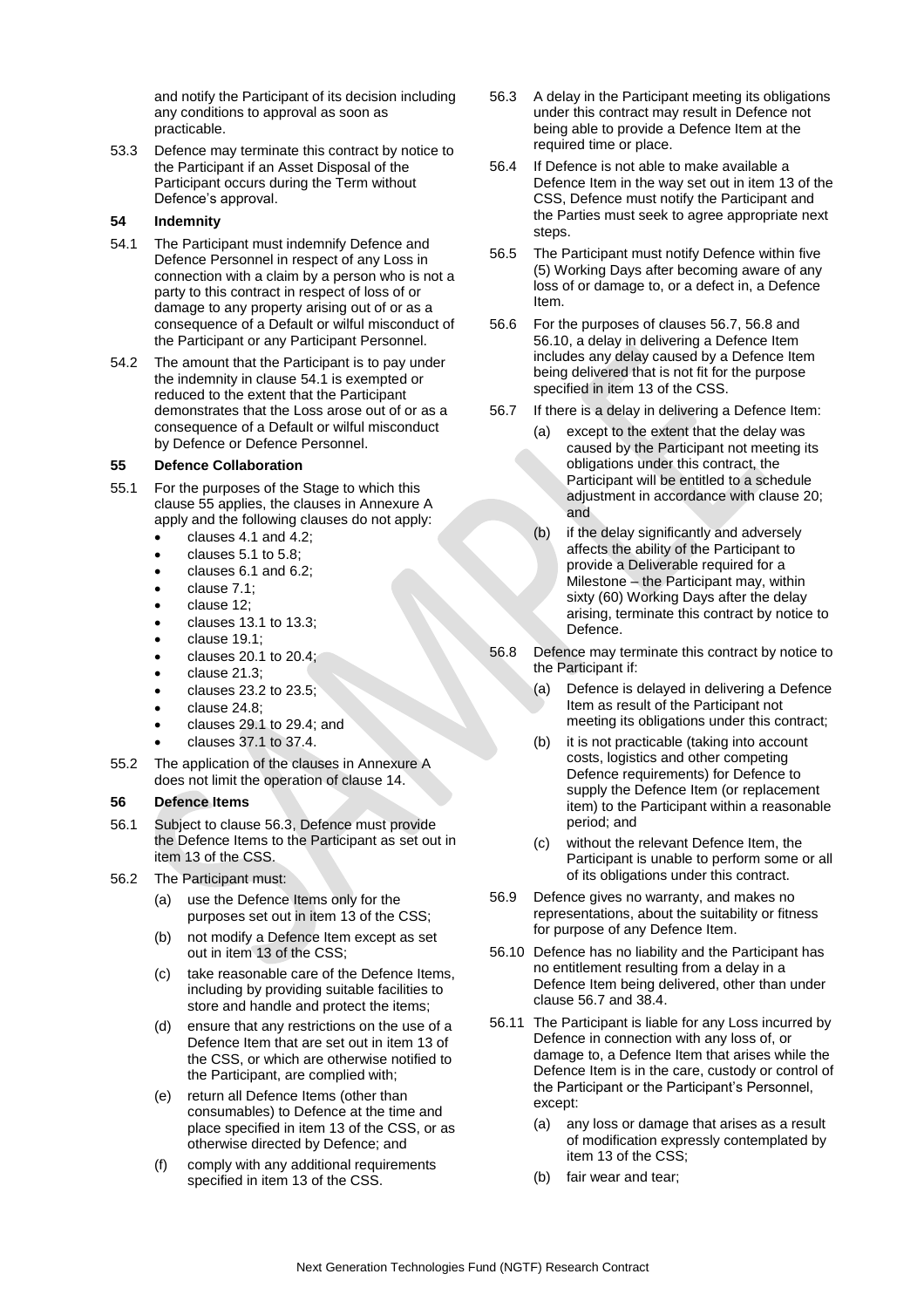- (c) to the extent Defence or Defence Personnel's Default or wilful misconduct contributed to that loss or damage; or
- (d) to the extent that the loss or damage arose from an Excepted Risk.
- 56.12 The Participant must not:
	- (a) use Defence Items otherwise than for the purposes of its work on the Project;
	- (b) transfer possession or control of a Defence Item to anyone else (except to a Key Subcontractor or with Defence's prior consent);
	- (c) create a security interest in respect of a Defence Item, or allow one to be created; or
	- (d) act contrary to any IP Rights applicable to Defence Items notified in the CSS or as notified by Defence.
- 56.13 Nothing in this clause [56](#page-21-2) affects the ownership of a Defence Item.

### <span id="page-22-0"></span>**57 Access to Defence Premises**

- <span id="page-22-3"></span>57.1 Defence may, in its absolute discretion, during the Term, provide the Participant with access to Defence Premises as necessary for the Participant's performance of this contract.
- 57.2 Unless otherwise agreed, the Participant must seek written permission from the Defence Representative, at least five (5) Working Days prior to entry being required, for each person the Participant wishes to have access to Defence Premises.
- 57.3 The Defence Representative may, by notice to the Participant, withdraw access rights to any Defence Premises at any time for any period.
- 57.4 If Defence needs to withdraw access rights to a Defence Premises or is not able to make available a Defence Premises it has agreed to provide in accordance with [57.1:](#page-22-3)
	- (a) Defence must notify the Participant and the Parties must seek to agree appropriate next steps;
	- (b) the Participant will be entitled to a schedule adjustment in accordance with claus[e 20;](#page-12-3) and
	- (c) if the Participant's ability to provide a Deliverable is significantly and adversely affected as a result, the Participant may, within three (3) months after the withdrawal or notice that Defence is unable to give access, terminate this contract by notice to Defence.
- 57.5 The Participant must comply with (and must ensure all persons afforded access under this clause [57](#page-22-0) to comply with) any relevant Defence safety and security requirements (including those contained in the Defence Security Manual as in force at the time of the access), regulations, standing orders, or codes of behaviour for the Defence place, area or facility.
- 57.6 The Participant must not, without the prior written approval of Defence:
	- (a) use the Defence Premises other than for the purposes of this contract;
- (b) modify the Defence Premises;
- (c) transfer possession or control of the Defence Premises to any other party; or
- (d) create, or allow to be created, any security interest over any Defence Premises.
- <span id="page-22-4"></span>57.7 If at any time the Participant's requirement for the timing of access to Defence Premises changes because of a delay by the Participant in meeting its obligations under this contract Defence:
	- (a) must use reasonable endeavours to accommodate changes to the Participant's requirements for access to the Defence Premises; but
	- (b) is only required to provide access to the Defence Premises at the time it becomes available for use for the purposes of this contract.
- 57.8 Claus[e 57.7](#page-22-4) does not require Defence to remove Defence Premises from operational requirements, or to provide Defence Premises allocated to, or available for, other contracts.
- 57.9 The Participant is liable for any Loss incurred by Defence in connection with any damage to Defence Premises caused by the Participant or any Participant Personnel, except:
	- (a) damage arising from fair wear and tear;
	- (b) to the extent Defence or Defence Personnel's Default or wilful misconduct contributed to that loss or damage; or
	- (c) to the extent that the damage arose from an Excepted Risk.
- 57.10 At the conclusion of the Participant's access to Defence Premises it must ensure that:
	- (a) those Defence Premises are left in a clean and tidy condition; and
	- (b) all property of the Participant (and the Participant Personnel's property) is removed from those Defence Premises, unless Defence gives its prior consent for it to remain.
- 57.11 The Participant acknowledges that Defence does not give any warranty or representation about the suitability or fitness of the Defence Premises for any particular use or application.

# <span id="page-22-1"></span>**58 Work Health and Safety**

- 58.1 Without limiting clause [7.1\(b\),](#page-10-6) the Participant must:
	- (a) not perform work under this contract in a manner that results in Defence or Defence Personnel contravening WHS Legislation or any applicable standards or Defence policy relating to WHS; and
	- (b) promptly provide any information or copies of documentation requested by Defence to enable Defence to comply with its obligations under WHS Legislation

# <span id="page-22-2"></span>**59 WHS Notifiable Incidents**

- 59.1 If, in connection with work under this contract, a Notifiable Incident occurs:
	- (a) on Defence Premises; or
	- (b) which involves Defence Personnel, Participant Personnel or Subcontractors,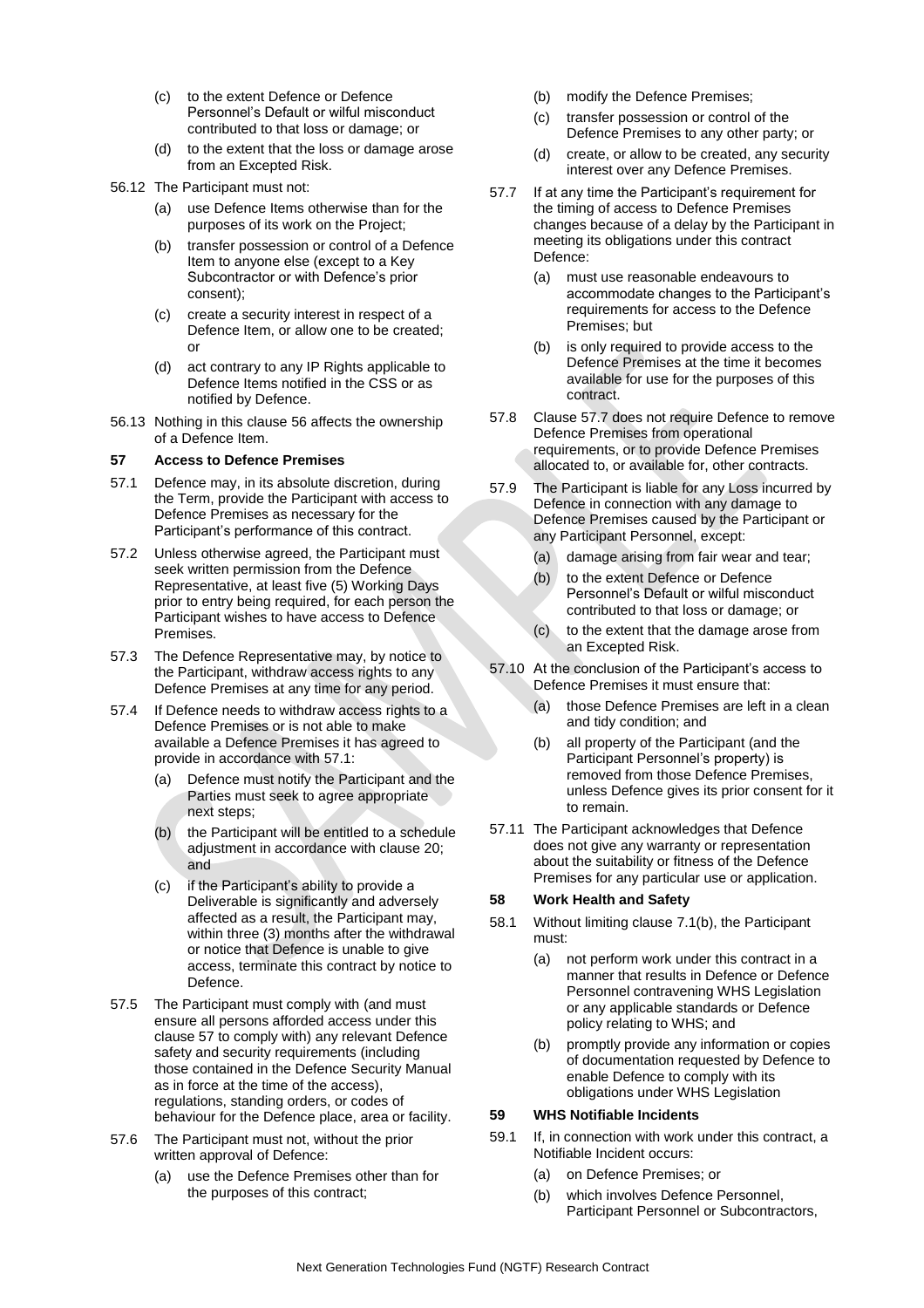the Participant must:

- (c) immediately report the incident to Defence;
- (d) promptly give Defence copies of any notices or other documents provided to, or issued by, the relevant Commonwealth, State or Territory regulator in relation to the Notifiable Incident;
- (e) give Defence any other information as may be required by Defence to facilitate the notification to, or investigation by, the Commonwealth regulator of the Notifiable Incident in accordance with the WHS Legislation; and
- (f) provide other reasonable assistance required by Defence to undertake mandatory incident reporting.

### <span id="page-23-0"></span>**60 Late payment arrangements**

- 60.1 Clause [60.2](#page-23-1) applies only if the amount of the interest calculated under clause [60.2](#page-23-1) exceeds \$100.
- <span id="page-23-1"></span>60.2 If Defence fails to pay a Correctly Rendered Invoice within thirty (30) days after the date of receipt it must pay interest on the unpaid amount at the General Interest Charge Daily Rate calculated in respect of each day from the day after the amount was due and payable, up to and including the day that Defence effects payment.
- 60.3 For clause [60.2,](#page-23-1) 'General Interest Charge Daily Rate' means the general interest charge rate determined under section 8AAD of the *Taxation Administration Act 1953* (Cth) on the day payment is due, expressed as a decimal rate per day.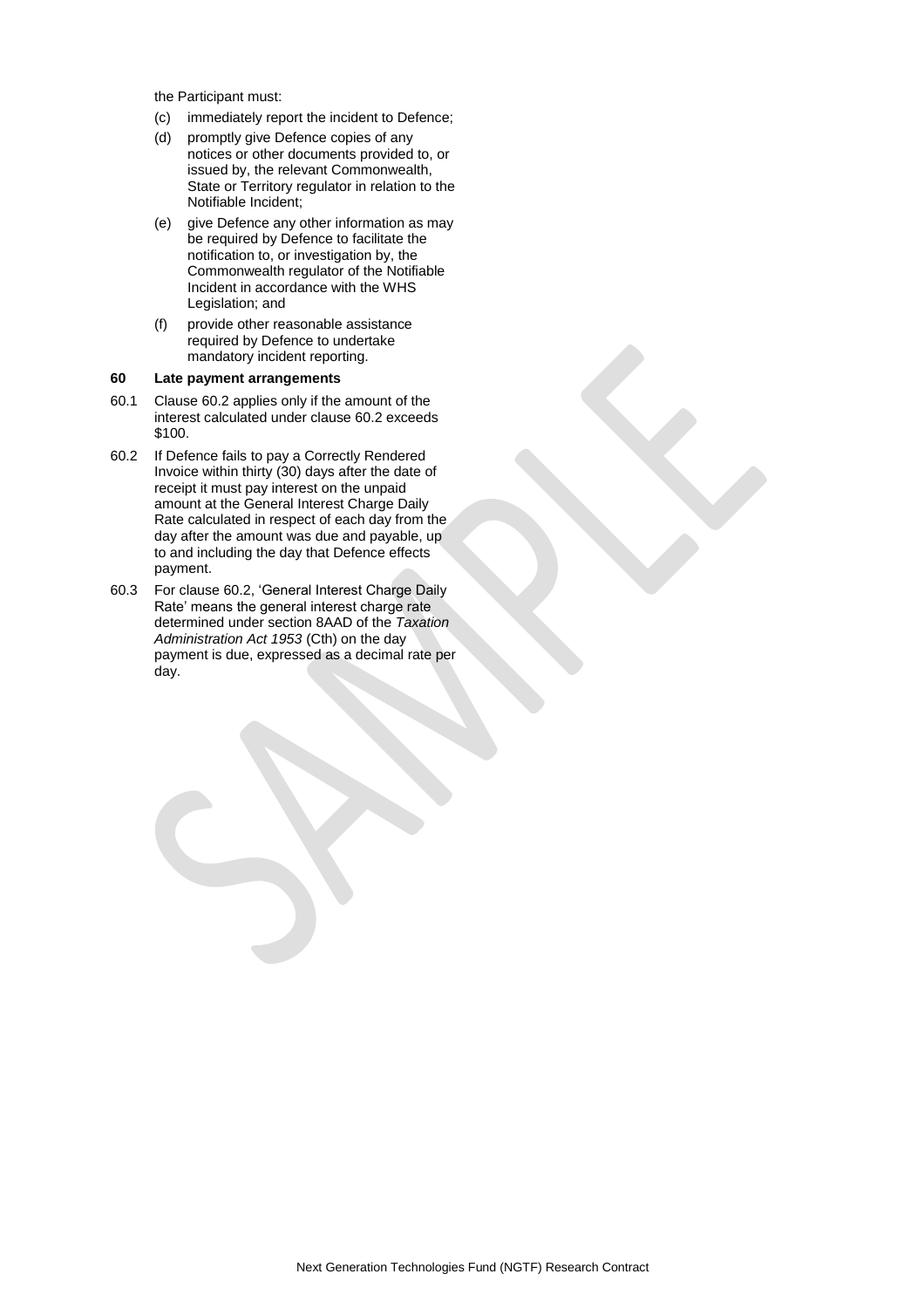# **Annexure A – Clauses for collaboration projects**

**(see NGTF Research Contract clause [55\)](#page-21-1)** 

# *The Work*

### **61 Parties to undertake the Project**

- <span id="page-24-0"></span>61.1 Each Party must:
	- (a) deploy its respective resources and carry out its respective tasks as described in the PEP and any other approved Plan; and
	- (b) use its best endeavours to achieve the Stage Research Objectives relevant to its tasks.
- 61.2 The Parties accept that it may become apparent during the Term that, despite a Party using its best endeavours, it is not possible in the circumstances to achieve the Stage Research Objectives relevant to that Party's tasks. If this is the case, and the relevant Party has otherwise performed its obligations under this contract, that Party will not be in breach of clause [61.1](#page-24-0) (or clause [62.1](#page-24-1) if that Party cannot achieve a Milestone as a result), provided it follows the procedure in clauses [65](#page-24-2) and [66.](#page-25-0)
- 61.3 Despite any other clause or requirement in this contract, Defence is not be obliged to do any act or thing where, in the sole opinion of the Commonwealth of Australia (which will not be obliged to give reasons) that act or thing would prejudice the Commonwealth's defence or national security interests, or prevent the Commonwealth from properly performing its obligations, functions or duties.

### **62 Milestones**

- <span id="page-24-1"></span>62.1 Each Party must achieve the Milestones for which they are responsible by the relevant Milestone Date.
- 62.2 If a Milestone requires delivery of a Deliverable, the Party responsible for the delivery of that Deliverable must deliver the Milestone:
	- (a) by the relevant Milestone Date;
	- (b) in accordance with the requirements for that Milestone set out in item 16 of the CSS.
- 62.3 A Party only achieves a Milestone if the criteria in item 16 of the CSS for that Milestone are met.
- <span id="page-24-3"></span>62.4 A Party responsible for the achievement of a Milestone must notify the other Party when it considers that the Milestone has been achieved and, if requested by the other Party, must provide evidence that the criteria for achieving that Milestone have been met.
- <span id="page-24-4"></span>62.5 The Party notified under clause [62.4](#page-24-3) has fifteen (15) Working Days from the time it receives the notice to advise the other Party if it does not consider that the Milestone has been achieved, giving its reasons, otherwise it will be deemed to have accepted that the Milestone has been achieved.
- 62.6 The Party responsible for achieving the Milestone must rectify the issues (if any)

identified by the other Party under clause [62.5](#page-24-4) and give evidence to the other Party that the issues have been rectified. If the other Party confirms the Milestone has been achieved on submission of that evidence, the Party responsible for achieving the Milestone is taken to have satisfied clause [62.1](#page-24-1) for that Milestone.

### *Ownership and risk*

- 62.7 Unless otherwise stated in item 16 of the CSS or otherwise agreed by the Parties, title to each Deliverable:
	- (a) transfers to Defence on delivery (if the Deliverable is being provided by the Participant); or
	- (b) is retained by Defence (if the Deliverable is being provided by Defence).
- 62.8 A Party responsible for the delivery of a Deliverable bears the risk of loss of, or damage to, that Deliverable:
	- (a) until title to that Deliverable transfers to the other Party (if applicable); and
	- (b) at any other time it is in its care, custody and control.

# **63 Technical Data**

- 63.1 Each Party must provide to the other Party all Technical Data required:
	- (a) to enable the assessment, analysis, testing and evaluation by the other Party of the Research or the progress in meeting the Stage Research Objectives;
	- (b) to enable the verification of the results, outcomes and recommendations in the Milestones;
	- (c) in the case of Defence for Commonwealth Purposes; or
	- (d) by the PEP or a Milestone or Deliverable.
- 63.2 Each Party must provide the Technical Data at the times and in the manner specified in the PEP or item 16 of the CSS (where applicable); or otherwise promptly following a request from the other Party.

### **64 Standard of work**

- 64.1 Each Party must carry out (and must ensure that all their Subcontractors carry out) their work under this contract in accordance with:
	- (a) the standards specified in this contract;
	- (b) all Applicable Laws; and
	- (c) Good Industry Practice.

# *Problem Solving*

### <span id="page-24-2"></span>**65 Notification of problems**

- <span id="page-24-5"></span>65.1 A Party must promptly notify the other Party if it becomes aware that it may not be able to:
	- (a) achieve one or more Stage Research Objectives;
	- (b) comply with the PEP; or
	- (c) achieve a Milestone for which it is responsible.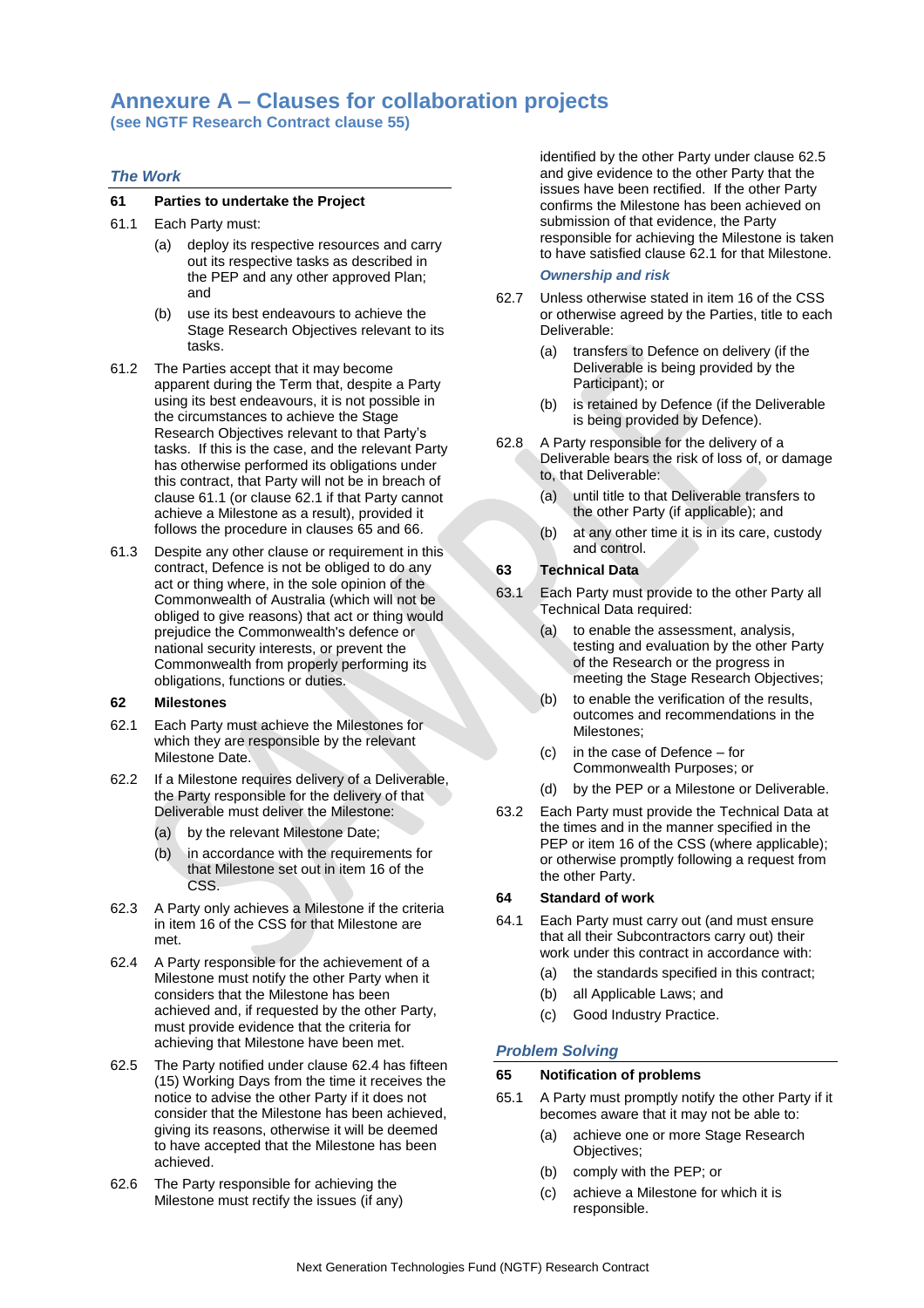65.2 If a Party considers that the other Party may be unable to do the things referred to in clause [65.1,](#page-24-5) it may notify the other Party of its concerns.

### <span id="page-25-0"></span>**66 Process for resolving problems**

- <span id="page-25-1"></span>66.1 The Parties must meet promptly and in any event no later than twenty (20) Working Days after a notice given under clause [65.](#page-24-2)
- <span id="page-25-2"></span>66.2 The purpose of the meeting referred to in clause [66.1](#page-25-1) is to provide a forum where the Parties can seek to resolve the difficulty identified under clause [65.](#page-24-2) To enable the Parties to discuss that difficulty, the Party in difficulty may be required by the other Party to provide it with oral or written information on:
	- (a) the Party in difficulty's progress in relation to the Project and the resources deployed by it to date;
	- (b) obstacles to progress;
	- (c) possible solutions to those obstacles (if this is possible); and
	- (d) whether there are any reasons to continue with the Project even though the Stage Research Objectives cannot be achieved.
- 66.3 The Parties may, as a result of their discussions under clause [66.2,](#page-25-2) agree to:
	- (a) Continue with the contract unamended;
	- (b) amend the contract (in particular the CSS);
	- (c) seek third party assistance;
	- (d) appoint an independent third party to help the Parties resolve the difficulty; or
	- (e) terminate this contract (in which case the Parties must agree on a termination date and any conditions on termination, such as the provision of a report, or payment of reasonable costs under clause [37.4.](#page-19-0))

# **67 Parties to minimise delays**

- 67.1 Each Party must take all reasonable steps to prevent and minimise delay and to mitigate both Parties' Loss due to delay.
- **68 Schedule Adjustments due to unforeseen delay**
- <span id="page-25-4"></span>68.1 Subject to clause [68.3,](#page-25-3) a Party is entitled to postponement of a Milestone Date:
	- (a) to the extent that the Party is delayed by an event or circumstance that is beyond the reasonable control of that Party and its Subcontractors; and
	- (b) provided that Party has taken all reasonable steps to prevent and minimise delay and to mitigate both Parties' Loss due to delay.
- 68.2 If a Party ('the Delayed Party') notifies the other Party of a claim for postponement of a Milestone Date:
	- (a) The other Party must, to the extent it considers that the Delayed Party is entitled to postponement of a Milestone Date under clause [68.1,](#page-25-4) agree to grant the postponement; and
	- (b) the Defence Representative and Participant Representative may agree to

update the dates in item 16 of the CSS to implement the agreed postponement without entering a deed to vary this contract under clause [41.1.](#page-19-2)

- <span id="page-25-3"></span>68.3 A Party is not entitled to postponement of a Milestone Date and must instead follow the procedures set out in clauses [65](#page-24-2) and [66](#page-25-0) where that Party becomes aware that it is unable to achieve a Milestone because:
	- (a) it is unable, despite using its best endeavours, to achieve the Stage Research Objectives;
	- (b) it is unable to comply with the PEP; or
	- (c) the resources allocated to the achievement of the Stage Research Objectives, as set out in the PEP, are insufficient.
- 68.4 A Party is not entitled to postponement of a Milestone Date to the extent the delay resulted from a Default of that Party or any of its Subcontractors.

# *Intellectual Property*

# **69 Foreground IP**

- 69.1 A Party must, whenever it creates Foreground IP:
	- (a) promptly notify the other Party in writing; and
	- (b) the Participant must amend the IP Register accordingly.

# **70 Third Party IP**

- <span id="page-25-7"></span><span id="page-25-6"></span>70.1 A Party ('the Requesting Party') must not utilise Third Party IP for the purposes of this contract without first:
	- (a) providing the information set out in clause [70.2](#page-25-5) to the other Party; and
	- (b) obtaining the other Party's consent to its use, whose consent may not be unreasonably withheld.
- <span id="page-25-5"></span>70.2 For the purposes of clause [70.1\(a\),](#page-25-6) the Requesting Party will provide the other Party with the following information about the Third Party IP:
	- (a) all details of any restrictions, conditions or encumbrances, that apply, or may apply, to the utilisation of the Third Party IP, including fees or royalties; and
	- (b) any other information as is reasonably requested by the other Party.
- <span id="page-25-8"></span>70.3 If the other Party consents to the utilisation of the Third Party IP, it may do so subject to reasonable conditions and the Requesting Party must comply with those conditions. Those conditions may include a requirement that the Requesting Party obtains a licence on behalf of the other Party (at no cost to the other Party) for the utilisation of the Third Party IP on equivalent (or better) terms as the licence granted by the Requesting Party to the other Party under clause [22.](#page-13-9)
- 70.4 Clauses [70.1](#page-25-7) to [70.3](#page-25-8) do not apply to the approved Third Party IP listed in item 6f of the CSS.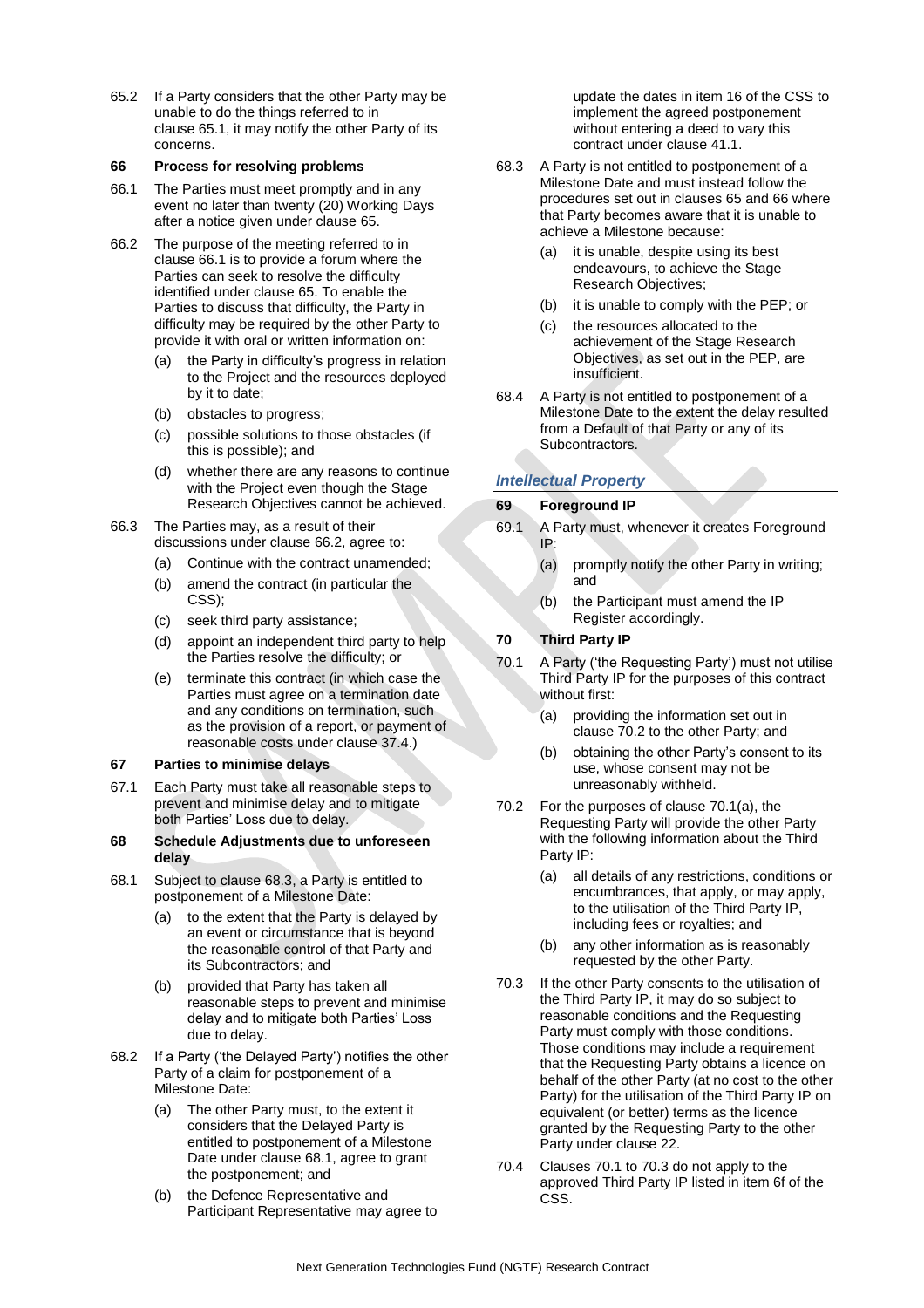### **71 Additional requirement for the IP Register**

71.1 Defence will regularly inform the Participant of matters pertinent to the IP Register that arise as a consequence of its role in the Project and the Participant will include those matters in the IP Register.

#### **72 IP warranties**

72.1 Each Party warrants that, to the best of its knowledge and belief, it is entitled, or will be entitled at the relevant time, to deal with its Background IP in accordance with this contract.

#### *Personnel*

#### **73 Key Persons**

- 73.1 Each Party must ensure that each of its Key Persons carries out the work specified for that person in item 14 of the CSS.
- 73.2 A Party must not replace a Key Person without the other Party's prior approval.
- 73.3 If a Party becomes aware that one of its Key Persons is unable or may be unable to continue to carry out their work, that Party must:
	- (a) promptly notify the other Party; and
	- (b) subject to clause [73.4,](#page-26-0) ensure that a replacement person is appointed as soon as practicable
- <span id="page-26-1"></span><span id="page-26-0"></span>73.4 Before appointing a replacement Key Person under clause [73.3\(b\),](#page-26-1) the relevant Party must obtain the agreement of the other Party, whose agreement must not be unreasonably withheld.

#### *Liability*

### **74 Limitation of liability**

- <span id="page-26-2"></span>74.1 The liability of one Party ('the Liable Party') to the other Party under or in connection with this contract (including at general law, in negligence or in equity) is limited (in aggregate) to the Limitation Amount listed at item 10 in the CSS.
- <span id="page-26-3"></span>74.2 The limitation in clause [74.1](#page-26-2) does not apply to a liability of the Liable Party in respect of:
	- (a) death, personal injury, disease or illness of any person;
	- (b) loss of or damage to any property (other than the property of either Party);
	- (c) infringement of IP rights (including Moral Rights);
	- (d) breach of confidentiality, privacy or security obligations; or
	- (e) fraud, wilful misconduct or a criminal offence.
- 74.3 For the purposes of clause [74.2\(c\),](#page-26-3)  'Infringement' includes unauthorised acts which would, but for the operation of s.25 of the *Circuit Layout Act 1989* (Cth), s.183 of the *Copyright Act 1968* (Cth), s.100 of the *Designs Act 2003* (Cth) or s.163 of the *Patents Act 1990* (Cth), constitute an infringement.
- 74.4 The Party not liable may terminate this contract by notice to the Liable Party if the Liable Party would have, except for the operation of the limitation in clause [74.1,](#page-26-2) been liable to the

other Party, under or in connection with this contract, for an amount greater than the Limitation Amount listed at item 10 in the CSS.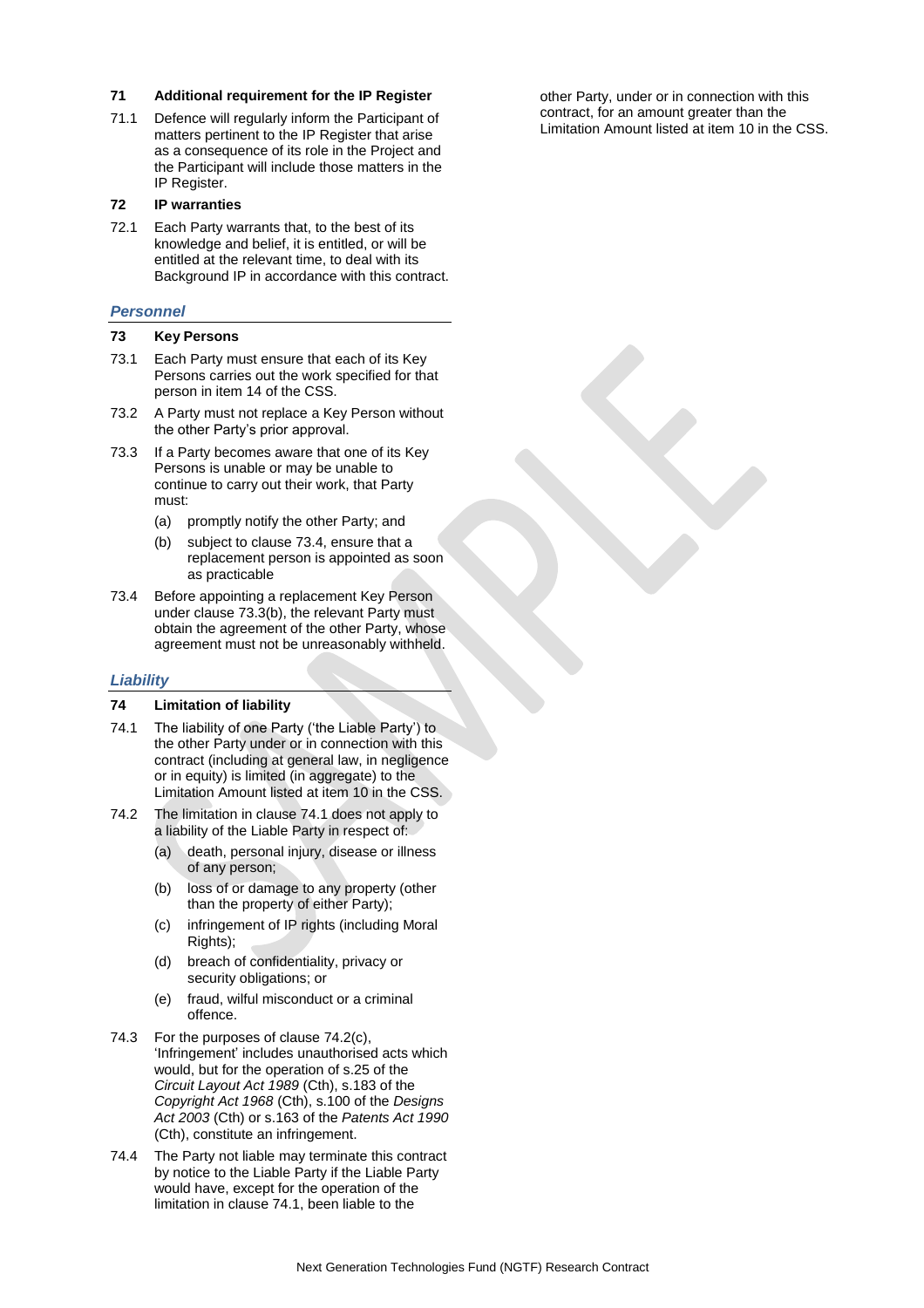# **Annexure B – Form of Amending Deed**

**(See NGTF Research Contract clause [41.1\)](#page-19-2)**

# **Date – see clause 2 of this deed Contract No:** [insert number of NGTF Research

**The Parties:**

# **COMMONWEALTH OF AUSTRALIA** represented by the Department of Defence ABN 68 706 814 312 (in this Deed referred to as *Defence*)

### **1 Recitals**

- 1.1 The parties have entered into the NGTF Research Contract.
- 1.2 The parties have agreed to amend the NGTF Research Contract as set out in this deed.

#### **2 Date of this Deed**

2.1 The date of this deed is the date that the last Party signs it.

# **3 Definitions**

- 3.1 Words and expressions in this deed have the meanings that they have in the NGTF Research Contract.
- 3.2 Clauses 28.1 (governing law), 46 (discretion in exercising rights) and 47 (counterparts) of the NGTF Research Contract apply to this deed as if any references to the NGTF Research Contract in those clauses were references to this deed.

### **4 Amendments**

4.1 As from the date on which this deed is signed by the parties (or if signed on different days, the date of the last signature),

> [**Option 1***:* the NGTF Research Contract is amended by adding the additional CSS in Attachment A.]

Contract]

[insert name of Participant] ABN [insert ABN] (in this Deed referred to as *Participant*)

> [**Option 2**: the CSS in the NGTF Research Contract is amended as set out in the marked up copy of the CSS attached as Attachment A.] [**Option 3**: the NGTF Research Contract is amended as set out in the marked up copy of the contract attached as Attachment A.]

- **5 Confirmation and acknowledgement**
- 5.1 Each party confirms that, except as provided for in clause 3, no other amendments are to be made to the NGTF Research Contract.
- 5.2 If there is a conflict between this deed and the NGTF Research Contract (before the amendment under this deed), the terms of this deed prevail.
- 5.3 The parties' accrued rights and obligations under the NGTF Research Contract are not affected by the amendment of the NGTF Research Contract under this deed.

[Note to drafters: If a new CSS being incorporated into the contract under this amending deed involves a change in the ownership of IP, an assignment of the IP will be required. The assignment may be incorporated into this amending deed or may be effected under a separate assignment deed. Drafters should give careful consideration to the consequences of changing ownership of IP including whether stamp duty is payable. Specialist legal advice should be obtained for an appropriate assignment clause.]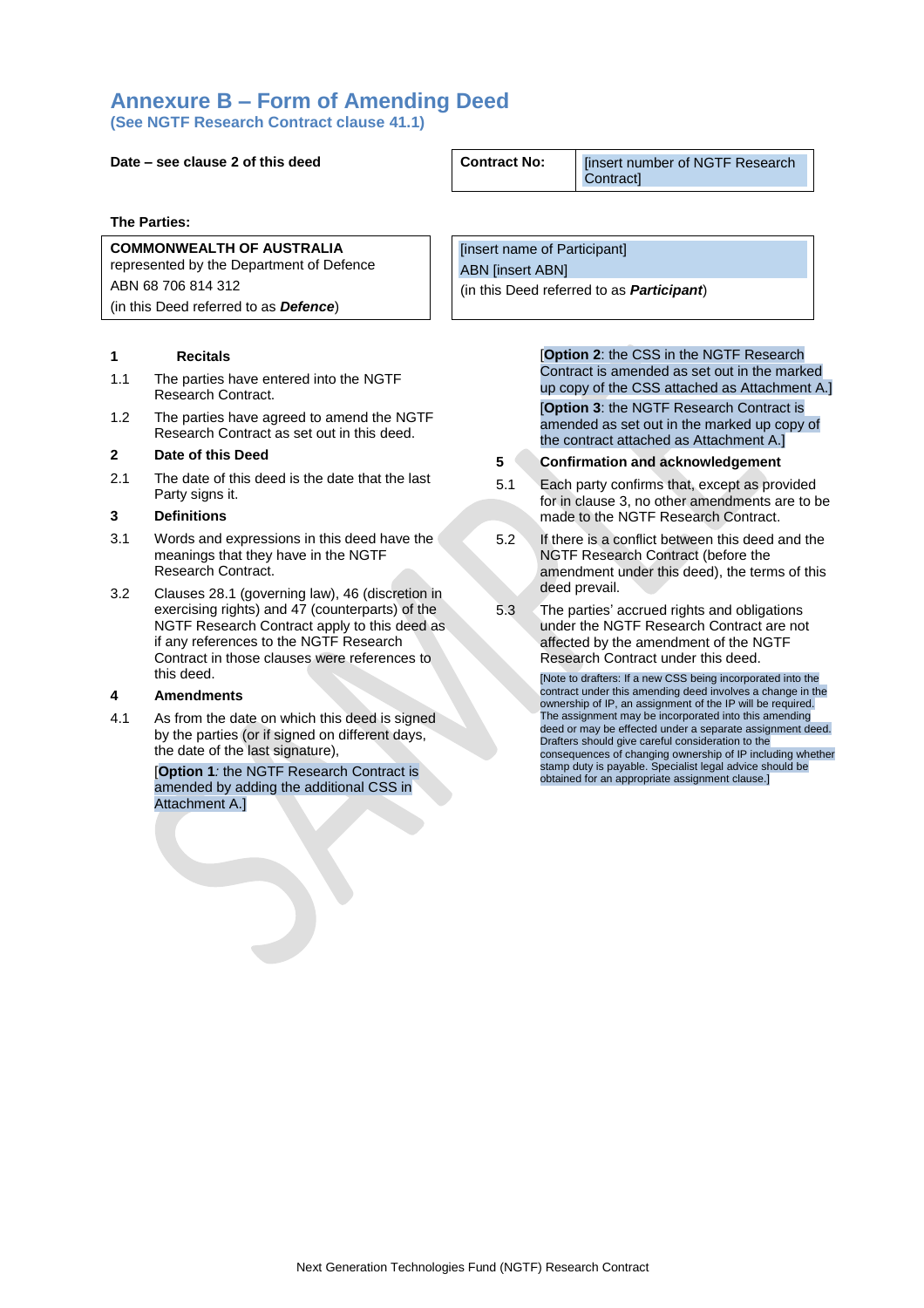### **Signed as a Deed:**

Signed, sealed and delivered, for and on behalf of the **Commonwealth of Australia**, as represented by the Department of Defence by

\_\_\_\_\_\_\_\_\_\_\_\_\_\_\_\_\_\_\_\_\_\_\_\_\_\_\_\_\_\_\_\_\_\_\_\_

\_\_\_\_\_\_\_\_\_\_\_\_\_\_\_\_\_\_\_\_\_\_\_\_\_\_\_\_\_\_\_\_\_\_\_\_

\_\_\_\_\_\_\_\_\_\_\_\_\_\_\_\_\_\_\_\_\_\_\_\_\_\_\_\_\_\_\_\_\_\_\_\_

#### Signed, sealed and delivered, by [insert name of Participant] in accordance with section 127(1) of the *Corporations Act 2001* by authority of its directors:

Participant may provide alternative execution block for approval by Defence if section 127 execution does not apply or is impracticable

Signature

\_\_\_\_\_\_\_\_\_\_\_\_\_\_\_\_\_\_\_\_\_\_\_\_\_\_\_\_\_\_\_\_\_\_\_\_\_ Signature of director

Print name and position

\_\_\_\_\_\_\_\_\_\_\_\_\_\_\_\_\_\_\_\_

\_\_\_\_\_\_\_\_\_\_\_\_\_\_\_\_\_\_\_\_\_\_\_\_\_\_\_\_\_\_\_\_\_\_\_\_\_ Print name of director

Date

Date

\_\_\_\_\_\_\_\_\_\_\_\_\_\_\_\_\_\_\_\_

 $\mathcal{L}$  , we can also the set of the set of the set of the set of the set of the set of the set of the set of the set of the set of the set of the set of the set of the set of the set of the set of the set of the set of

Date

In the presence of:

Signature of witness

\_\_\_\_\_\_\_\_\_\_\_\_\_\_\_\_\_\_\_\_\_\_\_\_\_\_\_\_\_\_\_\_\_\_\_\_ Print name and position

\_\_\_\_\_\_\_\_\_\_\_\_\_\_\_\_\_\_\_\_

 $\overline{\phantom{a}}$ Signature of director/company secretary (delete whichever is inapplicable)

 $\mathcal{L}=\mathcal{L}=\mathcal{L}=\mathcal{L}=\mathcal{L}=\mathcal{L}=\mathcal{L}=\mathcal{L}=\mathcal{L}=\mathcal{L}=\mathcal{L}=\mathcal{L}=\mathcal{L}=\mathcal{L}=\mathcal{L}=\mathcal{L}=\mathcal{L}=\mathcal{L}=\mathcal{L}=\mathcal{L}=\mathcal{L}=\mathcal{L}=\mathcal{L}=\mathcal{L}=\mathcal{L}=\mathcal{L}=\mathcal{L}=\mathcal{L}=\mathcal{L}=\mathcal{L}=\mathcal{L}=\mathcal{L}=\mathcal{L}=\mathcal{L}=\mathcal{L}=\mathcal{L}=\mathcal{$ Print name of director/company secretary (delete whichever is inapplicable)

Date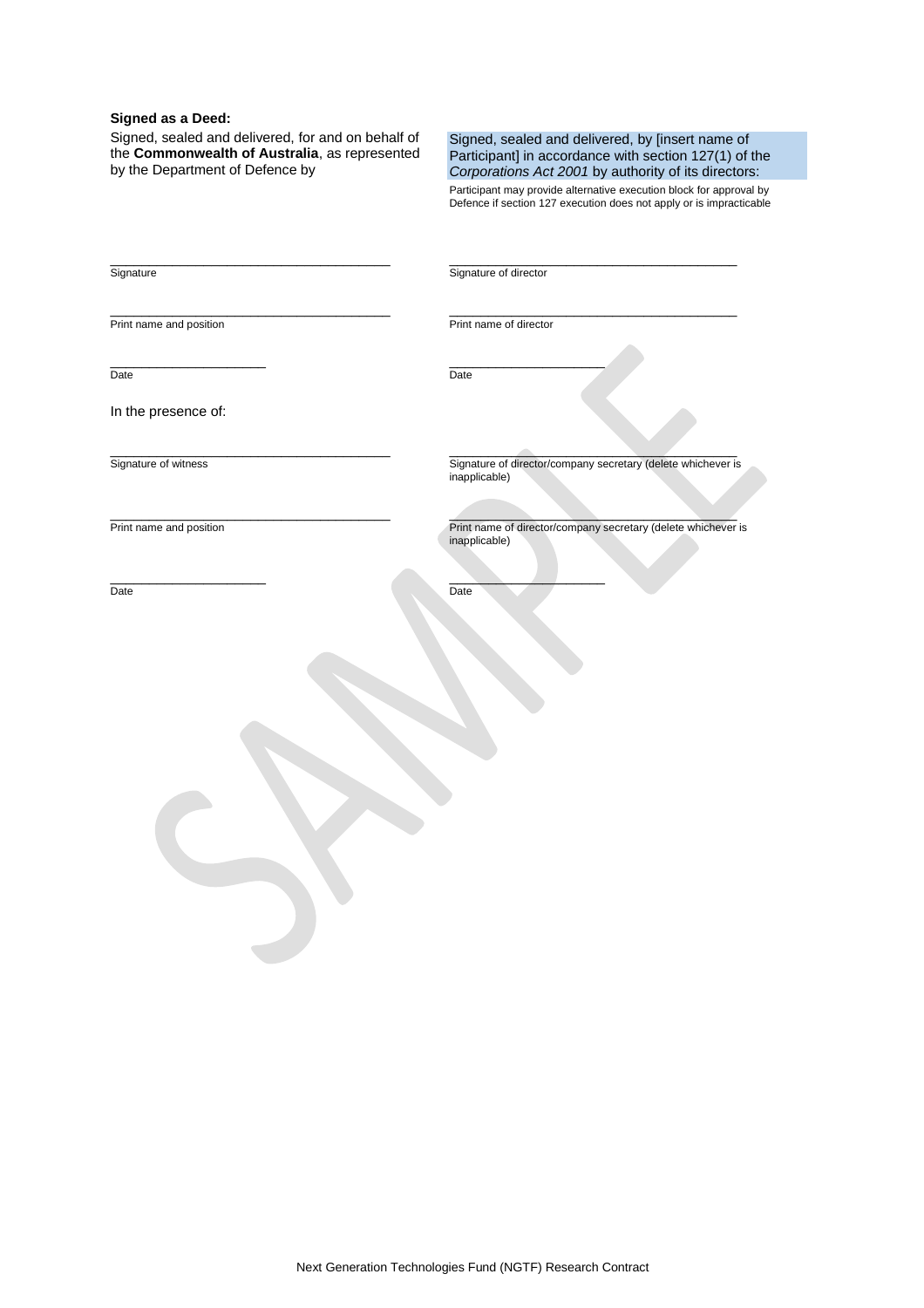# **Amending Deed Attachment A – Details of Amendment**

[insert, as per options 1, 2 or 3 in clause 4 of this deed]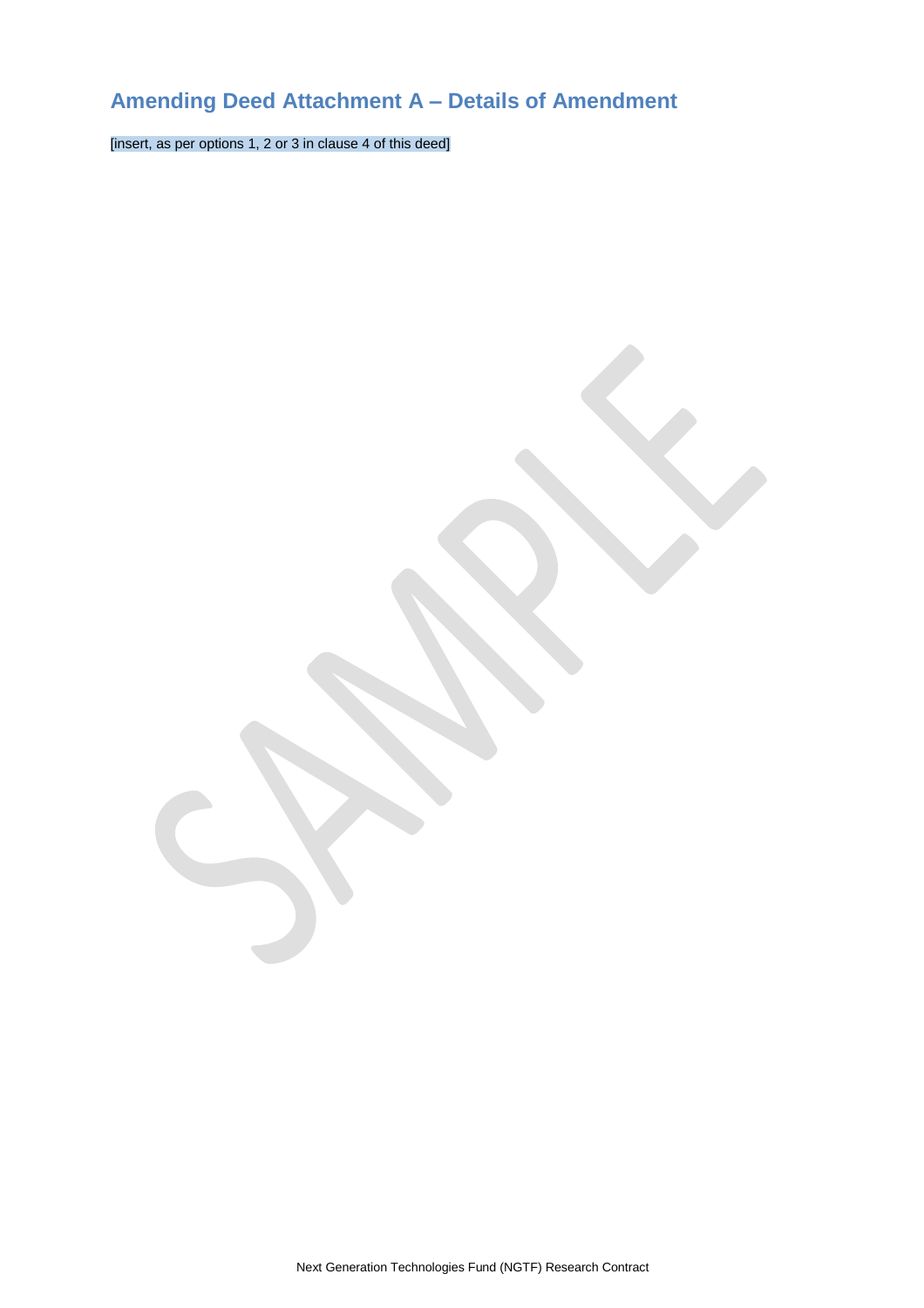# **Annexure C – IP Schedule**

**(see NGTF Research Contract clause [24.4\)](#page-14-4)** 

|    | <b>Background IP</b> |                                  |                                     |                                                   |                                   |
|----|----------------------|----------------------------------|-------------------------------------|---------------------------------------------------|-----------------------------------|
| Nc | Owner                | <b>Title of Background</b><br>ΙP | <b>Description of Background IP</b> | Form of Background IP (eg<br>document, email, CD) | Licence and Restrictions (if any) |
|    |                      |                                  |                                     |                                                   |                                   |
|    |                      |                                  |                                     |                                                   |                                   |

|    | <b>Foreground IP</b> |                                  |                              |                                                   |                                   |
|----|----------------------|----------------------------------|------------------------------|---------------------------------------------------|-----------------------------------|
| No | Owner                | <b>Title of Foreground</b><br>ΙP | Description of Foreground IP | Form of Foreground IP (eg<br>document, email, CD) | Licence and Restrictions (if any) |
|    |                      |                                  |                              |                                                   |                                   |
|    |                      |                                  |                              |                                                   |                                   |
|    |                      |                                  |                              |                                                   |                                   |

| <b>Third Party IP</b> |       |                                   |                                      |                                                    |                                   |
|-----------------------|-------|-----------------------------------|--------------------------------------|----------------------------------------------------|-----------------------------------|
| No                    | Owner | <b>Title of Third Party</b><br>ΙP | <b>Description of Third Party IP</b> | Form of Third Party IP (eg<br>document, email, CD) | Licence and Restrictions (if any) |
|                       |       |                                   |                                      |                                                    |                                   |
|                       |       |                                   |                                      |                                                    |                                   |

**Contract Contract Contract Contract**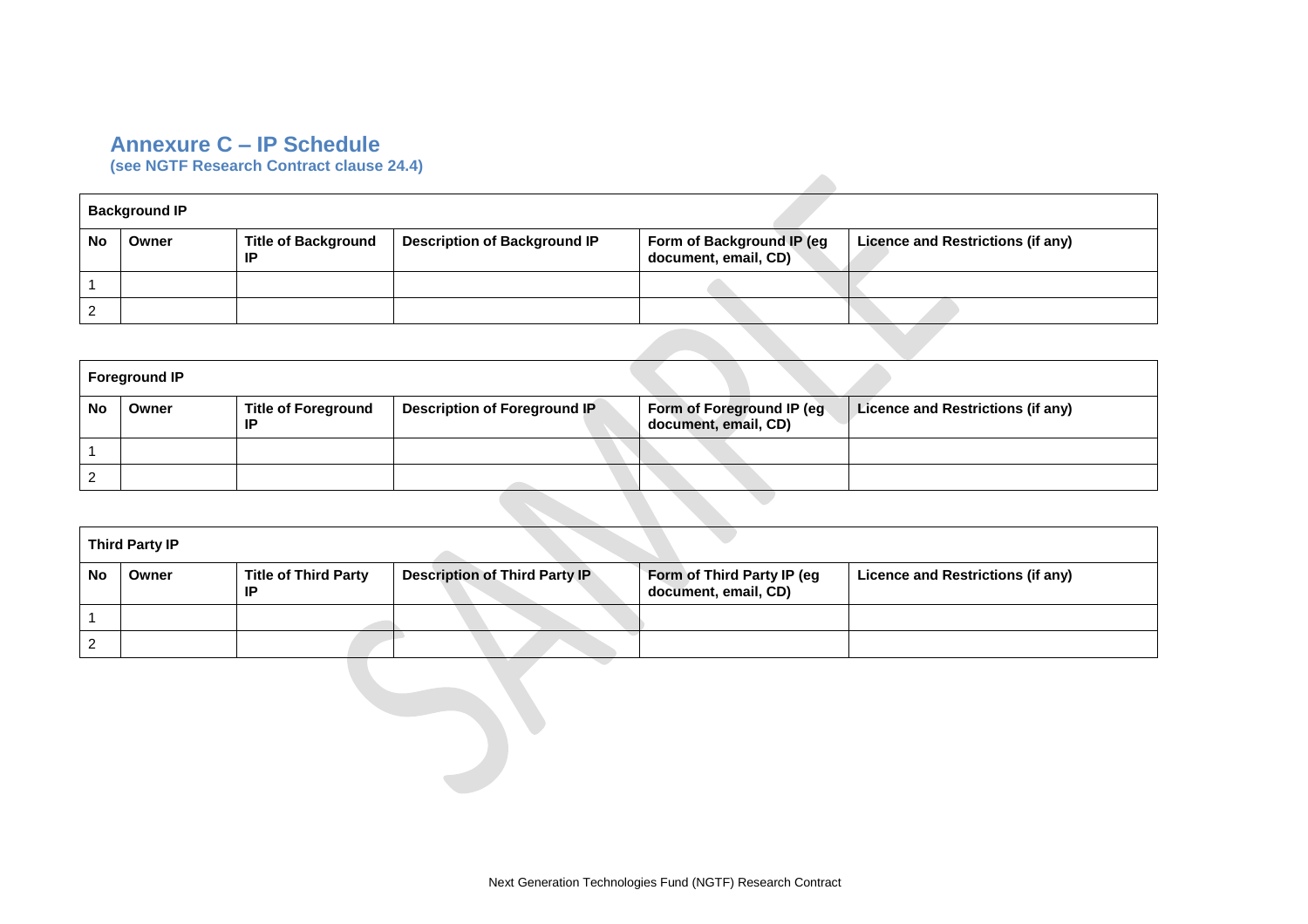# **Annexure D – IP Confidentiality Deed Poll**

**(see NGTF Research Contract clause [25.5\)](#page-15-1)**

### **Details**

| Date of this<br>deed: | [insert date that this deed | <b>NGTF</b><br>Research |
|-----------------------|-----------------------------|-------------------------|
|                       | poll is executed by the     |                         |
|                       | Confidant]                  | <b>Contract No:</b>     |

[insert NGTF Research Contract No and Date] (in this deed referred to as the *NGTF Research Contract*)

# **This deed poll made by:**

| [insert name of Confidant]                      |
|-------------------------------------------------|
| <b>ABN</b> [insert ABN]                         |
| (in this deed referred to as <b>Confidant</b> ) |

# **in favour of:**

| <b>COMMONWEALTH OF AUSTRALIA</b>              |  |  |  |
|-----------------------------------------------|--|--|--|
| represented by the Department of Defence      |  |  |  |
| ABN 68 706 814 312                            |  |  |  |
| (in this deed referred to as <b>Defence</b> ) |  |  |  |

### **and:**

| [insert name of Participant]                      |  |  |  |
|---------------------------------------------------|--|--|--|
| <b>ABN</b> [insert ABN]                           |  |  |  |
| (in this deed referred to as <b>Participant</b> ) |  |  |  |

| <b>Information Owner:</b> | Defence/Participant*                                                               |
|---------------------------|------------------------------------------------------------------------------------|
|                           | *Delete whichever is not applicable                                                |
|                           |                                                                                    |
| Defence's                 | [insert name and title]                                                            |
| <b>Representative:</b>    | [insert address]<br>[insert email address]                                         |
|                           |                                                                                    |
| Participant's             | [insert name and title]                                                            |
| <b>Representative:</b>    | [insert address]<br>[insert email address]                                         |
|                           |                                                                                    |
| Confidant's               | [insert name and title]                                                            |
| <b>Representative:</b>    | [insert address]                                                                   |
|                           | [insert email address]                                                             |
|                           |                                                                                    |
| <b>Governing Law:</b>     | [insert Australian state or territory, consistent with the NGTF Research Contract] |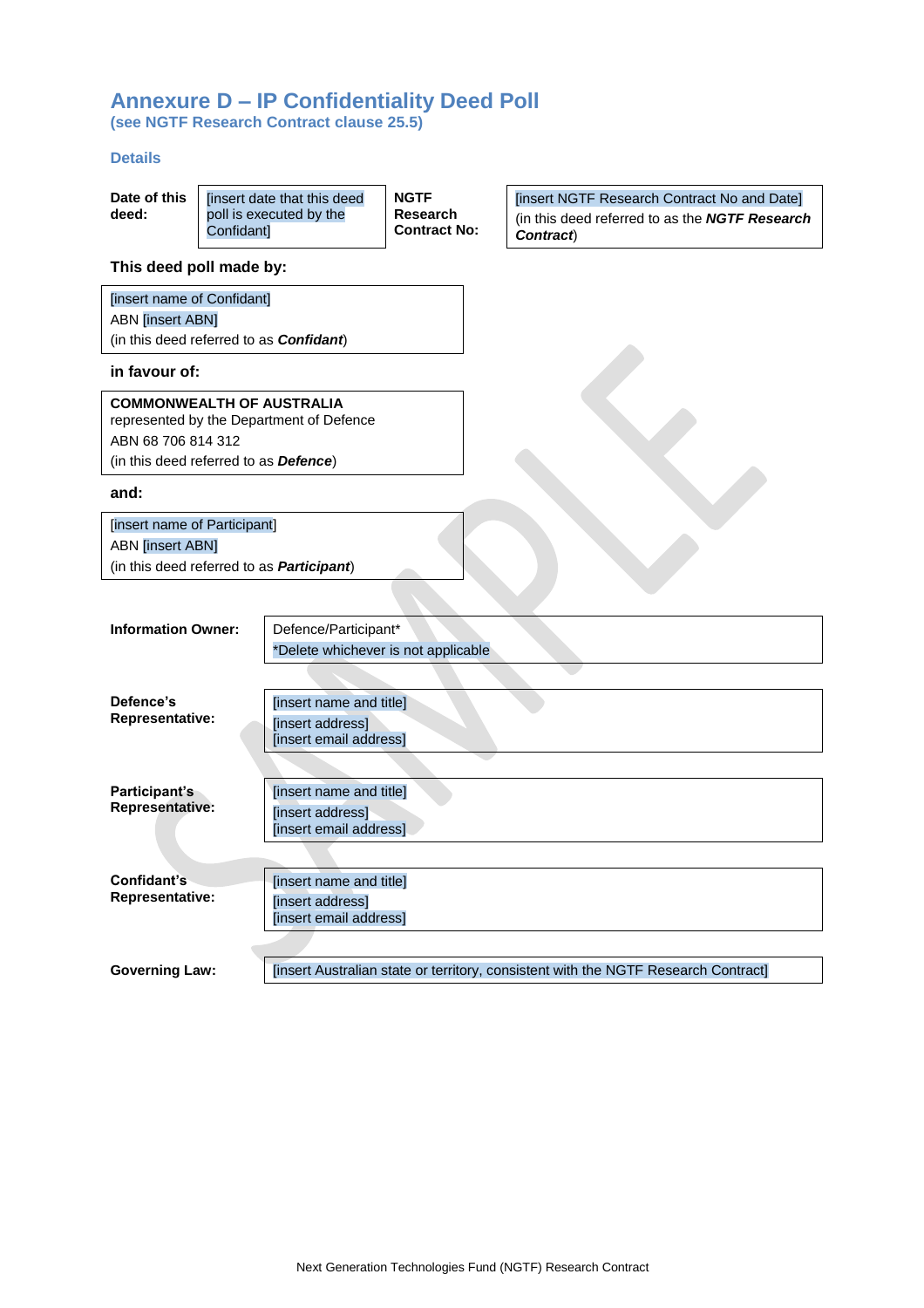# **Terms**

### **1 Recitals**

- 1.1 Defence and the Participant have entered into the NGTF Research Contract.
- 1.2 Confidential Information may be disclosed to the Confidant in connection with, and on the terms of, the NGTF Research Contract, including information relating to intellectual property.
- 1.3 The Confidant agrees to keep the Confidential Information confidential and otherwise comply with the terms of this deed poll.

# **2 Acknowledgment**

2.1 The Confidant acknowledges and agrees that improper use or disclosure of Confidential Information would be detrimental to the Information Owner and could cause harm to any third parties with an interest in the Confidential Information.

# **3 Confidentiality Undertakings**

- 3.1 The Confidant must not use Confidential Information except for the purpose of performing its obligations in relation to the NGTF Research Contract.
- 3.2 The Confidant must not disclose Confidential Information except:
	- (a) with the consent of the Information Owner;
	- (b) to Defence Personnel;
	- (c) to an officer, employee, agent or subcontractor of the Confidant, who:
		- (i) has a need to know the Confidential Information for the Confidant to carry out its obligations in relation to the NGTF Research Contract; and
		- (ii) if required by the Information Owner, has executed a similar undertaking to this deed poll in favour of the Information Owner;
	- (d) to the Participant or an officer, employee, agent or subcontractor (in connection with the NGTF Research Contract) of the Participant, who:
		- has a need to know the Confidential Information for the Participant to perform its obligations under the NGTF Research Contract; and
		- (ii) if required by the Information Owner, has executed a similar undertaking to this deed poll in favour of the Information Owner; or
	- (e) as required or authorised by law.

# **4 Confidant's representatives**

- 4.1 The Confidant must ensure that its officers, employees and other personnel (whether or not still employed or engaged) do not do or omit to do anything that, if done or omitted to be done by the Confidant, would be a breach of the Confidant's obligations under this deed poll.
- 4.2 The Confidant must give the Information Owner all assistance it reasonably requires to take any

action or bring any proceedings for breach of clause 3.

# **5 Return of Confidential Information**

- 5.1 The Confidant must, on demand by the Information Owner, deliver to the Information Owner, all Documents in its possession, power or control that contain or relate to the Confidential Information.
- 5.2 If the Information Owner makes a demand under clause 5.1, and the Confidant is aware that a Document containing the Confidential Information is beyond its possession or control, the Confidant must provide full particulars of the whereabouts of the Document to the Information Owner, and the identity of the person in whose custody or control it is.
- 5.3 The Confidant must, when directed by the Information Owner, destroy any Document in its possession, power or control that contains or relates to any Confidential Information.
- 5.4 Return or destruction of a Document as required by this clause 5 does not release the Confidant from its other obligations under this deed poll.

# **6 Survival**

6.1 This deed poll survives the termination or expiry of the NGTF Research Contract and any other related contract.

# **7 Conflict of interest**

- 7.1 The Confidant warrants that before entering into this deed poll, it disclosed to the Information Owner all the past, current and anticipated interests of the Confidant that may conflict with or restrict the Confidant in performing the obligations under this deed poll for the Information Owner fairly and independently.
- 7.2 The Confidant must not engage in any activity or obtain any interest likely to conflict with or restrict the Confidant in performing its obligations under this deed poll fairly and independently.

# **8 Indemnity**

- 8.1 The Confidant indemnifies the Information Owner, its officers, employees and agents against all liability or loss (including loss of profits) arising directly or indirectly from, and any costs, charges and expenses incurred in connection with:
	- (a) any breach by the Confidant of this deed poll; or
	- (b) any act or omission by any of the Confidant's officers, employees, agents, advisers or independent contractors which, if done or omitted by the Confidant, would breach the Confidant's obligations under this deed poll.

# **9 Injunctive relief**

9.1 The Confidant acknowledges that damages may not be a sufficient remedy for the Information Owner for a breach of this deed poll and that, in addition to any other remedies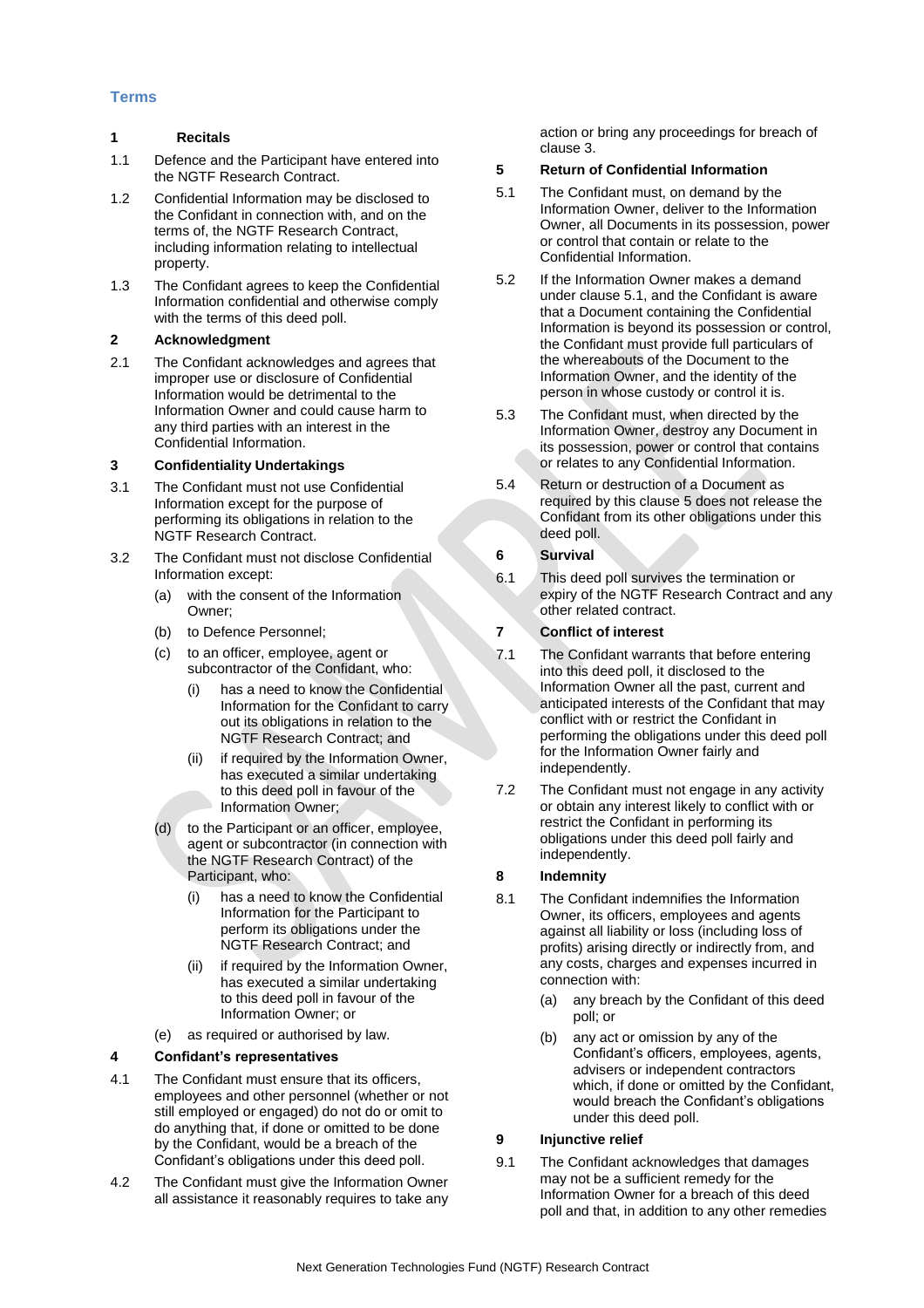available at law or in equity, the Information Owner is entitled to injunctive relief for a breach or suspected or threatened breach by the Confidant.

### **10 No exclusion of law or equity**

10.1 This deed poll does not exclude the operation of any principle of law or equity intended to protect and preserve the confidentiality of the Confidential Information.

# **11 Waiver**

11.1 Failure by Defence or the Participant to enforce a provision of this deed poll does not affect the enforceability of that provision or this deed poll as a whole.

### **12 Remedies cumulative**

12.1 The rights and remedies provided under this deed poll are cumulative and not exclusive of any rights or remedies provided by law or any other such right or remedy.

# **13 Amendments**

- 13.1 This deed poll may be amended, but only;
	- (a) with the consent of the Participant and Defence; and
	- (b) by the Confidant entering into a further deed poll giving effect to the amendments.

### **14 Applicable law**

14.1 The law in force in the State or Territory of Australia specified in the Details governs this deed poll and the courts of that State or Territory have non-exclusive jurisdiction to decide any matter arising out of this deed poll.

### **15 Notices**

- 15.1 To be effective, a notice or communication (including a waiver, approval, acceptance, consent, direction or agreement) under this deed poll must be:
	- (a) in writing (which includes email);
	- (b) signed by the sender's Representative; and
	- (c) addressed to the recipient's Representative.
- 15.2 A notice or communication sent by email in accordance with the requirements of clause 15.1 will be taken to be signed by the named sender.
- 15.3 A notice or communication that meets the requirements of clause 15.1 and is sent to the recipient's Representative's address (physical or email) in the Details (or the replacement address most recently notified by that Representative) is effectively delivered at the earlier of the following times:
	- (a) when it is actually received at the address;
	- (b) if sent as an email when the email enters the addressee's information system, unless the sender's information system receives a message within one Working Day that the email has not been delivered to the addressee,

but notices or communications delivered after 1700 on a Working Day are taken to be delivered at 0900 on the next Working Day.

# **16 Interpretation and Definitions**

- 16.1 In this deed poll, unless the contrary intention appears:
	- (a) headings are for convenient reference only and do not form part of this deed poll;
	- (b) the singular includes the plural and vice versa;
	- (c) a reference to one gender includes the other;
	- (d) a reference to a person includes a reference to a body politic, body corporate or a partnership;
	- (e) a reference to a clause includes a reference to a subclause of that clause;
	- (f) a reference to an Act is a reference to an Act of the Commonwealth, State or Territory of Australia, as in force for the time being, and includes a reference to any subordinate legislation made under the Act as so in force;
	- (g) the word "includes" in any form is not a word of limitation; and
	- (h) a reference to a person includes a reference to its administrators and successors.
- 16.2 The definitions listed below apply to this deed poll, unless a contrary intention appears:

# *Confidential Information*

information that is described in Attachment A to this deed, but not information that:

- (a) is or becomes public knowledge otherwise than by breach of a confidentiality obligation;
- (b) was in the possession of the Confidant without restriction in relation to disclosure before the date it was provided to the Confidant by Defence or the Participant; or
- (c) was independently developed or acquired by the Confidant.

# *Defence Personnel*

means any of the following individuals:

- (a) an officer or agent of the Commonwealth;
- (b) an employee in the Department of Defence;
- (c) a member of the Australian Defence Force (including a reservist);
- (d) the equivalent of an individual described in paragraphs (a) to (c) of this definition from other organisations on exchange to Defence;
- (e) a Defence Service Provider.

# *Defence Service Provider*

means a person (other than a person described in paragraphs (a) to (d) of the definition of Defence Personnel above) engaged to perform a function, or discharge a duty, of Defence, including a person engaged to provide:

- (a) professional, administrative, contract management or project management services to Defence; or
- (b) technical management or assurance services,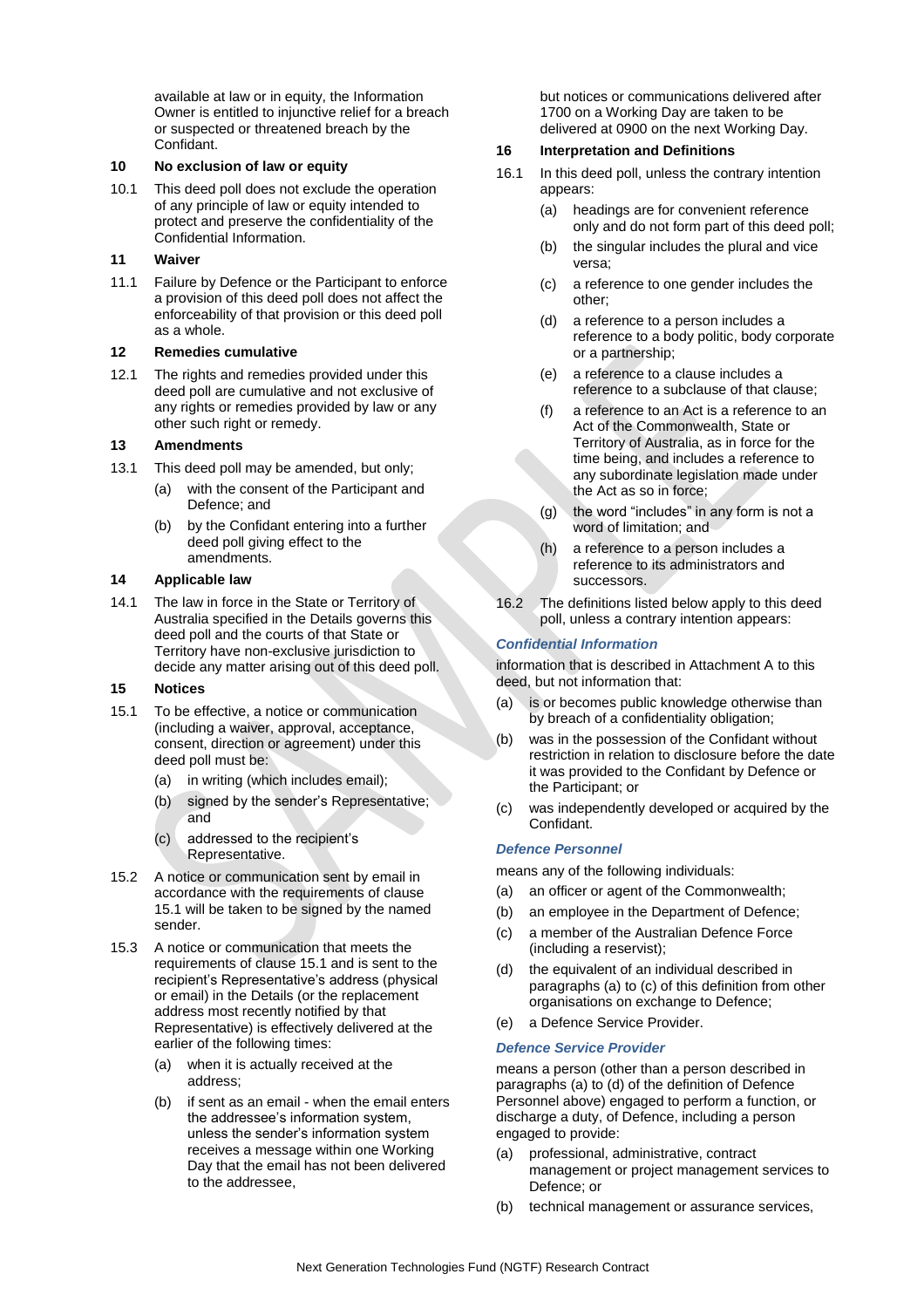including in relation to verification and validation, safety, certification, security, or capability development.

#### *Details*

means the section of this deed headed "Details".

### *Document*

includes:

- (a) any paper or other materials on which there are writing, marks, figures, symbols or perforations having meaning for persons qualified to interpret them; and
- (b) any article or material from which sound, images or writings are capable of being reproduced with or without the aid of any other article or device.

### **Executed as a Deed**

Signed, sealed and delivered, by **[insert name of Confidant]** in accordance with section 127(1) of the *Corporations Act 2001* by authority of its directors:

Note: The Confidant may provide alternative execution block for approval by Defence if section 127 execution does not apply or is impracticable

Signature of director

Print name of director

\_\_\_\_\_\_\_\_\_\_\_\_\_\_\_\_\_\_\_\_ Date

 $\mathcal{L}=\mathcal{L}=\mathcal{L}=\mathcal{L}=\mathcal{L}=\mathcal{L}=\mathcal{L}=\mathcal{L}=\mathcal{L}=\mathcal{L}=\mathcal{L}=\mathcal{L}=\mathcal{L}=\mathcal{L}=\mathcal{L}=\mathcal{L}=\mathcal{L}=\mathcal{L}=\mathcal{L}=\mathcal{L}=\mathcal{L}=\mathcal{L}=\mathcal{L}=\mathcal{L}=\mathcal{L}=\mathcal{L}=\mathcal{L}=\mathcal{L}=\mathcal{L}=\mathcal{L}=\mathcal{L}=\mathcal{L}=\mathcal{L}=\mathcal{L}=\mathcal{L}=\mathcal{L}=\mathcal{$ Signature of director/company secretary (delete whichever is inapplicable)

\_\_\_\_\_\_\_\_\_\_\_\_\_\_\_\_\_\_\_\_\_\_\_\_\_\_\_\_\_\_\_\_\_\_\_\_\_

\_\_\_\_\_\_\_\_\_\_\_\_\_\_\_\_\_\_\_\_\_\_\_\_\_\_\_\_\_\_\_\_\_\_\_\_\_

 $\mathcal{L}=\mathcal{L}=\mathcal{L}=\mathcal{L}=\mathcal{L}=\mathcal{L}=\mathcal{L}=\mathcal{L}=\mathcal{L}=\mathcal{L}=\mathcal{L}=\mathcal{L}=\mathcal{L}=\mathcal{L}=\mathcal{L}=\mathcal{L}=\mathcal{L}=\mathcal{L}=\mathcal{L}=\mathcal{L}=\mathcal{L}=\mathcal{L}=\mathcal{L}=\mathcal{L}=\mathcal{L}=\mathcal{L}=\mathcal{L}=\mathcal{L}=\mathcal{L}=\mathcal{L}=\mathcal{L}=\mathcal{L}=\mathcal{L}=\mathcal{L}=\mathcal{L}=\mathcal{L}=\mathcal{$ Print name of director/company secretary (delete whichever is inapplicable)

 $\overline{\phantom{a}}$  , where  $\overline{\phantom{a}}$ **Date** 

#### *Representative*

in relation to Defence, the Participant or the Confidant, the person identified in the Details as its representative, unless otherwise notified.

#### *Working Day*

in relation to the doing of an action in a place, means any day in that place except:

- (a) a Saturday or Sunday or a public holiday; or
- (b) a day in the 2 weeks starting on the Saturday before Christmas Day or, if Christmas Day is on a Saturday, starting on Christmas Day.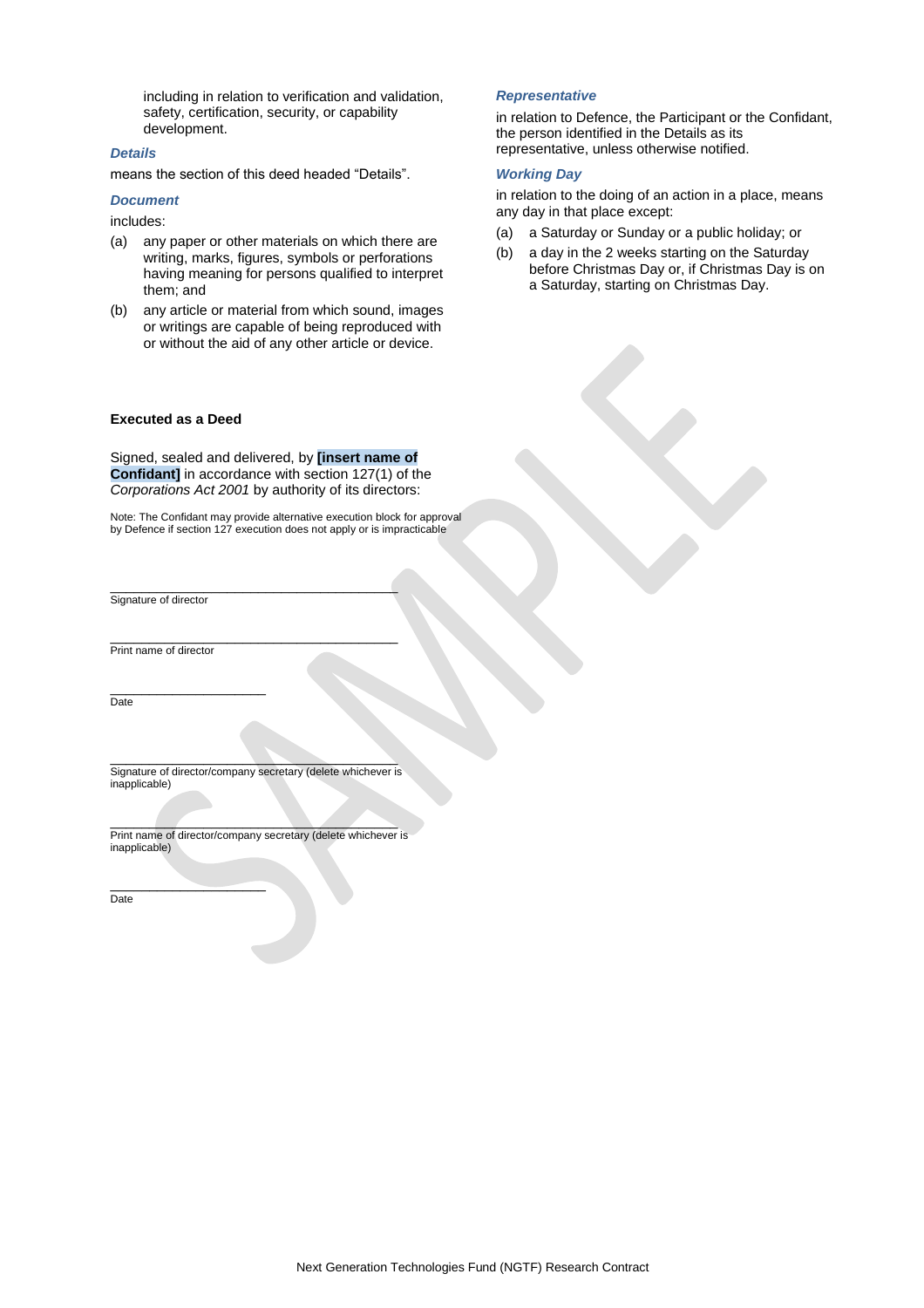# **Annexure E – Intellectual Property Licence Deed (see NGTF Research Contract clause [24.1\)](#page-14-0)**

### **Date of this deed – see clause 2**

### **The Parties**

| <b>COMMONWEALTH OF AUSTRALIA</b>         |                                                                                    |                                                                                                                                                                                                                                                                                                                                                                                                                                                                                                            | and | [insert name of Licensor]                                                                                                                                                                                                                                                                                 |
|------------------------------------------|------------------------------------------------------------------------------------|------------------------------------------------------------------------------------------------------------------------------------------------------------------------------------------------------------------------------------------------------------------------------------------------------------------------------------------------------------------------------------------------------------------------------------------------------------------------------------------------------------|-----|-----------------------------------------------------------------------------------------------------------------------------------------------------------------------------------------------------------------------------------------------------------------------------------------------------------|
| represented by the Department of Defence |                                                                                    |                                                                                                                                                                                                                                                                                                                                                                                                                                                                                                            |     | <b>ABN</b> [insert ABN]                                                                                                                                                                                                                                                                                   |
| ABN 68 706 814 312                       |                                                                                    |                                                                                                                                                                                                                                                                                                                                                                                                                                                                                                            |     | (in this Deed referred to as the Licensor)                                                                                                                                                                                                                                                                |
|                                          | (in this Deed referred to as <b>Defence</b> )                                      |                                                                                                                                                                                                                                                                                                                                                                                                                                                                                                            |     |                                                                                                                                                                                                                                                                                                           |
|                                          |                                                                                    |                                                                                                                                                                                                                                                                                                                                                                                                                                                                                                            |     |                                                                                                                                                                                                                                                                                                           |
|                                          | <b>Details</b>                                                                     |                                                                                                                                                                                                                                                                                                                                                                                                                                                                                                            |     |                                                                                                                                                                                                                                                                                                           |
|                                          | 1. Intellectual<br><b>Property</b>                                                 |                                                                                                                                                                                                                                                                                                                                                                                                                                                                                                            |     | [insert description of intellectual property which is to be licensed under this deed, these<br>should be listed individually and with sufficient detail to avoid confusion]                                                                                                                               |
|                                          |                                                                                    | under the research contract.                                                                                                                                                                                                                                                                                                                                                                                                                                                                               |     | Note: Drafters should take care to ensure the description of IP is consistent with how the same IP is described<br>in the NGTF Research Contract, particularly if the Intellectual Property is come into existence as foreground IP                                                                       |
|                                          |                                                                                    |                                                                                                                                                                                                                                                                                                                                                                                                                                                                                                            |     |                                                                                                                                                                                                                                                                                                           |
|                                          | 2. Restrictions on<br>use of Intellectual<br><b>Property</b>                       |                                                                                                                                                                                                                                                                                                                                                                                                                                                                                                            |     | Note: This item is intended to restrict the scope of the IP licence granted under clause 4.4 of this deed.<br>Restrictions can be of general application, or specific to individual items of IP. Care should be taken in drafting<br>this item to avoid conflict with the additional purposes item below. |
|                                          |                                                                                    | of that IP, or insert "not applicable"]                                                                                                                                                                                                                                                                                                                                                                                                                                                                    |     | [insert details of the Licensor's IP and the particular restrictions on Defence's utilisation                                                                                                                                                                                                             |
|                                          |                                                                                    |                                                                                                                                                                                                                                                                                                                                                                                                                                                                                                            |     |                                                                                                                                                                                                                                                                                                           |
|                                          | 3. Additional<br><b>Purposes for use</b><br>of the Intellectual<br><b>Property</b> | Note: This item is intended to extend the scope of the IP licence granted under clauses 4.4 of this deed.<br>Additional purposes can be of general application, or specific to individual items of IP. In the event of a conflict<br>between a restriction on use (see item 6c) and the application of an additional purpose, the restriction will take<br>precedence, therefore care should be taken in drafting this item to avoid conflict with the restrictions on the use<br>of the IP set out above. |     |                                                                                                                                                                                                                                                                                                           |
|                                          |                                                                                    |                                                                                                                                                                                                                                                                                                                                                                                                                                                                                                            |     | [Insert details of the Licensor's IP and the particular additional purposes to which<br>Defence can utilise that IP, or insert "not applicable".]                                                                                                                                                         |
|                                          |                                                                                    |                                                                                                                                                                                                                                                                                                                                                                                                                                                                                                            |     |                                                                                                                                                                                                                                                                                                           |
|                                          | 4. NGTF Research<br><b>Contract</b>                                                |                                                                                                                                                                                                                                                                                                                                                                                                                                                                                                            |     | [insert contract title, contract number, date, full names of the Participant and their ABN<br>or NZBN and a brief description of the contract]                                                                                                                                                            |
|                                          |                                                                                    |                                                                                                                                                                                                                                                                                                                                                                                                                                                                                                            |     |                                                                                                                                                                                                                                                                                                           |
|                                          | 5. Key Subcontract                                                                 | Subcontractor insert "not applicable"]                                                                                                                                                                                                                                                                                                                                                                                                                                                                     |     | [insert contract title, date, full names of the parties to that Key Subcontract and their<br>ABN or NZBN and a brief description of the contract, or if this licence is not with a Key                                                                                                                    |
|                                          |                                                                                    |                                                                                                                                                                                                                                                                                                                                                                                                                                                                                                            |     |                                                                                                                                                                                                                                                                                                           |
|                                          | 6. Defence's<br><b>Representative:</b>                                             | [insert name and title]<br>[insert address]                                                                                                                                                                                                                                                                                                                                                                                                                                                                |     |                                                                                                                                                                                                                                                                                                           |
|                                          |                                                                                    | [insert email address]                                                                                                                                                                                                                                                                                                                                                                                                                                                                                     |     |                                                                                                                                                                                                                                                                                                           |
|                                          |                                                                                    |                                                                                                                                                                                                                                                                                                                                                                                                                                                                                                            |     |                                                                                                                                                                                                                                                                                                           |
|                                          | 7. Licensor's                                                                      | [insert name and title]                                                                                                                                                                                                                                                                                                                                                                                                                                                                                    |     |                                                                                                                                                                                                                                                                                                           |
|                                          | <b>Representative:</b>                                                             | [insert address]<br>[insert email address]                                                                                                                                                                                                                                                                                                                                                                                                                                                                 |     |                                                                                                                                                                                                                                                                                                           |
|                                          |                                                                                    |                                                                                                                                                                                                                                                                                                                                                                                                                                                                                                            |     |                                                                                                                                                                                                                                                                                                           |
|                                          | 8. Governing Law:                                                                  |                                                                                                                                                                                                                                                                                                                                                                                                                                                                                                            |     | [insert Australian state or territory, consistent with the NGTF Research Contract]                                                                                                                                                                                                                        |
|                                          |                                                                                    |                                                                                                                                                                                                                                                                                                                                                                                                                                                                                                            |     |                                                                                                                                                                                                                                                                                                           |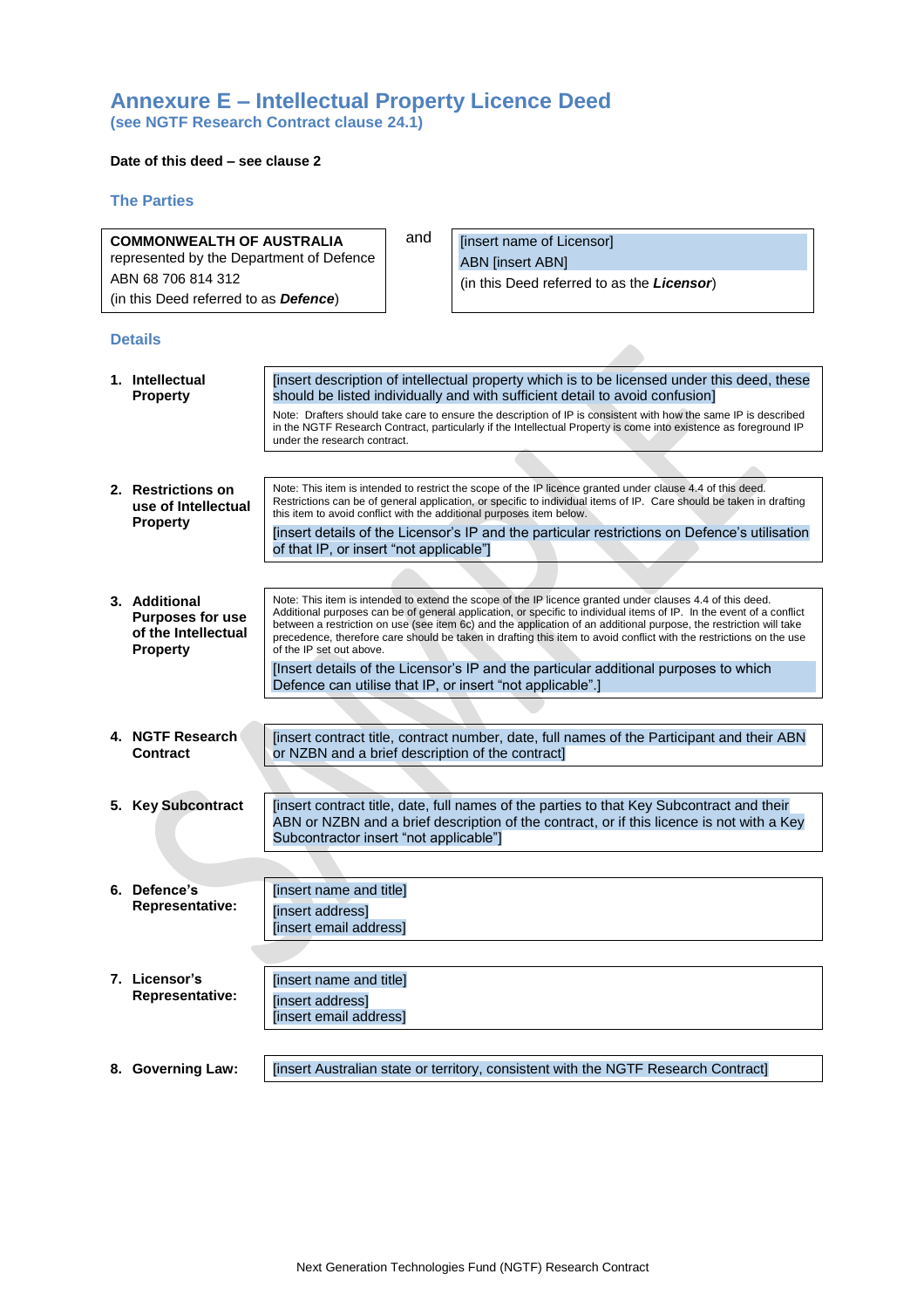### **Terms**

### **1 Recitals**

- 1.1 Defence and the participant referred to in item 4 of the Details (in this deed referred to as "the Participant") have entered into the NGTF Research Contract.
- 1.2 In accordance with the NGTF Research Contract, the Participant is required to ensure that the Licensor enters into this deed.

[insert one or more of the following recitals and ensure correct numbering]

1.x The Participant and the Licensor have entered into the Licensor Arrangement [insert description of arrangement, including its date] and the Licensor is the owner of the Intellectual Property.

or

- 1.x The Licensor is a Key Subcontractor as defined in the NGTF Research Contract. and/or
- 1.x According to the terms of the NGTF Research Agreement it is intended that ownership of the Intellectual Property will vest upon its creation in the Licensor.

or

- 1.x the Licensor is the owner of the Intellectual **Property**
- 1.3 The parties intend that the Licensor's Intellectual Property be licensed to Defence on the terms of this deed.

### **2 Date of this Deed**

2.1 The date of this deed is the date that the last Party signs it.

### **3 Survival**

3.1 The rights and obligations created under or in connection with this deed survive the termination or expiry of the NGTF Research Contract and the Key Subcontract under the NGTF Research Contract (if the Licensor is a Key Subcontractor).

# **4 Intellectual Property**

*Special arrangements for Intellectual Property arising from the NGTF Research Contract*

- 4.1 Clauses 4.2 and 4.3 of this deed only apply if item 6a of a Contract Stage Schedule to the NGTF Research Contract indicates that ownership of the Intellectual Property will vest upon its creation in the Licensor.
- 4.2 Ownership of the Intellectual Property vests in the Licensor upon its creation.
- 4.3 Defence may notify the Licensor of restrictions on the utilisation or disclosure of the Intellectual Property for national security, government-togovernment or Export Approval reasons.

*General arrangements for all Intellectual Property covered by this deed* 

4.4 The Licensor licenses Defence to Use the Intellectual Property (subject to the restrictions set out in the Details):

- (a) for the purposes of the NGTF Research Contract;
- (b) for Commonwealth Purposes; and
- (c) for any additional purpose set out in the Details,

with that licence having world-wide effect and being non-exclusive, free and perpetual.

- 4.5 If the Licensor is a Key Subcontractor with respect to the NGTF Research Contract, the Licensor must provide Defence with all Technical Data relating to the Intellectual Property which is required:
	- (a) to enable the assessment, analysis, testing and evaluation by Defence of the Research;
	- (b) to enable the verification of the results, outcomes and recommendations in the Milestones;
	- (c) for Commonwealth Purposes; or
	- (d) by the NGTF Research Contract's Project Execution Plan, Milestones or Deliverables.
- 4.6 The Licensor warrants that Defence will not, in exercising its IP rights granted under or in connection with this deed, infringe the IP or any Moral Rights of any person.
- 4.7 The Licensor must provide to the Participant all information in relation to the Intellectual Property necessary for the Participant to comply with its obligations in relation to an IP Schedule under the NGTF Research Contract.

# **5 Goods and Services Tax**

- 5.1 In this clause, "GST" means a tax imposed by the GST Act and the expressions "adjustment event", "taxable supply" and "tax invoice" have the meaning as in that Act.
- 5.2 If a party to this deed (the "Supplier") makes a taxable supply under or in connection with this deed or in connection with any matter or thing occurring under this deed to another party to this deed (the "Recipient") and the consideration otherwise payable for the taxable supply does not include GST, the Supplier will be entitled, in addition to any other consideration recoverable in respect of the taxable supply, to recover from the Recipient the amount of any GST on the taxable supply.
- 5.3 If the amount paid by the Recipient to the Supplier in respect of GST differs from the GST on the taxable supply (taking into account any adjustment events that occur in relation to the taxable supply), an adjustment must be made. If the amount paid by the Recipient exceeds the GST on the taxable supply, the Supplier must refund the excess to the Recipient. If the amount paid by the Recipient is less than the GST on the taxable supply, the Recipient must pay the deficiency to the Supplier.
- 5.4 A party will not be obliged to pay any amount in respect of GST to the other party unless a valid tax invoice has been issued in respect of that GST.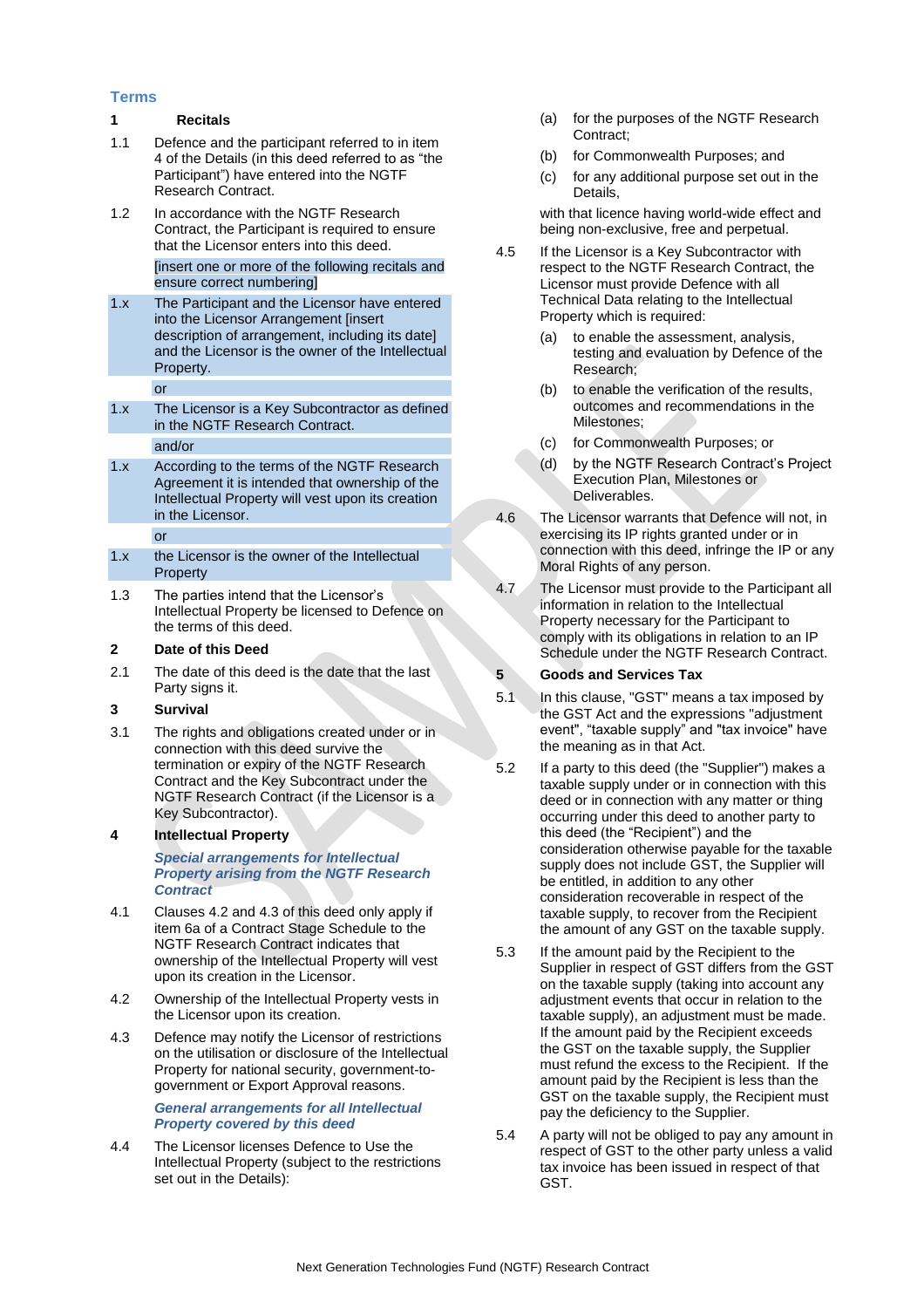### **6 Failure to enforce does not affect enforceability**

6.1 Failure by either party to enforce a right of this deed does not affect the enforceability of that or any other right.

### **7 Remedies**

- 7.1 The rights and remedies provided under this deed are cumulative and not exclusive of any rights or remedies provided by law or any other right or remedy.
- 7.2 Subject to the terms of this deed, the rights and obligations of the parties under this deed are in addition to and not in derogation of any other right or obligation between the parties under any other deed or agreement to which they are parties.

### **8 Amendment**

- 8.1 This deed may be amended, but only by another deed of the parties.
- 8.2 The parties acknowledge that item 1 of the Details may require amendment to reflect any amendment made to corresponding provisions in the NGTF Research Contract from time to time.

### **9 Applicable Law**

9.1 The law in force in the State or Territory of Australia specified in the Details govern this this deed and the courts of that State or Territory have non-exclusive jurisdiction to decide any matter arising out of this deed.

### **10 Notices**

- 10.1 To be effective, a notice or communication (including a waiver, approval, acceptance, consent or agreement) under this deed must be:
	- (a) in writing (which includes email);
	- (b) signed by the sender's Representative; and
	- (c) addressed to the other party's Representative.
- 10.2 A notice or communication sent by email in accordance with the requirements of clause 9.1 will be taken to be signed by the named sender.
- 10.3 A notice or communication that meets the requirements of clause 9.1 and is sent to other party's address (physical or email) in this deed (or the replacement address most recently notified by the other party) is effectively delivered at the earlier of the following times:
	- (a) when it is actually received at the address;
	- (b) if sent as an email when the email enters the addressee's information system, unless the sender's information system receives a message within one Working Day that the email has not been delivered to the addressee,

but notices or communications delivered after 1700 on a Working Day are taken to be delivered at 0900 on the next Working Day.

# **11 Counterparts**

11.1 This deed may consist of a number of copies, each signed by 1 or more parties to it. If so, the signed copies are treated as making up a single document.

### **12 Interpretation and Definitions**

- 12.1 In this deed, unless the contrary intention appears:
	- (a) headings are for the purpose of convenient reference only and do not form part of this deed;
	- (b) the singular includes the plural and vice versa;
	- (c) a reference to one gender includes the other;
	- (d) a reference to a person includes a body politic, body corporate or a partnership;
	- (e) if the last day of any period prescribed for the doing of an action falls on a day which is not a Working Day, the action must be done no later than the next Working Day;
	- a reference to an Act is a reference to an Act of the Commonwealth, State or Territory of Australia, as amended from time to time, and includes a reference to any subordinate legislation made under the Act;
	- (g) a reference to a clause includes a reference to a subclause of that clause;
	- (h) the word "includes" in any form is not a word of limitation; and
	- (i) a reference to a party includes that party's administrators, successors, and permitted assigns, including any person to whom that party novates any part of the Contract.
- 12.2 The definitions listed below apply to this deed, unless a contrary intention appears:

# *Commercialisation*

means the exploitation of IP rights in return for the receipt of a royalty, fee, or a commercial return.

### *Commonwealth Purposes*

means (within the power of the Commonwealth):

- (a) any purpose relating to the defence and security of the Commonwealth of Australia;
- (b) any activity relating to domestic or international peace keeping, or domestic or international emergency aid to the civil community;
- (c) any activity involving, or for the benefit of, domestic or international security (including border security), or domestic or international law enforcement;
- (d) any activity involving, or for the benefit of, a foreign government (or foreign government agency) with whom the Commonwealth collaborates in connection with the activities described in paragraphs (a), (b), or (c) of this definition; and
- (e) any other purpose that is necessary or incidental to any of the purposes referred to in paragraph (a), (b), (c), or (d) of this definition,

but excludes Commercialisation.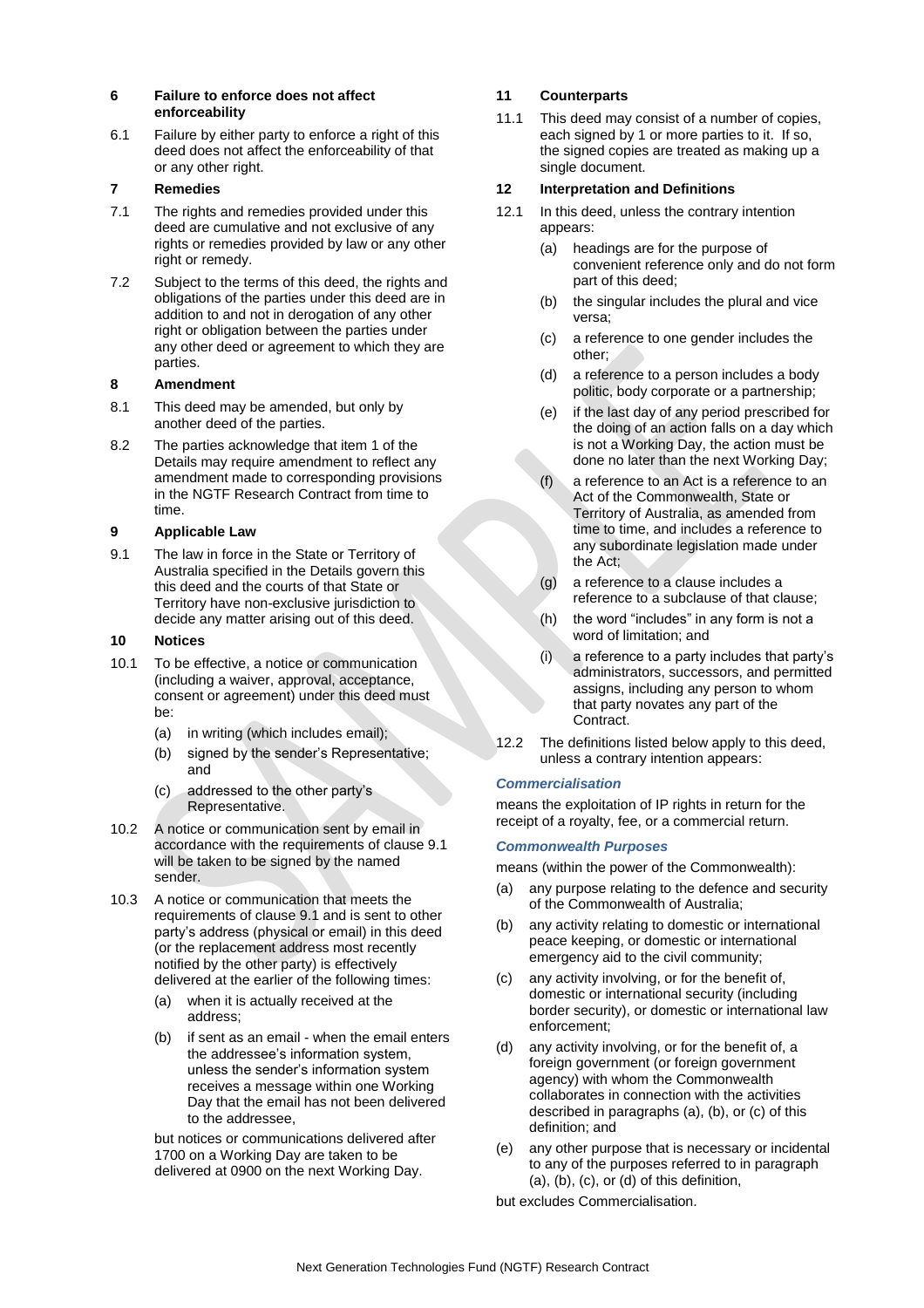### *Deliverable*

means a deliverable under the NGTF Research Contract.

### *Details*

the section of this deed headed "Details".

#### *Intellectual Property*

means the intellectual property listed in the Details.

# *Intellectual Property Rights*

means:

- (a) all copyright;
- (b) all rights in relation to inventions (including patent rights), trademarks (including service marks), designs, and circuit layouts; and
- (c) all other rights resulting from intellectual activity in the industrial, scientific, literary, and artistic fields recognised in domestic law anywhere in the world,

whether registered or unregistered.

### *Key Subcontract*

is the contract so described in the Details.

#### *Milestones*

means a milestone under the NGTF Research Contract.

#### *Moral Right*

has the meaning given to that term by section 189 of the *Copyright Act 1968*.

#### *NGTF Research Contract*

is the contract so described in the Details.

#### **Signed as a Deed:**

Signed, sealed and delivered, for and on behalf of the **Commonwealth of Australia**, as represented by the Department of Defence by

 $\qquad \qquad \qquad \qquad \qquad \qquad$ 

\_\_\_\_\_\_\_\_\_\_\_\_\_\_\_\_\_\_\_\_\_\_\_\_\_\_\_\_\_\_\_\_\_\_\_\_

\_\_\_\_\_\_\_\_\_\_\_\_\_\_\_\_\_\_\_\_\_\_\_\_\_\_\_\_\_\_\_\_\_\_\_\_

\_\_\_\_\_\_\_\_\_\_\_\_\_\_\_\_\_\_\_\_\_\_\_\_\_\_\_\_\_\_\_\_\_\_\_\_

#### *Representative*

in relation to a party, the person identified in the Details as its representative, unless otherwise notified.

#### *Research*

means the research being conducted under the NGTF Research Contract.

#### *TD or Technical Data*

technical or scientific data, know-how or other information produced, acquired or used by the Licensor in relation to the Deliverables or the Research reduced to a material form (whether stored electronically or otherwise). Examples of Technical Data include manuals, handbooks, specifications, design documentation, reports, models, plans, drawings, calculations, simulations, training materials and test results, source code, raw data, methodology, validation techniques, limitation/obstacles, literature, extensions and measures of effectiveness.

#### *Use*

means, with respect to the Intellectual Property, to exercise any or all Intellectual Property Rights subsisting within that Intellectual Property and includes the right to sublicense those rights.

#### *Working Day*

in relation to the doing of an action in a place, means any day in that place except:

- (a) a Saturday or Sunday or a public holiday; or
- (b) a day in the 2 weeks starting on the Saturday before Christmas Day or, if Christmas Day is on a Saturday, starting on Christmas Day.

Signed, sealed and delivered, by [insert name of Licensor] in accordance with section 127(1) of the *Corporations Act 2001* by authority of its directors:

Note: the Licensor may provide alternative execution block for approval by Defence if section 127 execution does not apply or is impracticable

\_\_\_\_\_\_\_\_\_\_\_\_\_\_\_\_\_\_\_\_\_\_\_\_\_\_\_\_\_\_\_\_\_\_\_\_\_

Signature of director

\_\_\_\_\_\_\_\_\_\_\_\_\_\_\_\_\_\_\_\_\_\_\_\_\_\_\_\_\_\_\_\_\_\_\_\_\_ Print name of director

\_\_\_\_\_\_\_\_\_\_\_\_\_\_\_\_\_\_\_\_ Date

In the presence of:

Print name and position

 $\_$ 

**Signature** 

Date

Signature of witness

Print name and position

\_\_\_\_\_\_\_\_\_\_\_\_\_\_\_\_\_\_\_\_

\_\_\_\_\_\_\_\_\_\_\_\_\_\_\_\_\_\_\_\_\_\_\_\_\_\_\_\_\_\_\_\_\_\_\_\_\_ Signature of director/company secretary (delete whichever is inapplicable)

\_\_\_\_\_\_\_\_\_\_\_\_\_\_\_\_\_\_\_\_\_\_\_\_\_\_\_\_\_\_\_\_\_\_\_\_\_ Print name of director/company secretary (delete whichever is inapplicable)

\_\_\_\_\_\_\_\_\_\_\_\_\_\_\_\_\_\_\_\_  $\overline{D}$ ate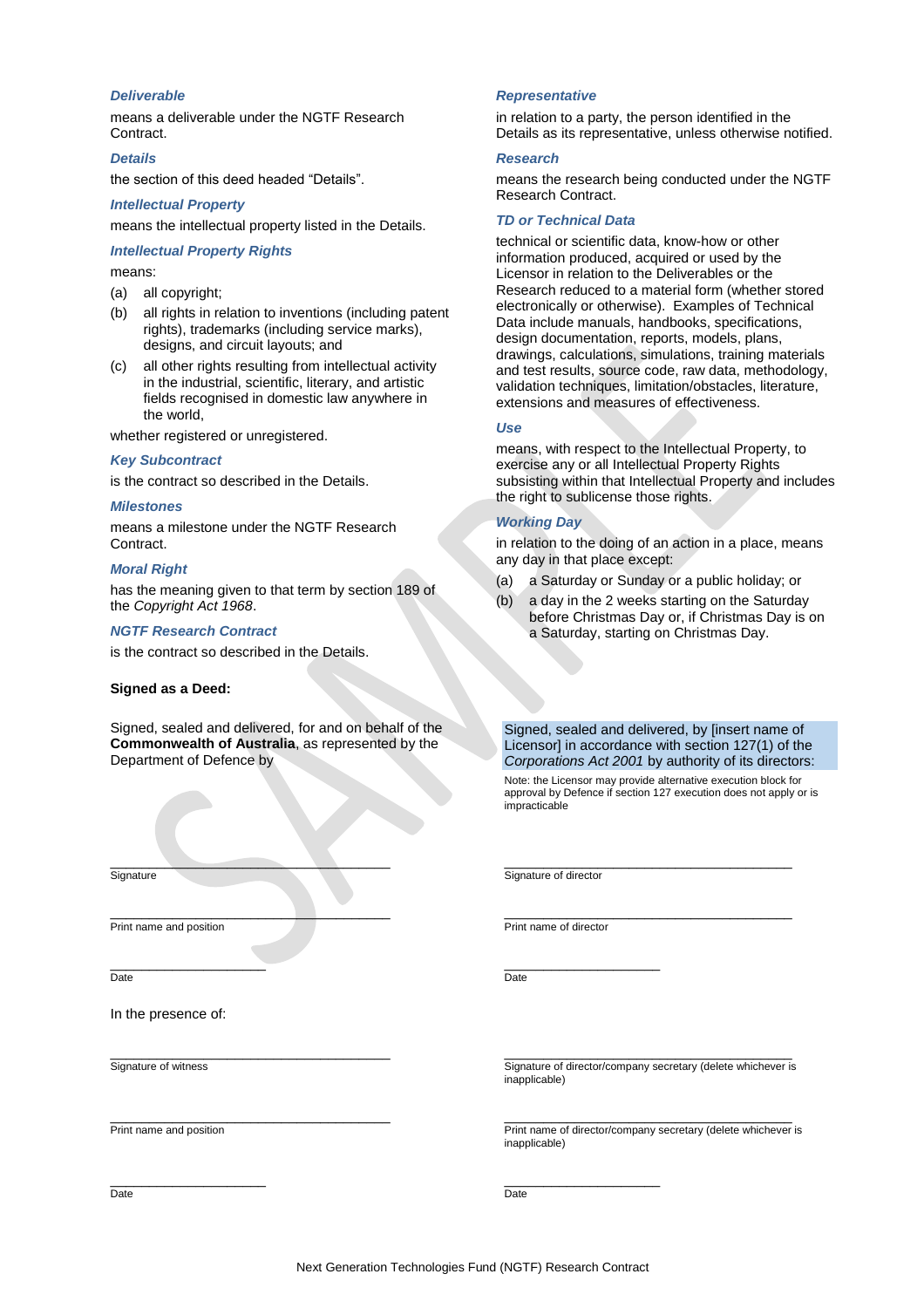# **Annexure F – Definitions for this contract**

**(see NGTF Research Contract clause [3\)](#page-9-3)**

The following Definitions apply to the contract (not including Annexures B, D, and E), unless there is a contrary intention.

#### *All Applicable Laws*

#### include:

- (c) the WHS Legislation;
- (d) the *Defence Trade Controls Act 2012* (Cth);
- (e) the *Workplace Gender Equality Act 2012* (Cth); and
- (f) the *Privacy Act 1988* (Cth).

### *Authorisation*

means a licence, permit, Export Approval or other authority required by law that:

- (a) a person needs to do work under this contract; or
- (b) is needed for a Deliverable or any other item to be provided or used by Defence for its intended purpose.

### *Asset Disposal*

occurs where the Participant transfers or otherwise disposes of its ownership or any rights to:

- (a) Foreground IP;
- (b) any Background IP that the Participant licenses to Defence under this contract and which is material in the context of the development of any Research, or material and integral to a Deliverable; or
- (c) any other asset (whether owned or licensed by the Participant) that is, or is likely to be, significant for the development, testing, production or installation or integration of any Research, or the proper performance of this contract.

#### *Background IP*

means any IP,

- (a) owned by a Party to this contract;
- (b) created other than as a result of the performance of this contract; and
- (c) utilised in connection with this contract.

#### *Change of Control*

with respect to the Participant, occurs where a person obtains, or ceases to have:

- (a) the ability to exercise or control the exercise of the right to vote in respect of more than 50% of the votes that may be cast at a general meeting of the Participant;
- (b) the ability to dispose or exercise control over the disposal of more than 50% of the shares in the Participant;
- (c) the ability to appoint or remove a majority of the directors of the Participant;
- (d) the ability to exercise or control the exercise of the casting of a majority of the votes at the meeting of the board of directors of the Participant; or
- (e) other means, direct or indirect, of controlling the

decision making and financial and operating policies of the Participant.

#### *Commercialisation*

means the exploitation of IP rights in return for the receipt of a royalty, fee, or a commercial return.

#### *Commonwealth Purposes*

means (within the power of the Commonwealth):

- (a) any purpose relating to the defence and security of the Commonwealth of Australia;
- (b) any activity relating to domestic or international peace keeping, or domestic or international emergency aid to the civil community;
- (c) any activity involving, or for the benefit of, domestic or international security (including border security), or domestic or international law enforcement;
- (d) any activity involving, or for the benefit of, a foreign government (or foreign government agency) with whom the Commonwealth collaborates in connection with the activities described in paragraphs (a), (b), or (c) of this definition; and
- (e) any other purpose that is necessary or incidental to any of the purposes referred to in paragraph (a), (b), (c), or (d) of this definition,

but excludes Commercialisation.

### *Confidential Information*

means information that is commercially sensitive (not generally known or ascertainable and disclosure would cause unreasonable detriment to the owner of the information) and was provided with an express or implied understanding that it would remain confidential), but not information that:

- (a) is or becomes public knowledge otherwise than by breach of this contract or any other confidentiality obligation;
- (b) is in the possession of a Party without restriction in relation to disclosure before the date of receipt; or
- (c) was independently developed or acquired by the receiving Party; and

the Commonwealth's Confidential Information includes commercially sensitive information relating to Defence owned Foreground IP (see item 6a of the CSS) which is created by the Participant or Participant Personnel in the performance of this contract.

### *Confidential Provisions*

means the provisions of this contract identified in item 9 of the CSS.

#### *Contract Framework*

means the document entitled 'Contract Framework' executed by both Parties.

#### *Contract Stage Statement or CSS*

#### means, subject to claus[e 11.12:](#page-11-8)

(a) a document included in this contract at Contract Start Date entitled Contract Stage Statement (CSS); and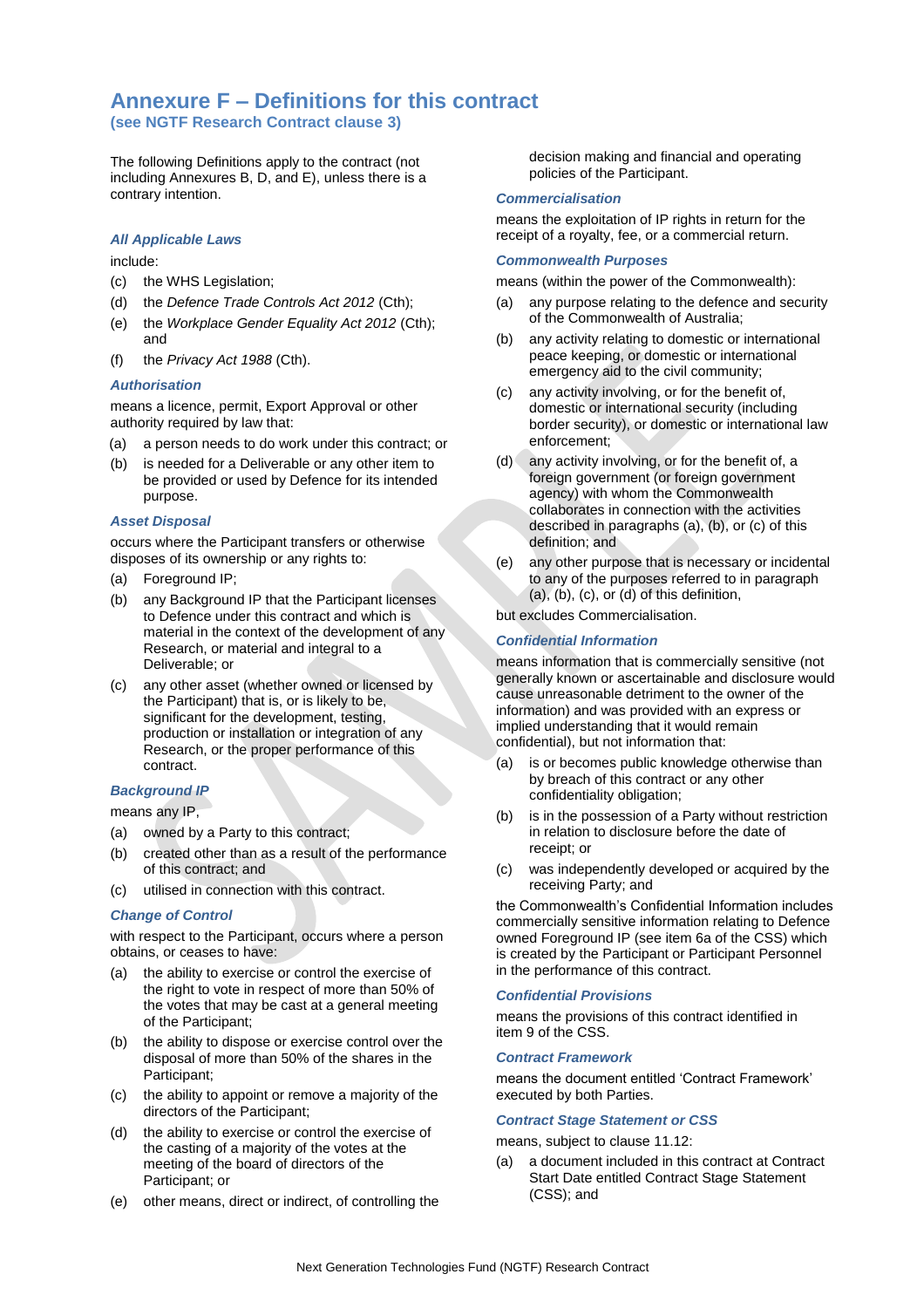(b) any new document entitled Contract Stage Statement (CSS) included in this contract in accordance with clause [11.10.](#page-11-9)

### *Contract Start Date*

means the date this contract commenced under clause 1.1.

#### *Default*

means a breach of:

- (a) an express or implied obligation or warranty in this contract or an associated contract;
- (b) a general law duty that applies in relation to this contract or an associated contract; or
- (c) an applicable written law in relation to the performance of this contract or an associated contract.

In this definition, 'associated contract' includes Subcontract or another contract entered into in connection with this contract.

#### *Defence IP*

means Foreground IP or Background IP owned by Defence.

#### *Defence Item*

means an item identified in item 13 of the CSS.

#### *Defence Personnel*

means any of the following individuals:

- (d) an officer or agent of the Commonwealth;
- (e) an employee in the Department of Defence;
- (f) a member of the Australian Defence Force (including a reservist);
- (g) the equivalent of an individual described in paragraphs (a) to (c) of this definition from other organisations on exchange to Defence;
- (h) a Defence Service Provider.

#### *Defence Premises*

means property owned by, leased or licensed to, or otherwise occupied by, the Commonwealth and administered by Defence and includes a vessel or offshore installation.

#### *Defence Representative*

means the person identified as the Defence Representative in item 7 of the CSS or as otherwise notified by Defence.

#### *Defence Service Provider*

means a person (other than a person described in paragraphs (a) to (d) of the definition of Defence Personnel above) engaged to perform a function, or discharge a duty, of Defence, including a person engaged to provide:

- (i) professional, administrative, contract management or project management services to Defence; or
- (j) technical management or assurance services, including in relation to verification and validation, safety, certification, security, or capability development.

### *Deliverable*

means anything that, under this contract, must be delivered to Defence under any Stage and includes:

(a) each Deliverable listed in item 16 of the CSS or

any previous CSS for this contract; and

(b) the Technical Data.

### *Excepted Risk*

means an event or circumstance that is any of the following:

- (a) an act of God, including a natural disaster, such as a bushfire, an earthquake, a flood, a landslide or a cyclone;
- (b) war, invasion, acts of foreign enemies, hostilities between nations, a terrorist act as defined in section 100.1 of the Criminal Code, civil insurrection or militarily usurped power;
- (c) confiscation by governments or public authorities;
- (d) ionising radiation, contamination by radioactivity from nuclear fuel or waste, or combustion of nuclear fuels.

# *Export Approval*

means an export licence, agreement, approval or other documented authority (however described) relating to export, required from the relevant authority in the country of origin and necessary for the provision of the Deliverables or any other item provided under this contract.

### *Final Report*

means the 'Final Report' listed as a Deliverable in item 16 of the CSS.

### *Good Industry Practice*

means practices, methods and standards that would reasonably be expected from professional and experienced contractors in the relevant industry undertaking the same type of work as the Participant in the same or similar circumstances.

### *GST Act*

means the *A New Tax System (Goods and Services Tax) Act 1999* (Cth).

### *Injury*

means any injury, disease or illness.

### *Insolvency Event*

means, with respect to a person, any of the following events:

- (a) being in liquidation or provisional liquidation or under administration;
- having a controller (as defined in the *Corporations Act 2001* (Cth)), a receiver as defined in the Receiverships Act 1993 (NZ) or analogous person appointed to it or any of its property;
- (c) being taken under section 459F(1) of the *Corporations Act 2001* (Cth) to have failed to comply with a statutory demand;
- (d) being unable to pay its debts, or presumed to be unable to pay its debts under the Companies Act 1993 (NZ);
- (e) being, or presumed to be, insolvent, dead, or bankrupt;
- (f) ceasing to be of full legal capacity or otherwise becoming incapable of managing its own affairs for any reason;
- (g) taking any step that could result in the person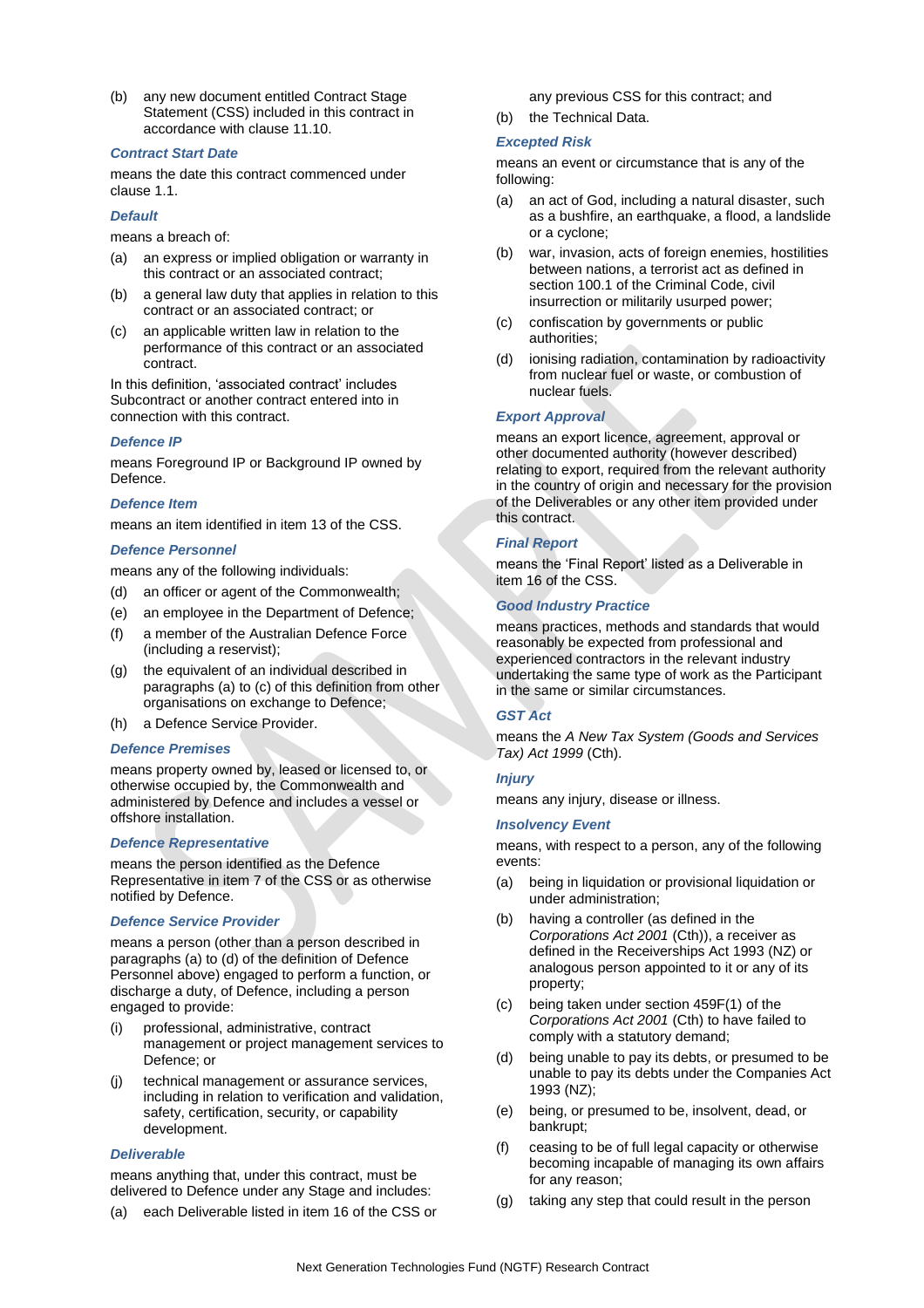becoming an insolvent under administration, as defined in section 9 of the *Corporations Act 2001* (Cth);

- (h) being declared at risk pursuant to the Corporations (Investigation and Management) Act 1989 (NZ);
- (i) having a statutory manager appointed or having a recommendation for such an appointment to be made;
- (j) entering into a compromise or arrangement with, or assignment for the benefit of, any of its members or creditors; or
- (k) any event analogous to any of the events described in paragraphs (a) to (j) of this definition under the laws of any jurisdiction.

#### *Intellectual Property or IP*

#### means:

- (a) all copyright;
- (b) all rights in relation to inventions (including patent rights), trademarks (including service marks), designs, and circuit layouts; and
- (c) all other rights resulting from intellectual activity in the industrial, scientific, literary, and artistic fields recognised in domestic law anywhere in the world,

whether registered or unregistered.

#### *IP Register*

means the register set out in Annexure C, as updated in accordance with clause 25.4.

### *Foreground IP*

means any IP created under (or otherwise in connection with the performance of) this contract.

### *Key Person*

means a person identified in item 14 of the CSS.

### *Key Subcontract*

means a Subcontract entered into with a Key Subcontractor.

### *Key Subcontractor*

means a person identified as a 'Key Subcontractor' in item 12 of the CSS as updated from time to time.

#### *Loss*

means any liability, loss, damage, costs, compensation or expense (including the cost of any settlement and legal costs and expenses on a solicitor and own client basis).

#### *Milestone*

means each milestone identified in item 16 of the CSS.

### *Milestone Date*

means the date identified for each Milestone in item 16 of the CSS.

#### *Milestone Payment*

means the price identified for a Milestone in item 16 of the CSS.

#### *Moral Right*

has the meaning given to that term by section 189 of the *Copyright Act 1968*.

### *NGTF Research Contract Standard Terms*

means this document entitled 'NGTF Research Contract Standard Terms'.

### *Notifiable Incident*

has the meaning given in sections 35 to 37 of the WHS Legislation.

### *Participant Personnel*

means each of the following:

- (a) a Key Subcontractor;
- (b) an officer, employee or agent of the Participant; or
- (c) an officer or employee, or person appointed as an agent in connection with the activities performed under this contract, of the Key Subcontractor.

#### *Participant Representative*

means the person identified as the Participant Representative in item 8 of the CSS or as otherwise notified by the Participant.

#### *Party*

means a party to this contract.

#### *PEP*

means the Project Execution Plan attached at item 15 of the CSS.

# *Plan*

means a Deliverable in the form of a plan.

# *Price*

means the amount referred to in item 4 of the CSS.

#### *Project*

means the project being undertaken by the Participant under this contract.

### *Related Body Corporate*

has the definition given in section 9 of the *Corporations Act 2001* (Cth).

### *Representative*

means in relation to a Party, the person identified in item 7 or 8 of the CSS as its representative, unless otherwise notified.

#### *Research*

means any research or technology developed under this contract.

#### *Stage*

means a Stage of this contract under a CSS.

#### *Stage Research Objectives*

means the objectives set out in item 3 of the CSS.

#### *Subcontractor*

means any person that, in connection with the Research or this contract, provides goods or services directly, or indirectly through another person, to the Participant, and includes Key Subcontractors; and "Subcontract" has a corresponding meaning.

#### *Technical Data*

means technical or scientific data, know-how or other information produced, acquired or used in relation to the Deliverables or the Research reduced to a material form (whether stored electronically or otherwise).